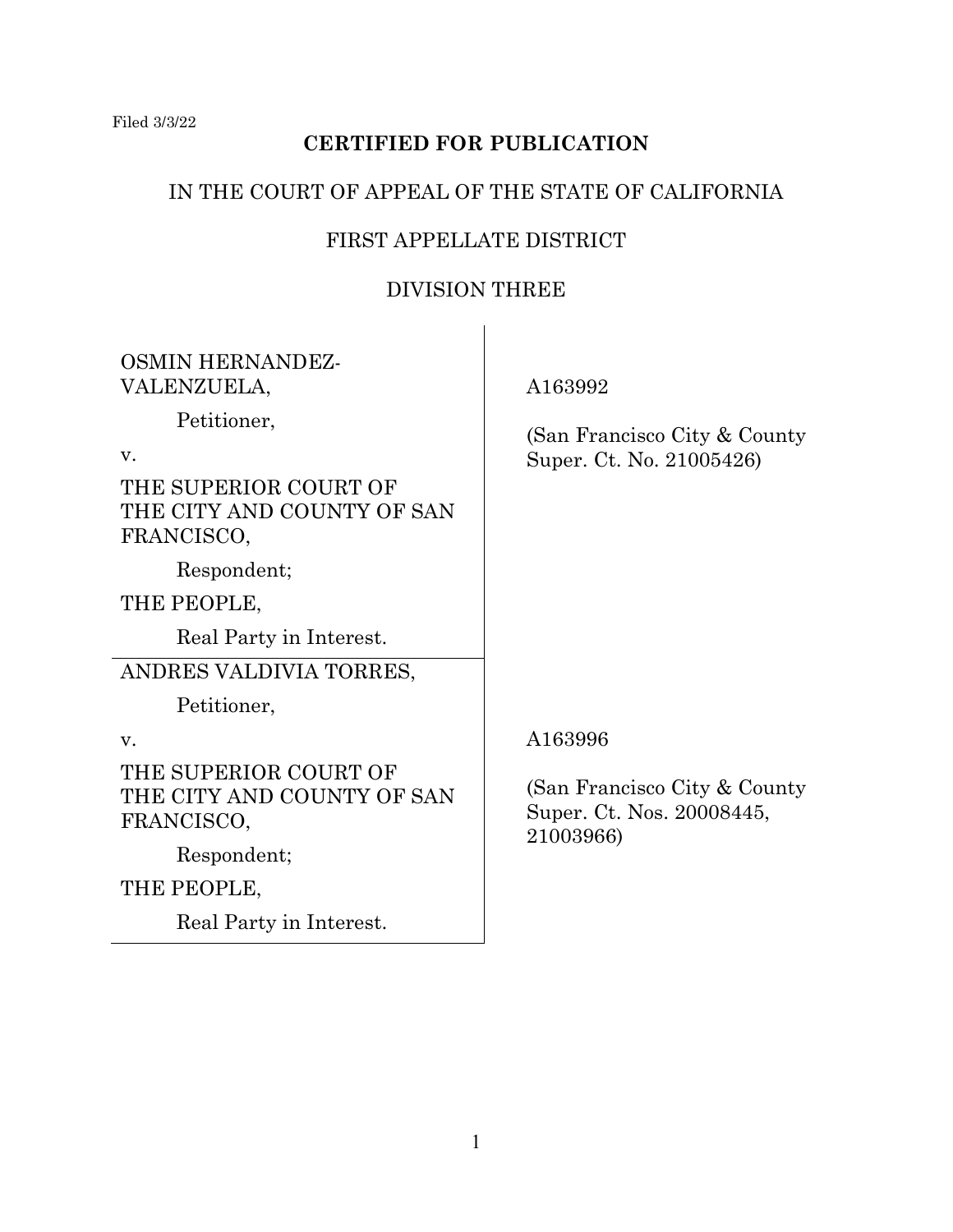In these consolidated writ proceedings<sup>1</sup>, petitioners Andres Valdivia Torres and Osmin Hernandez-Valenzuela (collectively "petitioners") each seek a writ of mandate or prohibition requiring respondent Superior Court of the City and County of San Francisco to dismiss his case for violating his speedy trial rights under Penal Code section 1382.[2](#page-1-1) Petitioners contend there was no good cause to continue their cases past the statutory deadline. We disagree and therefore deny each of their petitions.

## **FACTUAL AND PROCEDURAL BACKGROUND**

## **A. The COVID-19 Pandemic**

On March 4, 2020, Governor Gavin Newsom declared a state of emergency in response to the global outbreak of COVID-19, a "new disease, caused by a novel (or new) coronavirus that has not previously been seen in humans."[3](#page-1-2)

On March 16, 2020, the San Francisco Health Officer issued a shelterin-place order requiring residents of the county to remain in their homes except when engaging in essential activities, and to stay at least six feet apart from other persons when leaving their homes.[4](#page-1-3) A few days later, in an

<span id="page-1-0"></span><sup>&</sup>lt;sup>1</sup> On our own motion, and having previously consolidated these cases for oral argument, we now consolidate Case No. A163992 and Case No. A163996 for purposes of this opinion.

<span id="page-1-1"></span><sup>&</sup>lt;sup>2</sup> All statutory references are to the Penal Code unless otherwise stated. <sup>3</sup> See Executive Department State of California, Proclamation of a State

<span id="page-1-2"></span>of Emergency (Mar. 4, 2020), <https://www.gov.ca.gov/wpcontent/uploads/2020/03/3.4.20-Coronavirus-SOE-Proclamation.pdf> [as of Mar. 3, 2022].

<span id="page-1-3"></span>See City and County of San Francisco, Order of the Health Officer No. C19-07 (Mar. 16, 2020),

<sup>&</sup>lt;https://sfbos.org/sites/default/files/20200316\_DPH\_Order\_of\_the\_Health\_Off icer\_C19-07.pdf> [as of Mar. 3, 2022].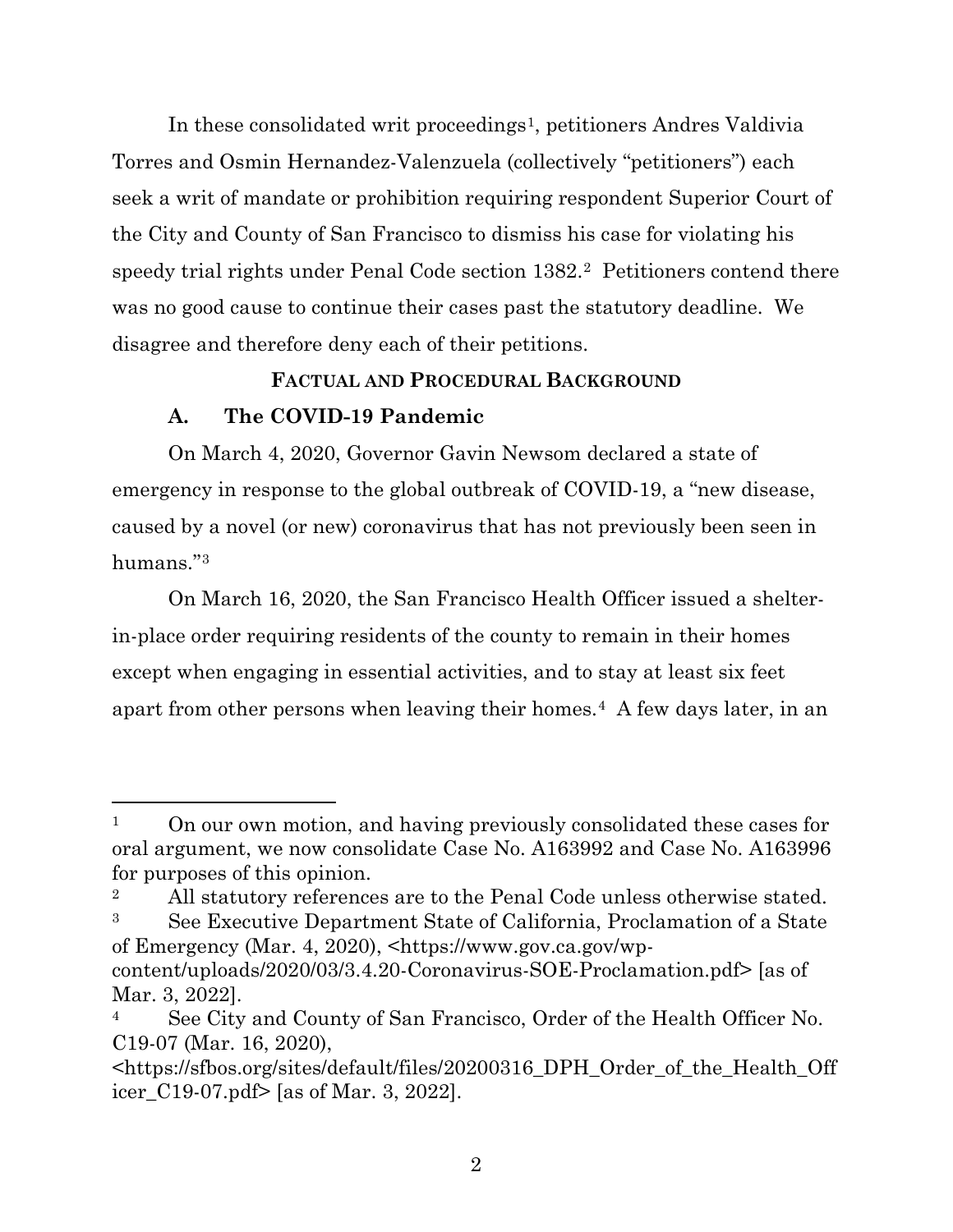attempt to limit the spread of the virus, the Governor issued an executive order requiring all Californians to stay at home except for limited activities.<sup>[5](#page-2-0)</sup>

On March 23, 2020, Chief Justice Tani Cantil-Sakauye, in her capacity as Chairperson of the Judicial Council, issued an emergency statewide order suspending all jury trials and continuing them for a period of 60 days. The Chief Justice also extended by 60 days the time period provided for in section 1382 for holding a criminal trial. In so ordering, the Chief Justice explained: "The [Center for Disease Control], the California Department of Public Health, and local county health departments have recommended increasingly stringent social distancing measures of at least six feet between people, and encouraged vulnerable individuals to avoid public spaces. [¶] Courts cannot comply with these health restrictions and continue to operate as they have in the past. Court proceedings require gatherings of court staff, litigants, attorneys, witnesses, and juries, well in excess of the numbers allowed for gathering under current executive and health orders. Many court facilities in California are ill-equipped to effectively allow the social distancing and other public health requirements required to protect people involved in court proceedings and prevent the further spread of COVID-19. Even if court facilities could allow for sufficient social distancing, the closure of schools means that many court employees, litigants, witnesses, and potential jurors cannot leave their homes to attend court proceedings because they must stay

<span id="page-2-0"></span><sup>5</sup> See Executive Department State of California, Executive Order N-33- 20 (Mar. 19, 2020), <https://www.gov.ca.gov/wpcontent/uploads/2020/03/3.19.20-EO-N-33-20-COVID-19-HEALTH-ORDER-03.19.2020-signed.pdf> [as of Mar. 3, 2022].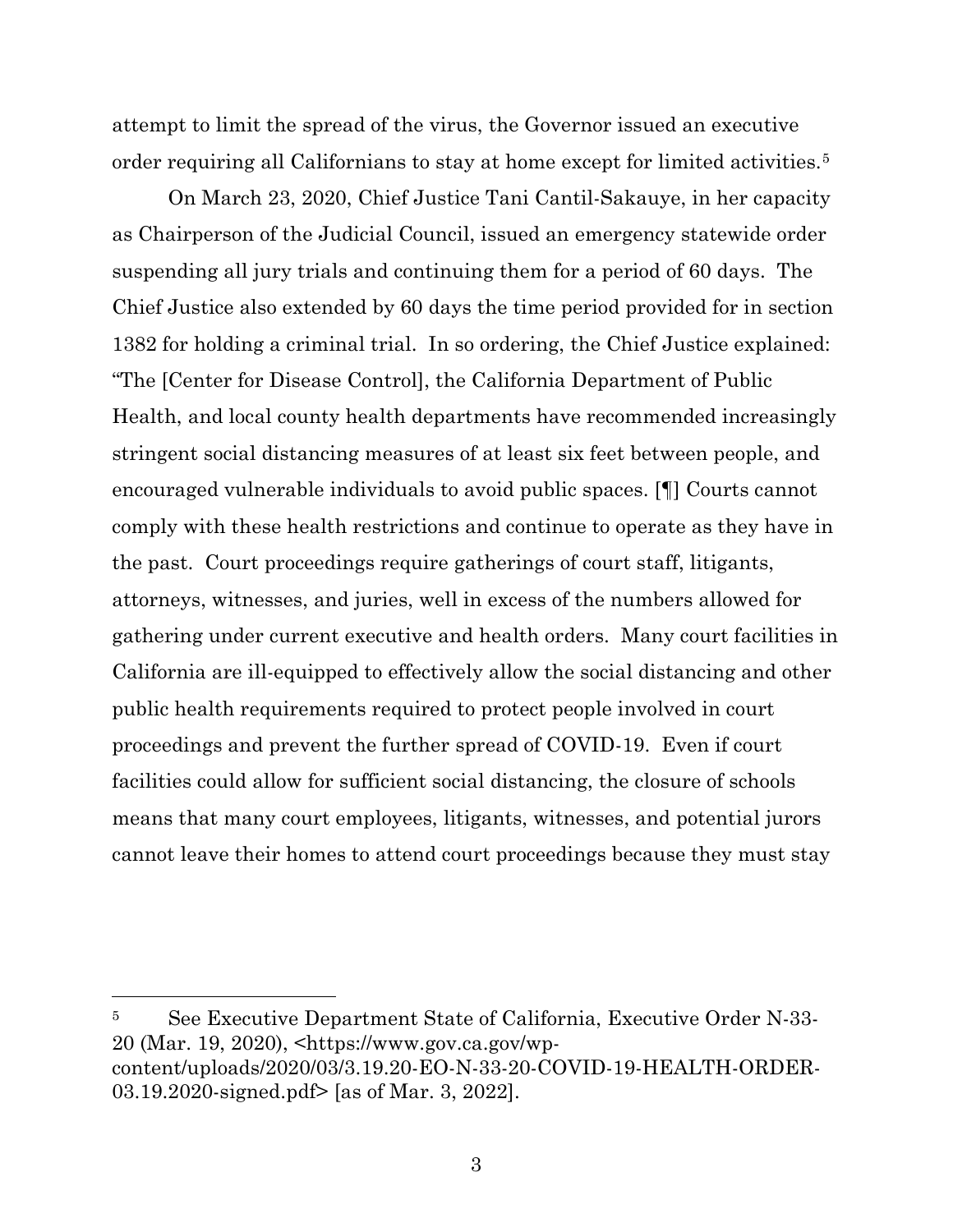home to supervise their children. These restrictions have also made it nearly impossible for courts to assemble juries."[6](#page-3-0)

On March 30, 2020, the Chief Justice issued a second statewide emergency order, authorizing superior courts to issue implementation orders that "[e]xtend the time period provided in section 1382 of the Penal Code for the holding of a criminal trial by no more than 60 days from the last date on which the statutory deadline otherwise would have expired."[7](#page-3-1)

On April 29, 2020, the Chief Justice issued a third statewide emergency order, stating: "The 60-day continuance of criminal jury trials and the 60-day extension of time in which to conduct a criminal trial under Penal Code section 1382, both of which I first authorized in my order of March 23, 2020, are to be extended an additional 30 days. The total extension of 90 days shall be calculated from the last date on which the trial initially could have been conducted under Penal Code section 1382." The Chief Justice explained the extension applied to those matters for which the last date on which trial could be conducted under section 1382 occurred or would occur between March 16, 2020, and June 15, 2020.<sup>[8](#page-3-2)</sup>

<span id="page-3-0"></span><sup>6</sup> See Statewide Order by Hon. Tani G. Cantil-Sakauye, Chief Justice of California and Chair of the Judicial Council (Mar. 23, 2020), < https://newsroom.courts.ca.gov/sites/default/files/newsroom/2020- 09/Statewide%20Order%20by%20the%20Chief%20Justice-Chair%20of%20the%20Judicial%20Council%203-23-2020.pdf> [as of Mar. 3, 2022].

<span id="page-3-1"></span><sup>7</sup> See Statewide Order by Hon. Tani G. Cantil-Sakauye, Chief Justice of California and Chair of the Judicial Council (Mar. 30, 2020), < https://newsroom.courts.ca.gov/sites/default/files/newsroom/document/Statewi de%2520Order%2520by%2520the%2520Chief%2520Justice-Chair%2520of%2520the%2520Judicial%2520Council%25203-30-2020.pdf> [as of Mar. 3, 2022].

<span id="page-3-2"></span><sup>8</sup> See Statewide Order by Hon. Tani G. Cantil-Sakauye, Chief Justice of California and Chair of the Judicial Council (Apr. 29, 2020), <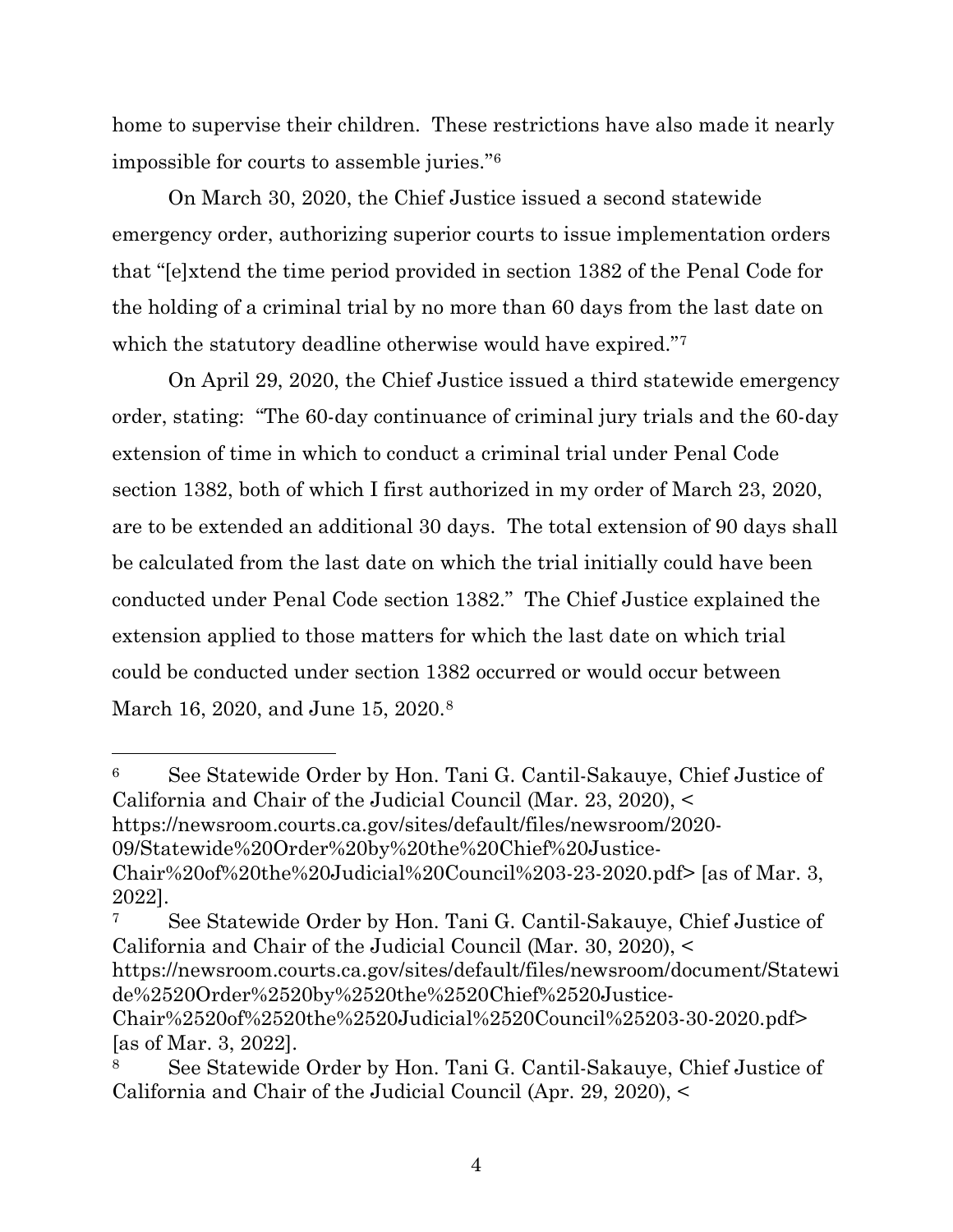On June 1, 2020, the San Francisco health officer updated the shelterin-place order to allow outside gatherings but still required that essential government functions comply with social distancing requirements to the greatest extent possible.[9](#page-4-0)

On December 3, 2020, the state public health officer issued a new regional stay-at-home order restoring many of the earlier restrictions in an effort to slow the spread of COVID-19 and avoid overwhelming the state's hospitals in response to an unprecedented surge in the level of community spread of COVID-19.[10](#page-4-1) The next day, in response to the surge in COVID-19 cases, the San Francisco health officer issued another stay-at-home order requiring residents of the county to once again remain in their homes except when engaging in essential activities.<sup>11</sup> The order was extended on December 30, 2020.<sup>12</sup> The state's regional stay-at-home order was lifted on

https://newsroom.courts.ca.gov/sites/default/files/newsroom/document/Chief\_J ustice Statewide Emergency-Order 04292020S.pdf> [as of Mar. 3, 2022].

<span id="page-4-0"></span><sup>&</sup>lt;sup>9</sup> See City and County of San Francisco, Order of the Health Officer No. C19-07e (June 1, 2020), <

https://sfbos.org/sites/default/files/20200601 FINAL signed Health Officer Order\_C19-07e\_updated-Shelter\_in\_Place.pdf> [as of Mar. 3, 2022].

<span id="page-4-1"></span><sup>10</sup> See California Department of Public Health, Regional Stay At Home Order (Dec. 3, 2020), < https://www.gov.ca.gov/wp-

content/uploads/2020/12/12.3.20-Stay-at-Home-Order-ICU-Scenario.pdf> [as of Mar. 3, 2022].

<span id="page-4-2"></span><sup>&</sup>lt;sup>11</sup> See City and County of San Francisco, Order of the Health Officer No. C19-07p (Dec. 4, 2020),

<sup>&</sup>lt;https://sfbos.org/sites/default/files/2020.12.04\_FINAL\_Signed\_Health\_Office r\_Order\_C19-07p-Stay\_Safer\_at\_Home.pdf> [as of Mar. 3, 2022].

<span id="page-4-3"></span><sup>&</sup>lt;sup>12</sup> See City and County of San Francisco, Order of the Health Officer No. C19-07q (Dec. 30, 2020),

<sup>&</sup>lt;https://sfbos.org/sites/default/files/2020.12.30\_FINAL\_Signed\_Health\_Office r\_Order\_C19-07q-Stay\_Safer\_at\_Home\_updated.pdf> [as of Mar. 3, 2022].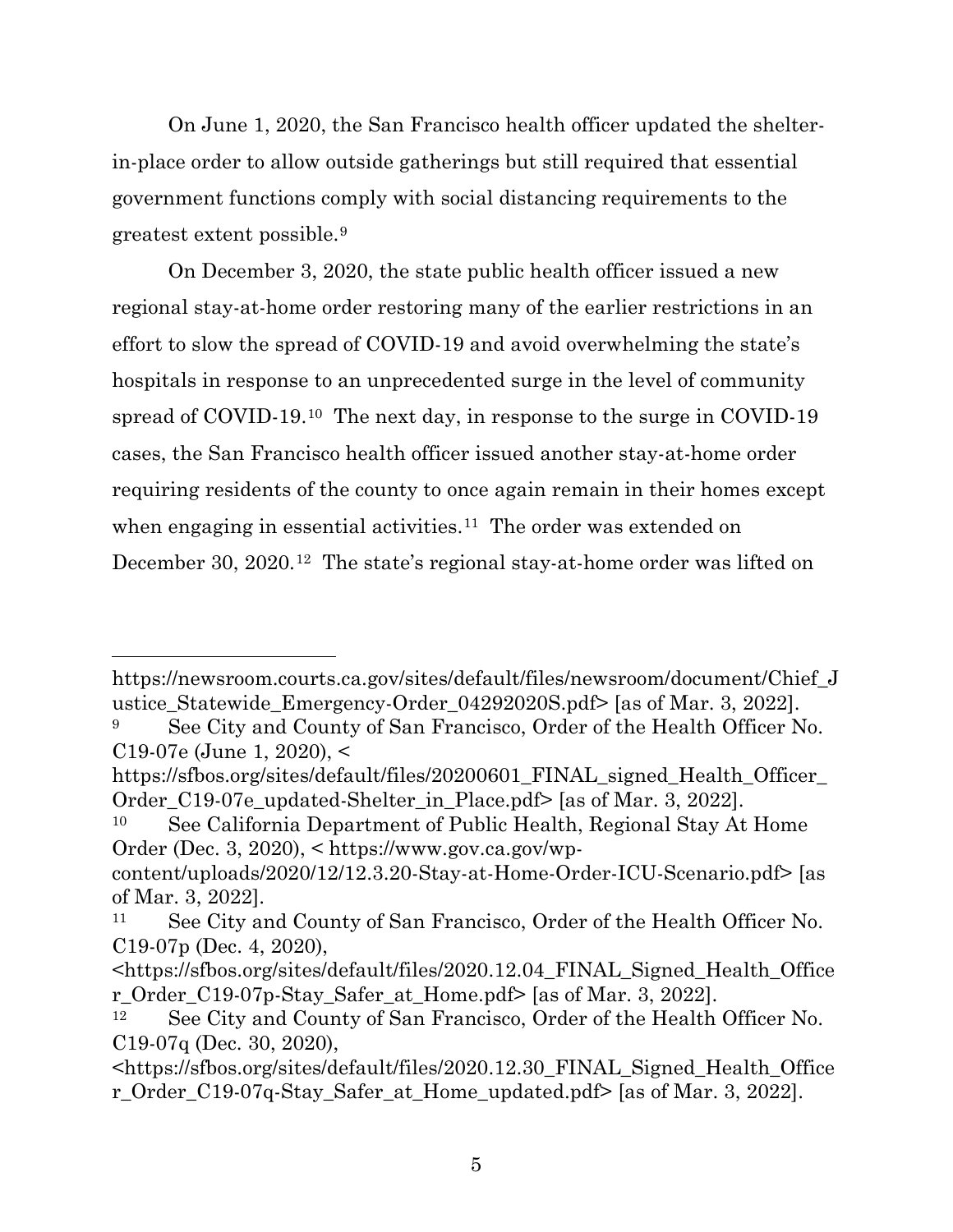January 25, 2021,<sup>[13](#page-5-0)</sup> and the San Francisco health officer allowed for certain businesses and other activities to reopen starting on January 28, 2021.[14](#page-5-1)

On June 15, 2021, the San Francisco health officer's "Safer Return Together" order came into effect.[15](#page-5-2) The order rescinded the previous stay-athome order and lifted indoor capacity limits and social distancing requirements.

# **B. Trial Court Proceedings Against Valdivia Torres**

On September 17, 2020, an information in Case No. 20008445 charged Valdivia Torres with making criminal threats (§ 422); false imprisonment (§ 236); and exhibiting a deadly weapon  $(\S 417, \text{subd.} (a)(1)).$ 

On September 28, 2020, Valdivia Torres was arraigned in Case No. 20008445 on these charges and entered not guilty pleas and a general time waiver. Days later, he was granted a mental health diversion and became subject to monitoring through the behavioral health court. On February 16, 2021, a bench warrant issued for failure to appear at a hearing.

On April 20, 2021, Valdivia Torres was arrested for actions giving rise to a new felony complaint and information. At a hearing on April 23, 2021, in

<span id="page-5-0"></span><sup>13</sup> See California Department of Public Health, Regional Stay At Home Order (Dec. 3, 2020),

<sup>&</sup>lt;https://www.cdph.ca.gov/Programs/CID/DCDC/Pages/COVID-19/Regional-Stay-at-Home-Order-.aspx> [as of Mar. 3, 2022].

<span id="page-5-1"></span><sup>14</sup> See City and County of San Francisco, Order of the Health Officer No. C19-07s (Jan. 27, 2021),

<sup>&</sup>lt;https://sfbos.org/sites/default/files/1%202021.01.27%20FINAL%20Signed%2 0Order%20No.%20C19-07s%20-

<sup>%20</sup>Stay%20Safer%20at%20Home%20Order.pdf> [as of Mar. 3, 2022].

<span id="page-5-2"></span><sup>15</sup> See City and County of San Francisco, Order of the Health Officer No. C19-07y (July 8, 2021),

<sup>&</sup>lt;https://sfbos.org/sites/default/files/2021.07.08%20FINAL%20Health%20Offic er%20Order%20No.%20C19-07y%20%28update%29.pdf> [as of Mar. 3, 2022].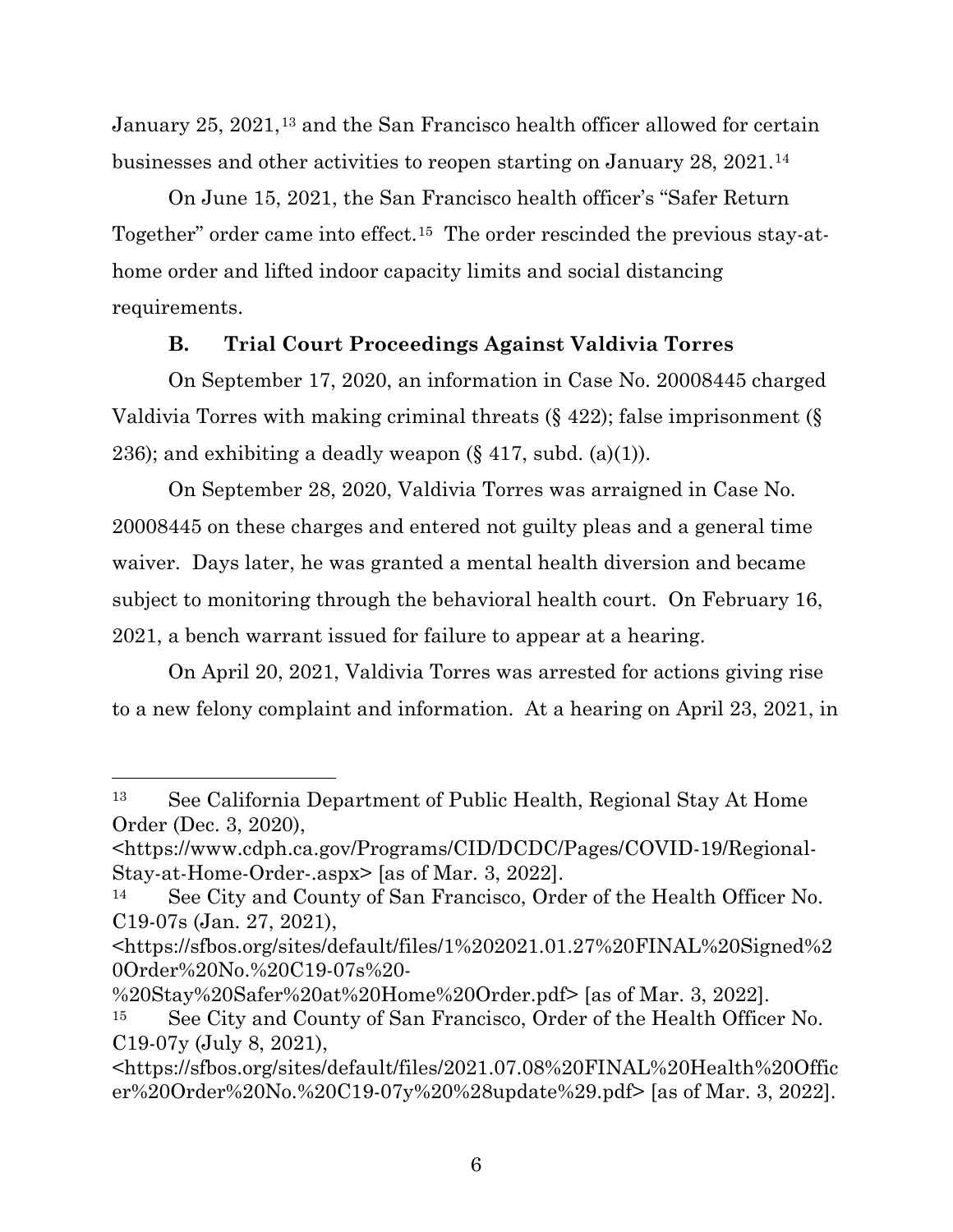Case No. 20008445, Valdivia Torres withdrew his general time waiver, and the court fixed June 22, 2021 as his statutory last day for trial in that case under section 1382.

On June 3, 2021, an information in Case No. 21003966 charged Valdivia Torres with child endangerment  $(\S 273a(a))$ ; two counts of assault with a deadly weapon–not a firearm  $(\S 245(a)(1))$ ; battery  $(\S 242)$ ; and disobeying domestic relations court order resulting in physical injury (§273.6(b).) On June 16, 2021, he was arraigned on these charges and entered not guilty pleas. He did not waive time, and respondent court fixed August 16, 2021 as his statutory last day for trial under section 1382.

On June 22, 2021, the court called Case No. 20008445 for trial. The court found "extraordinary and exceptional circumstances" existed which constituted good cause to continue his trial past the last day. The court described the onset of the "life threatening" COVID-19 pandemic which at that point had caused over 33 million Americans to be infected and over 600,000 deaths. It took judicial notice of all orders issued by the Governor, mayor of San Francisco, the Departments of Public Health for the state and City and County of San Francisco, and the Chief Justice and Judicial Council related to the COVID-19 emergency, as well as all of respondent court's orders regarding facilities and operating procedures under the COVID-19 emergency. Recounting the Governor's March 4, 2020 state of emergency and San Francisco's subsequent emergency shelter in place orders, the court explained that it had been "required to reduce the number of operational courtrooms" from 20 to 5 ½ to cover "necessary calendar matters." This was due to "huge staff reductions," "related childcare issues," and the high medical risk posed by COVID-19 for staff or their households. After several weeks, the court was able to resume most of its functions with "serious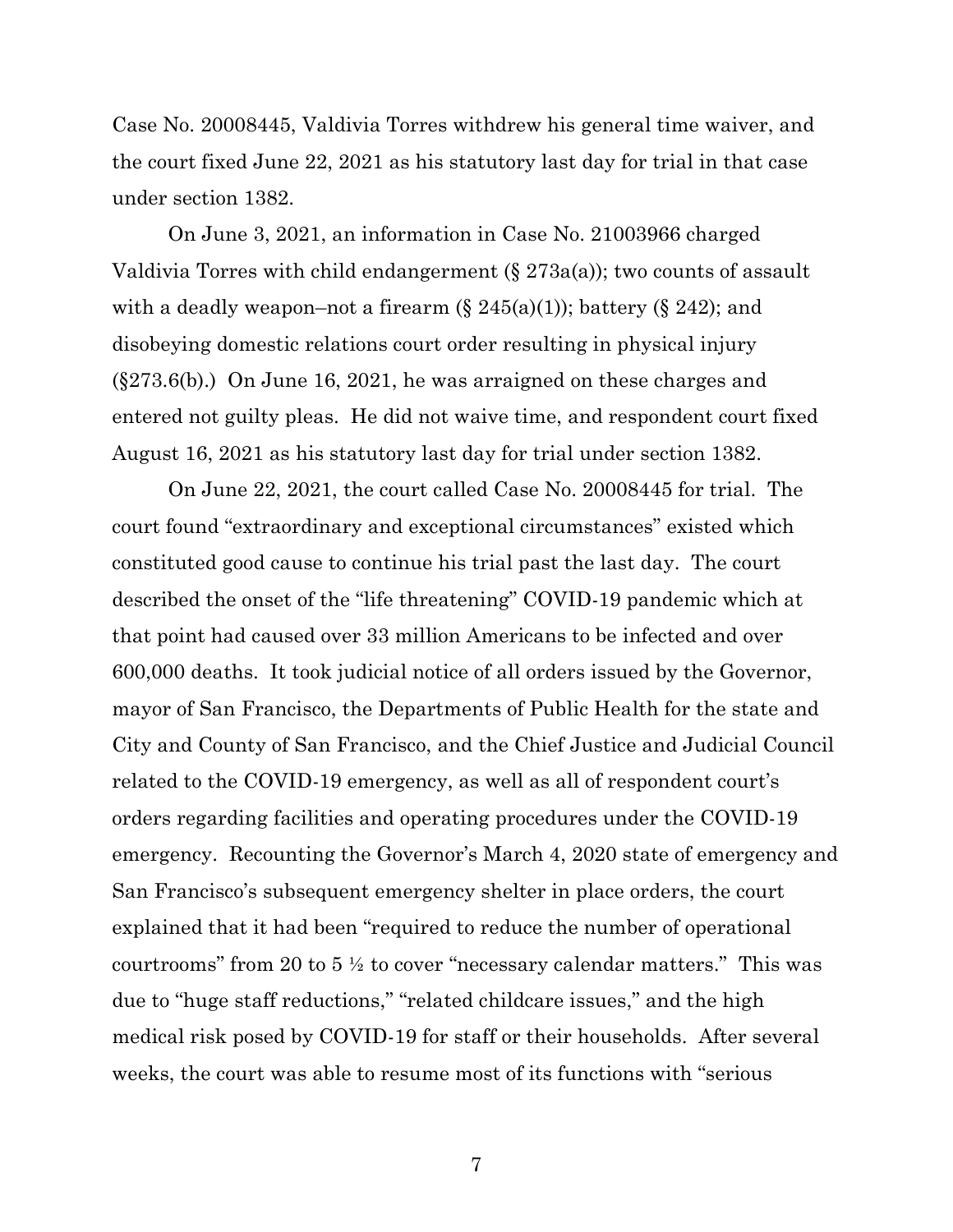limitation[s]." On December 4, 2020, a new shelter-in-place order was issued that caused the court to again suspend jury trials until January 8, 2021.

The court further explained that between April 2020 and June 2021, "social distancing requirements vastly restricted the amount of seating within each courtroom, the jury assembly room, the public hallways outside the courtroom, and the lobby area at the . . . Hall of Justice criminal courthouse." Social distancing requirements limited the number of people in an elevator, use of stairwells, and the jury assembly room. Given the social distancing restrictions and relocations of other courts to trial courtrooms, "the criminal court was down from 10 to 4 trial courtrooms each with a satellite courtroom to accommodate . . . jury selection[s] and to provide a public gallery to ensure a public trial." The court also noted that use of the Civic Center Courthouse had not been a viable option for felony or violent misdemeanor cases because of the inability to provide adequate security in that building. Therefore, the only criminal trials that could proceed at that location were nonviolent misdemeanor trials.

After citing several authorities supporting its good cause finding, the court discussed the "large backlog of no[-]time[-]waiver cases," noting there were 357 no-time-waiver felony cases pending with 168 defendants in custody. With the lifting of social distancing requirements, additional courtrooms at both the Hall of Justice and Civic Center Courthouse were being opened to handle ready no-time-waiver cases. It was the court's plan to have some Hall of Justice courtrooms available to hear in-custody no-timewaiver trials, and some hear out-of-custody felony and violent misdemeanor trials, even if the in-custody trials had later last days given the court's sensitivity that "those who wait trial with a loss of liberty have a heightened need for resolution than those who await trial out of custody."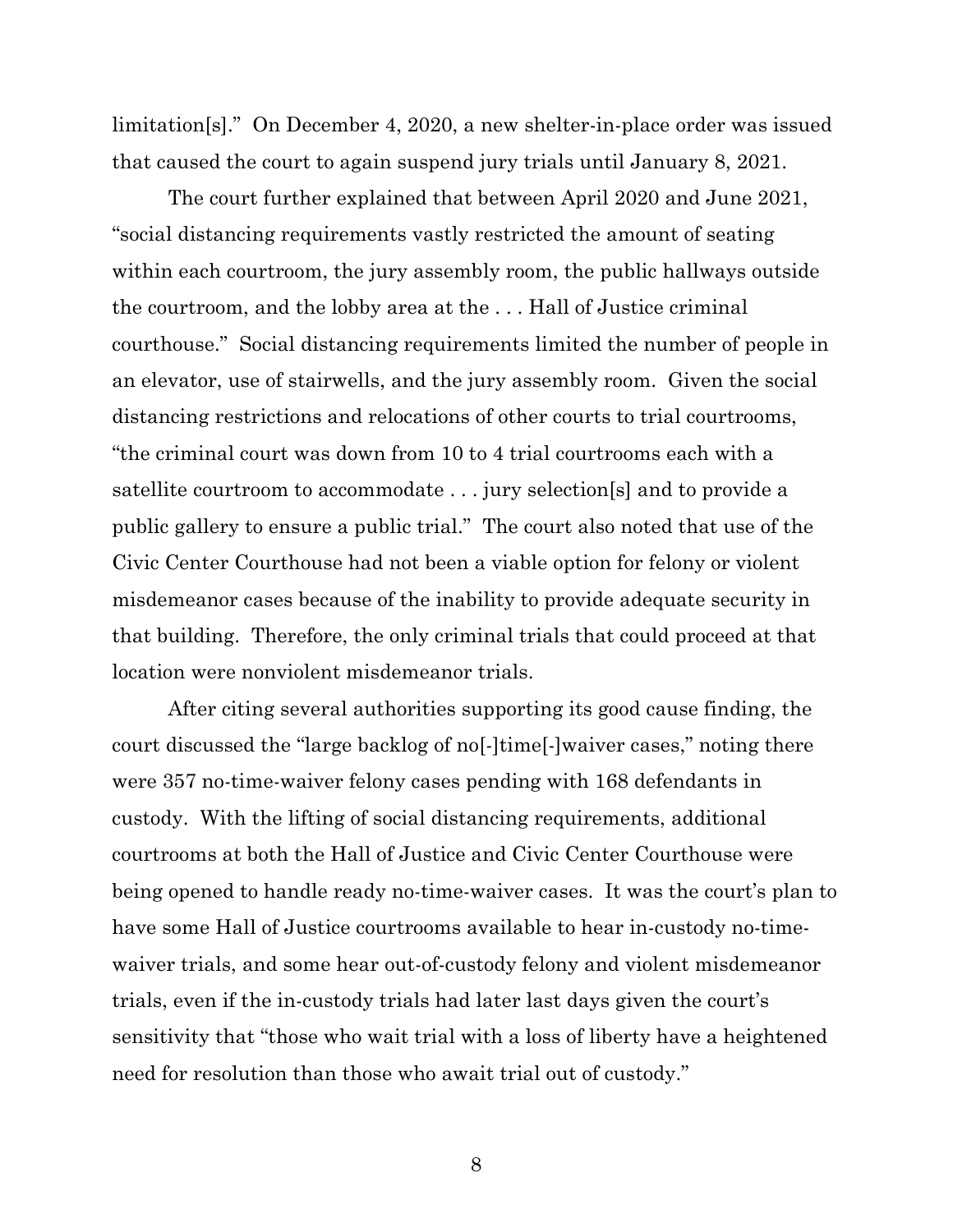The court elaborated on additional mitigation efforts underway to assist with resolving cases short of trial, including quadrupling the weekly hearing capacity of section 995 motions from 5 to 20 per week, expanded pretrial motions to suppress, and providing additional judges for settlement conferences to aid in the early disposition of cases. The court indicated it would continue further communications with its justice partners to solicit their input on which trials should go out based on agreed upon priorities.

It further stated, "Continued access to the courts and Constitutional due process requirements to provide defendants with the timely hearing of their cases are of the greatest import to this court. But the exceptional and extraordinary circumstances which severely limited this Court in providing a speedy trial to defendants continues, and it constitutes good cause to continue their trial beyond the statutory last day."

Over Valdivia Torres's objection to the court's good cause finding, the court continued his jury trial in Case No. 20008445 to September 2, 2021.

On July 30, 2021, the court granted the prosecution's motion to consolidate Case Nos. 20008445 and 21003966. The now-consolidated information charged Valdivia Torres with the eight counts collectively alleged in the earlier informations.

On August 16, 2021 ("August 16"), the court called Valdivia Torres's consolidated case for trial and arraignment on the new consolidated information. The court again issued its findings of "extraordinary and exceptional circumstances constituting good cause" to continue Valdivia Torres's trial past his last statutory day. The court largely repeated the findings made on June 22, 2021. It also provided updated figures on its backlog, noting there were now 402 felony no-time-waiver cases pending with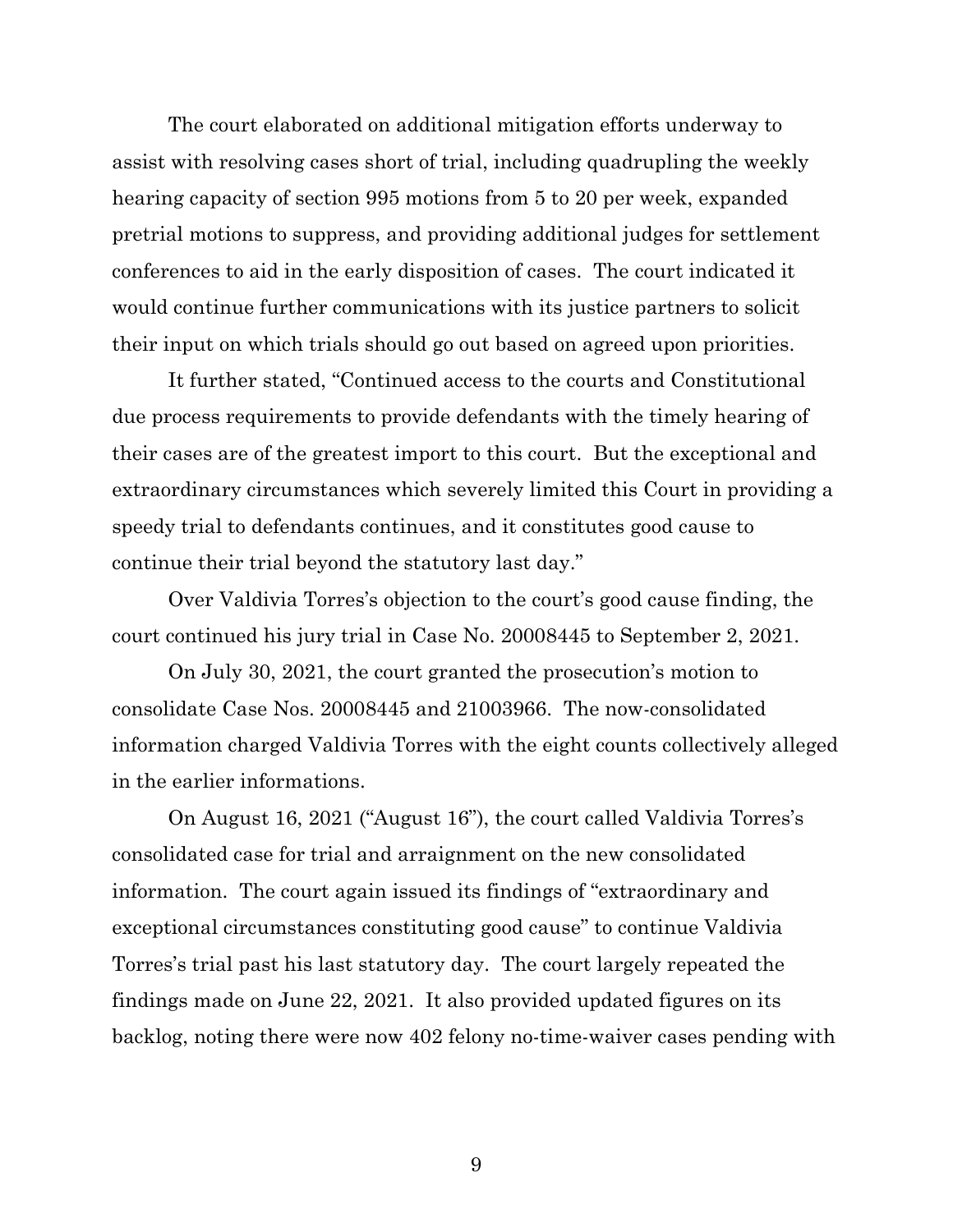217 defendants in custody. Again, over Valdivia Torres's objection to the good cause findings, the court continued his jury trial.

On September 2, 2021 ("September 2"), the court again called Valdivia Torres's consolidated case for trial. The court reincorporated its earlier findings of extraordinary and exceptional circumstances constituting good cause to continue Valdivia Torres's trial beyond the statutory last day, stating that "[t]hose circumstances continue to exist." The court also updated its current backlog of no time waiver trials, noting 414 no-time-waiver felony cases pending with 212 defendants in custody. The court added that since June 22, 2021—Valdivia Torres's previous last day in Case No. 20008445 the court had arraigned 135 felony matters of which 130 were set for trial on a no time waiver basis. Over petitioner' objection, the court continued his jury trial to December 15, 2021.

On October 14, 2021, Valdivia Torres moved to dismiss his case for violating his speedy trial rights under section 1382 and the Sixth Amendment to the U.S. Constitution. The court denied the motion.

#### **C. Trial Court Proceedings against Hernandez-Valenzuela**

On July 19, 2021, an information in Case No. 21005426 charged Hernandez-Valenzuela with discharge of a firearm (§ 246.3, subd. (a)); exhibiting a concealed firearm in public  $(\S 417, \text{subd.} (a)(2)(A))$ ; possession of a firearm by a felon (§ 29800, subd. (a)(1)); convicted person carrying a firearm (§ 25850, subd. (a)); convicted person having a concealed firearm in a vehicle (§ 25400, subd. (a)(1)); evading an officer with willful disregard (Vehicle Code, § 2800.2, subd. (a)); possession of ammunition (§ 30305, subd. (a)(1)); and resisting destruction or delaying of a peace officer  $(\S 148, \text{subd})$ . (a)(1)). On July 26, 2021, he was arraigned on these charges, entered not guilty pleas, and requested a jury trial on a no-time-waiver basis.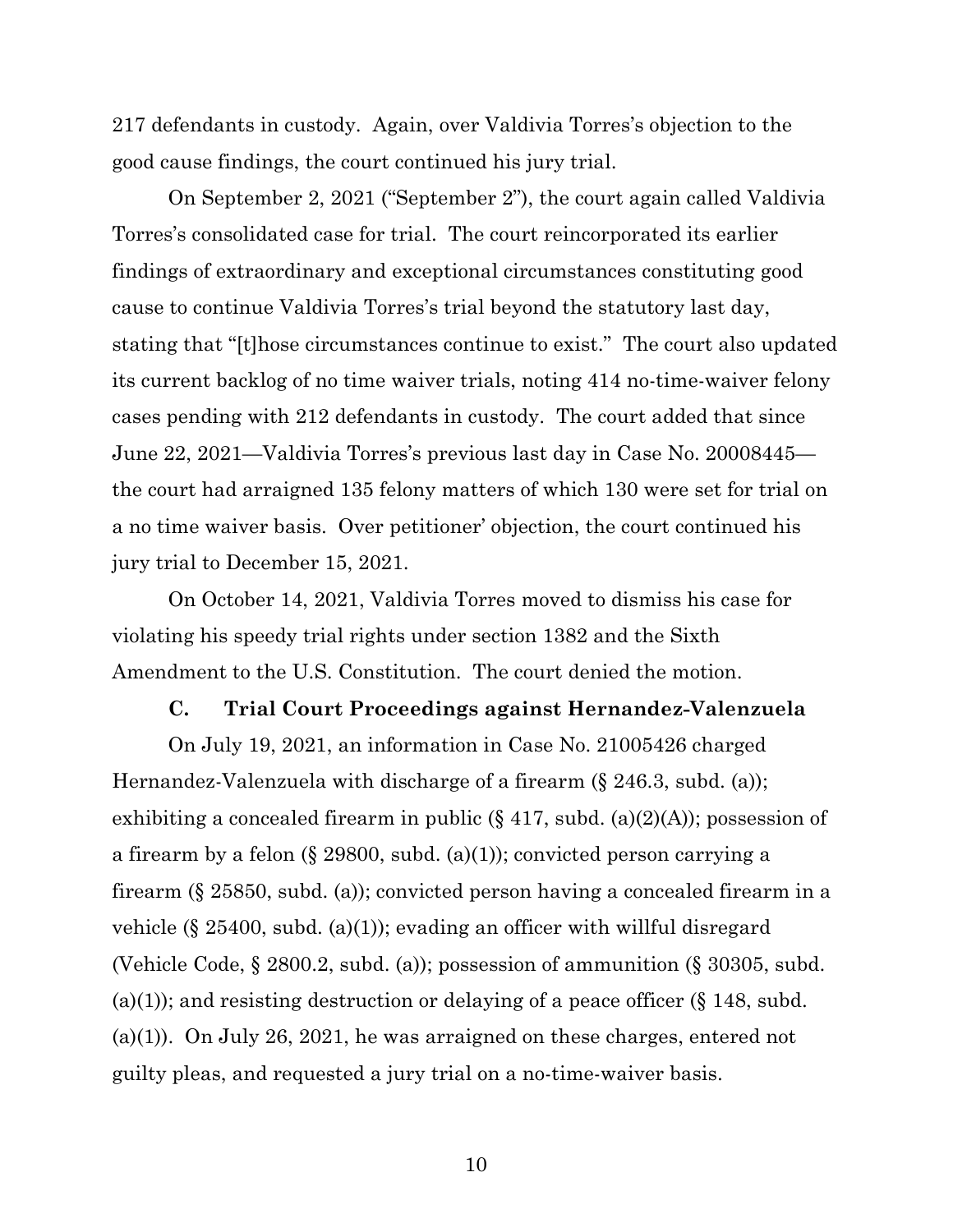On September 24, 2021 ("September 24"), the court called Case No. 21005426 for trial. The court noted it was the last statutory day, and the parties announced ready. The court found "exceptional and extraordinary circumstances" existed which constituted good cause to continue Hernandez-Valenzuela's trial past the statutory last day. As it had done when it continued Valdivia Torres's trial, the court described the "life threatening" COVID-19 pandemic and noted the increase in the number of infected Americans (over 39 million) and the number of deaths (over 621,000) attributable to the virus. Likewise, it took judicial notice of all the government-issued orders related to the COVID-19 emergency that had been taken in the Valdivia Torres proceeding. It also issued findings largely similar to the ones issued by the court in Valdivia Torres's case to support its good cause finding. In explaining the insufficient security at the Civic Center Courthouse for criminal trials other than nonviolent misdemeanor trials, the court added that there were not enough bailiffs to cover each courtroom and that the San Francisco Sheriff's Office was already overextended at the jails and the Hall of Justice. The court also provided updated figures regarding its backlog, noting that there were now 437 felony no-time-waiver cases with 232 defendants in custody. The court repeated, "Continued access to the courts and constitutional due process requirements to provide defendants with timely hearing of their cases are of the greatest import to this court, but the exceptional and extraordinary circumstances which severely limit this court in providing a speedy trial to the defendant constitutes good cause to continue defendant's trial beyond the statutory last day." Over Hernandez-Valenzuela's objection, the court continued his jury trial to February 25, 2022.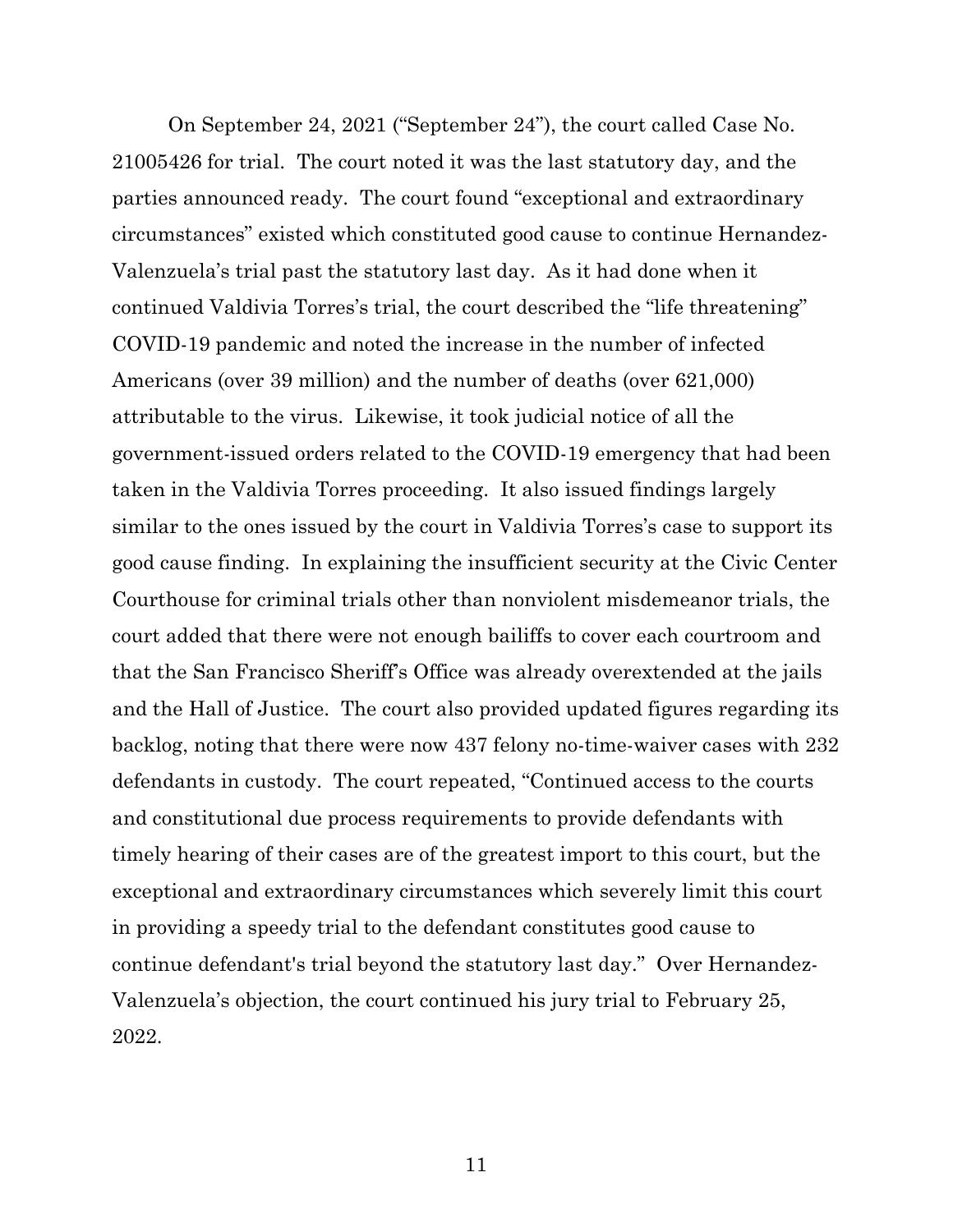On October 13, 2021, Hernandez-Valenzuela moved to dismiss his case for violating his speedy trial rights under section 1382 and the Sixth Amendment to the U.S. Constitution. The court denied the motion.

## **D. Petitioners' Writ Proceedings**

On November 24, 2021, Valdivia Torres and Hernandez-Valenzuela separately petitioned for a writ of mandate or prohibition seeking the dismissal of his case based on the violation of his speedy trial rights without good cause.[16](#page-11-0) On December 22, 2021, in both proceedings, we issued orders to show cause ("OSC") to the People as the Real Party in Interest why the relief requested by petitioners should not be granted.[17](#page-11-1) On January 14, 2022, Real Party in Interest represented by the San Francisco District Attorney ("Real

<span id="page-11-1"></span><span id="page-11-0"></span><sup>16</sup> Around this time, other additional writ petitions were filed in the First District Court of Appeal asserting similar claims: *Cook v. Superior Court*, Case No. A163907 and A163924 (filed Nov. 12, 2021); *Gulakov v. Superior Court*, Case No. A163925 (filed Nov. 15, 2021); *Sylvester v. Superior Court*, Case No. A163945 (filed Nov. 17, 2021); *Kloster v. Superior Court*, Case No. A163950 (filed Nov. 18, 2021); *Gonzalez-Warren v. Superior Court*, Case No. A163990 (filed Nov. 24, 2021); *Ortiz v. Superior Court*, A163993 (filed Nov. 24, 2021); *Taylor v. Superior Court*, Case Nos. A163994 and A163995 (filed Nov. 24, 2021); *Zhao v. Superior Court*, Case No. A163997 (filed Nov. 24, 2021); *Sullivan v. Superior Court*, Case No. A163998 (filed Nov. 24, 2021); and *Jones v. Superior Court*, Case No. A163999 (filed Nov. 29, 2021). <sup>17</sup> In both matters, we invited briefing from the respondent court on three questions: (1) why was it not possible to send Petitioner's case to one of the Hall of Justice's criminal trial courtrooms not conducting a criminal trial on August 16, 2021, and September 2, 2021, when his case was called for trial; (2) why the courtrooms in the Civic Center Courthouse could not be used to try out-of-custody felony defendants, in trials where all witnesses are also out of custody since respondent court's reopening on June 28, 2021; and (3) what measures has the court undertaken to prioritize in-custody, no-time-waiver felony criminal trials to avoid infringing defendants' speedy trial rights since its reopening. The respondent court submitted letter responses addressing the questions posed in the OSC.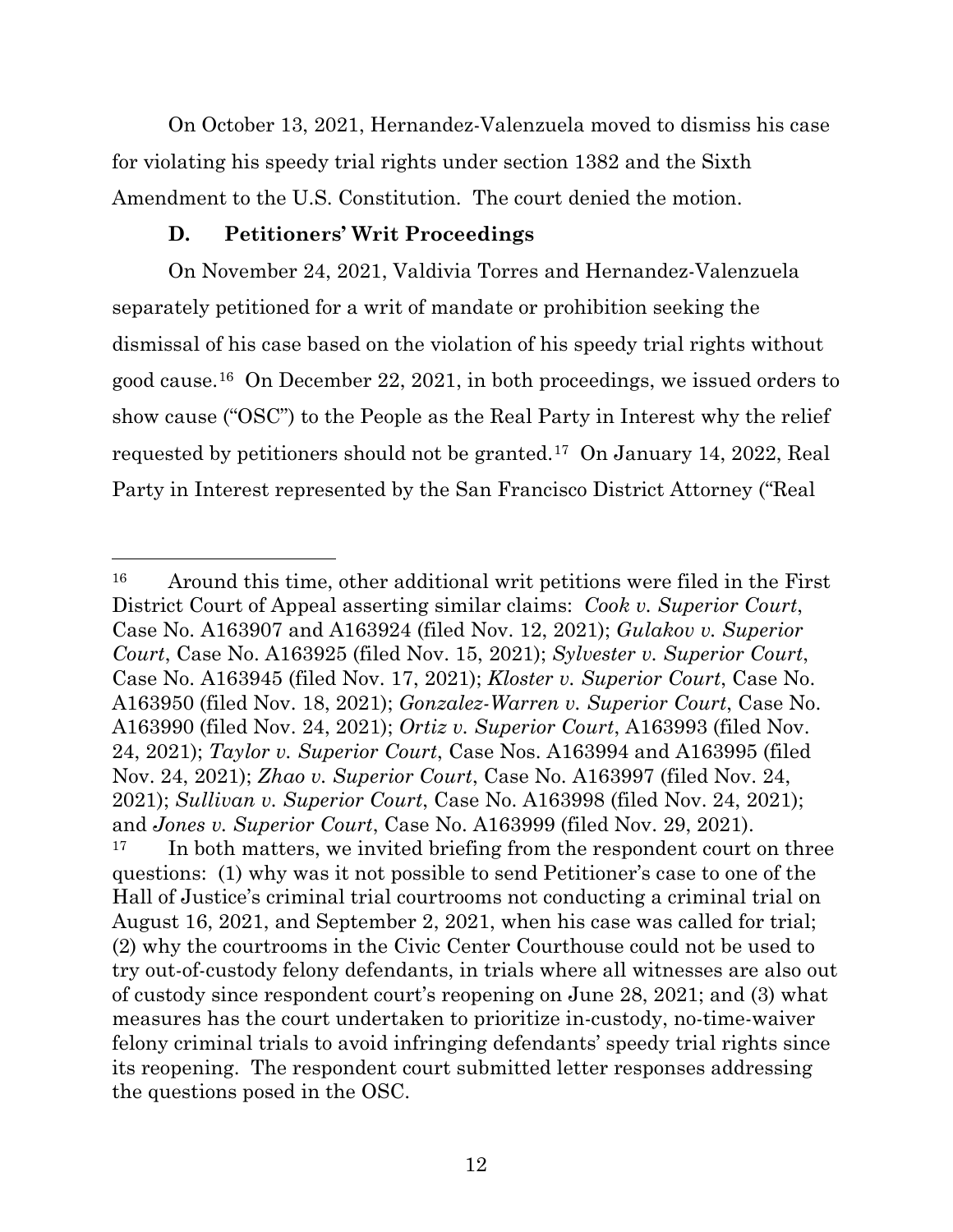Party" or "District Attorney") filed answers and returns to the petitions. On January 26, 2022, each petitioner filed a traverse/reply.

On January 18, 2022, we consolidated the two writ proceedings for purposes of oral argument. On February 9, 2022, petitioners (represented by the same counsel) and Real Party (also represented by the same counsel) appeared for oral argument.

On February 18, 2022, Valdivia Torres notified us that his case was to be advanced to trial on February 22, 2022. On February 22, 2022, Real Party informed us that Valdivia Torres's trial had begun and that jury selection was scheduled for February 24, 2022, and requested that we dismiss Valdivia Torres's writ petition as moot because his trial had begun. The next day, Valdivia Torres submitted a letter response opposing dismissal on mootness grounds.

#### **DISCUSSION**

Valdivia Torres contends his section 1382 speedy trial rights were violated by the continuances granted on August 16 and September 2, while Hernandez-Valenzuela contends his section 1382 speedy trial rights were violated by the continuance granted on September 24. They assert there was no good cause for the continuances and the court abused its discretion in granting them. We disagree.

#### **A. Mootness**

As an initial matter, we reject Real Party's request to dismiss Valdivia Torres's writ petition as moot based on the start of his trial.

A case is considered moot when "the question addressed was at one time a live issue in the case" but has been deprived of life "because of events occurring after the judicial process was initiated." (*Younger v. Superior Court* (1978) 21 Cal.3d 102, 120.) "The pivotal question in determining if a case is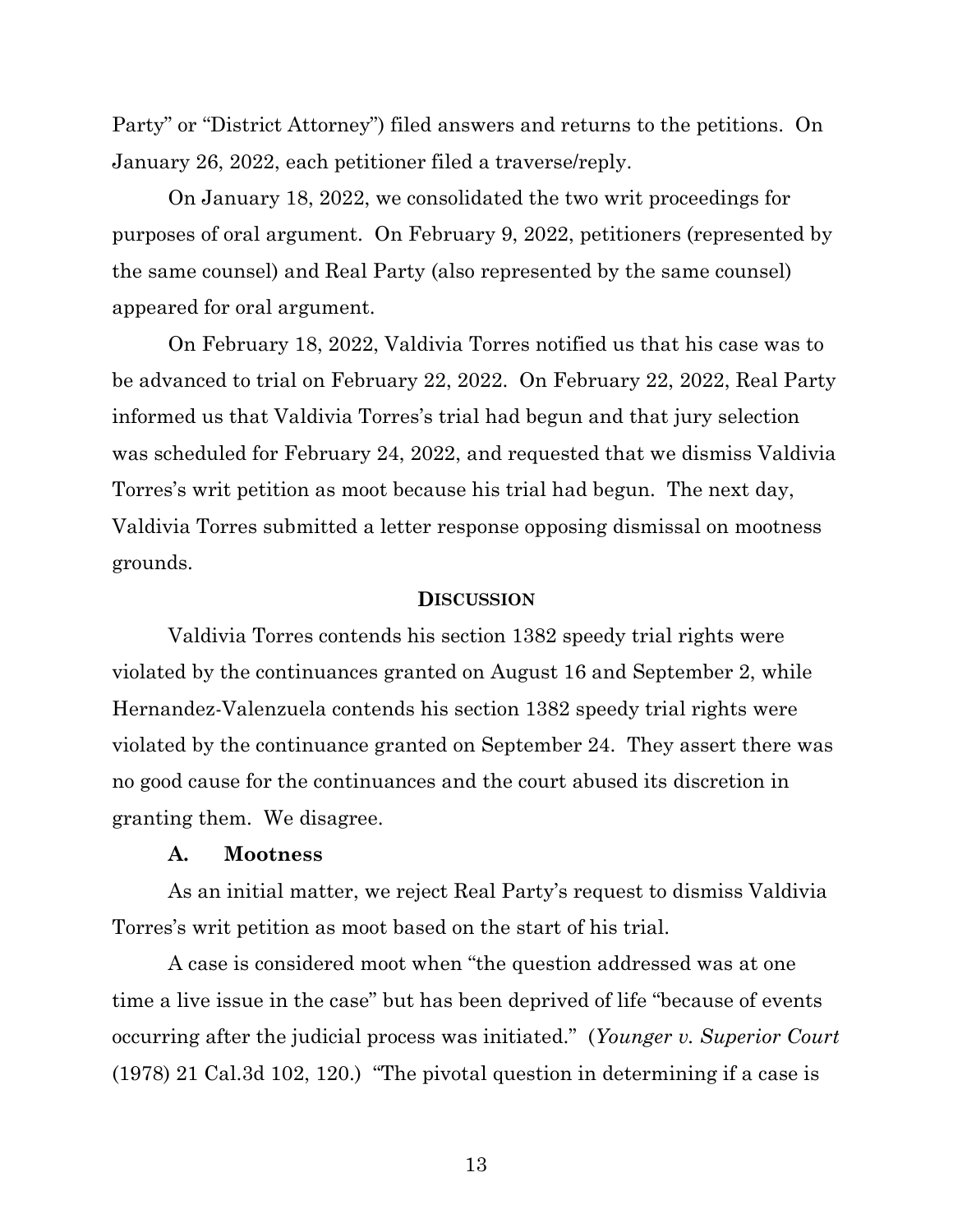moot is therefore whether the court can grant the plaintiff any effectual relief." (*Wilson & Wilson v. City Council v. Redwood City* (2011) 191 Cal.App.4th 1559, 1574.) However, "[w]hen a question of general public concern is involved, particularly in the area of the supervision of the administration of criminal justice, a reviewing court may reject mootness as a bar to a decision on the merits of an issue. [Citation.] Thus, a reviewing court has 'inherent authority' to resolve an issue of broad public interest that is likely to recur, even though an event occurring during the pendency of the case would normally render the matter moot." (*Medina v. Superior Court* (2000) 79 Cal.App.4th 1280, 1285–1286 (*Medina*).)

Even if we assume without deciding that Valdivia Torres's writ petition is now moot, we will not dismiss it. The matters before us are of significant public interest since they bear on the constitutional speedy trial rights of many defendants currently awaiting trial in respondent court well past their statutory last days and respondent court's management of these cases. In light of the backlog facing respondent court as of September 24 (437 felony no-time-waiver cases with 232 of the defendants in custody), the issues are also likely to recur. We therefore conclude that the petition present issues of sufficient public importance that it justifies rejecting mootness as a bar to a decision on the merits. Accordingly, we decline to dismiss Valdivia Torres's petition as moot (see *Medina*, *supra*, 79 Cal.App.4th at p. 1286 [deciding speedy trial writ petition presented issues of broad public interest likely to recur unless resolved despite dismissal of underlying felony case]) and proceed to the merits of both his and Hernandez-Valenzuela's petitions.

### **B. Applicable Law**

"The right to a speedy trial is a fundamental right guaranteed by both the Sixth Amendment to the United States Constitution and article I, section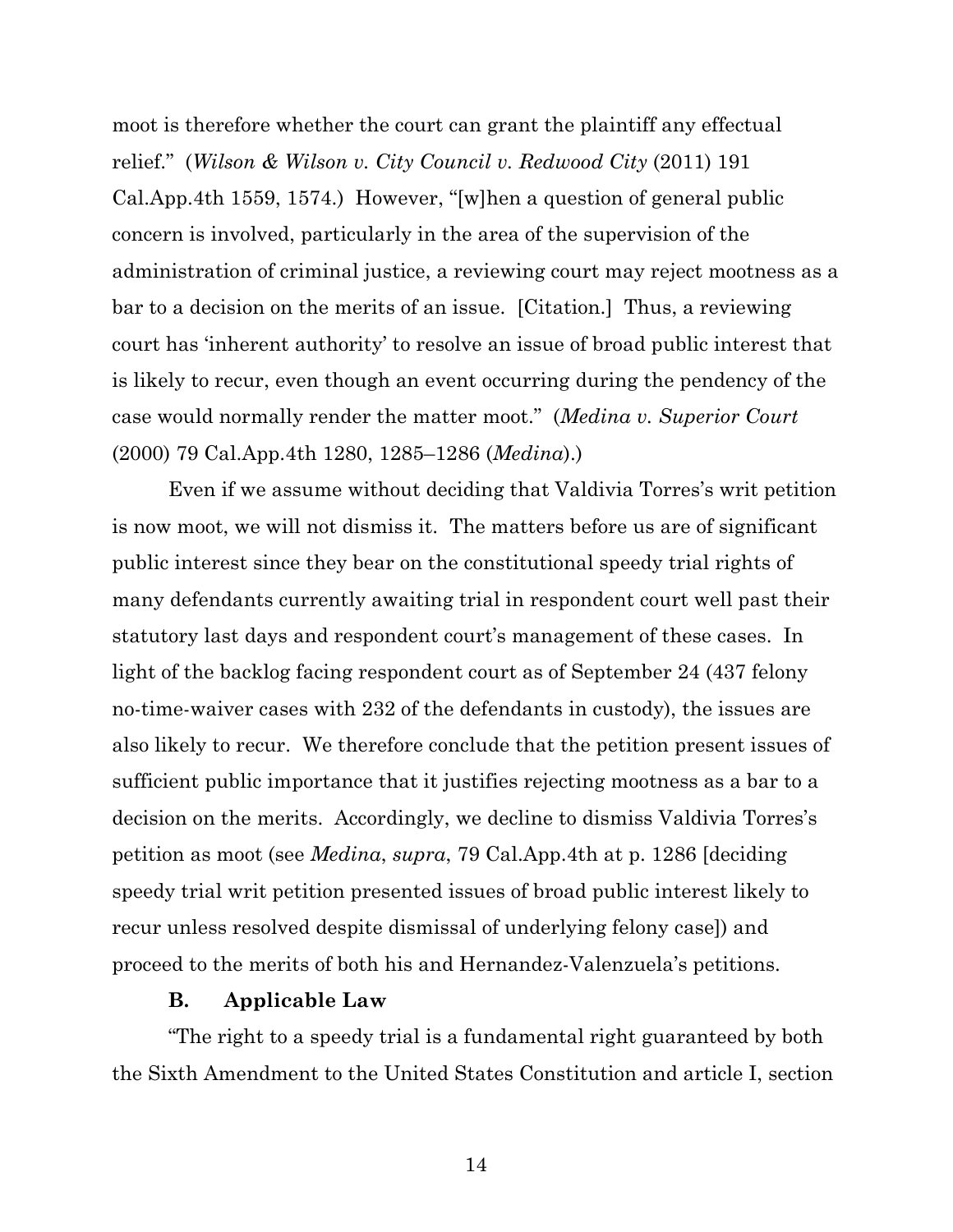15 of the California Constitution. [Citation.] The purpose of the speedy trial right is '(i) to prevent oppressive pretrial incarceration; (ii) to minimize anxiety and concern of the accused; and (iii) to limit the possibility that the defense will be impaired.' [Citation.] 'To implement an accused's constitutional right to a speedy trial, the Legislature enacted section 1382.' " (*Burgos v. Superior Court* (2012) 206 Cal.App.4th 817, 825; see also *People v. Sutton* (2010) 48 Cal.4th 533, 545 (*Sutton*) ["[S]ection 1382 is one of the principal provisions implementing a criminal defendant's statutory right to a speedy trial."].)

Section 1382 prescribes certain time periods within which an accused must be brought to trial. (§ 1382, subd. (a).) The statute provides that, in a felony case, "the court shall dismiss the action when a defendant is not brought to trial within 60 days of his or her arraignment on an indictment or information, unless (1) the defendant enters a general waiver of the 60-day trial requirement, (2) the defendant requests or consents (expressly or impliedly) to the setting of a trial date beyond the 60-day period (in which case the defendant shall be brought to trial on the date set for trial or within 10 days thereafter), or (3) 'good cause' is shown." (*Sutton*, *supra*, 48 Cal.4th at p. 545; see also § 1382, subd. (a).)

"No affirmative showing of prejudice is necessary to obtain a dismissal for violation of the state constitutional speedy trial right *as construed and implemented by statute*. [Citation.] Instead, 'an unexcused delay beyond the time fixed in section 1382 . . . without defendant's consent entitles the defendant to a dismissal.' " (*People v. Martinez* (2000) 22 Cal.4th 750, 766.)

The prosecution has the burden of establishing good cause to avoid dismissal. (*People v. Johnson* (1980) 26 Cal.3d 557, 569, fn. 12 (*Johnson*); *Rhinehart v. Municipal Court* (1984) 35 Cal.3d 772, 781 (*Rhinehart*) ["The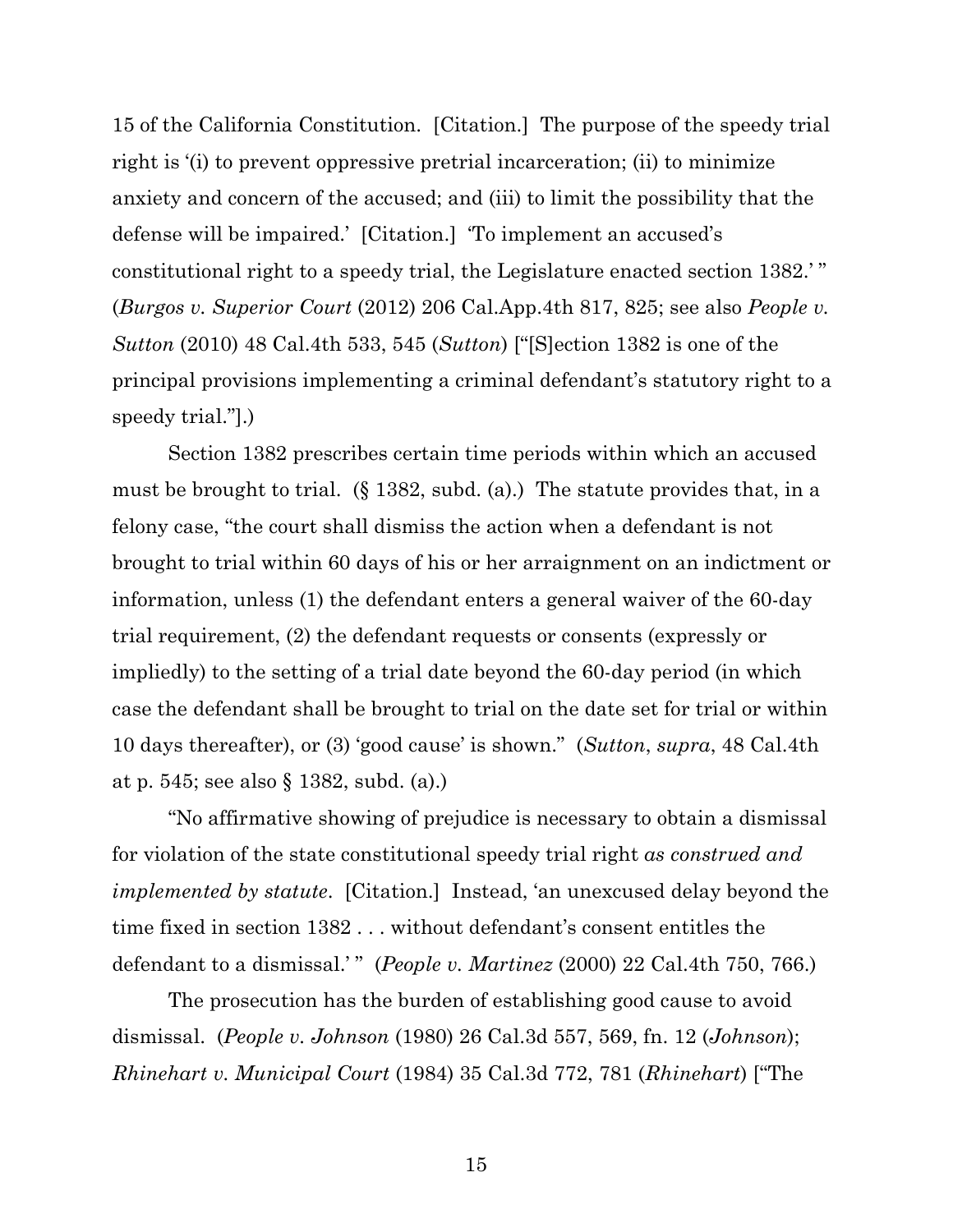burden of showing good cause is on the prosecution."].) " '[I]n making its good-cause determination, a trial court must consider all of the relevant circumstances of the particular case, "applying principles of common sense to the totality of the circumstances. . . ." [Citations.] The cases recognize that, as a general matter, a trial court "has broad discretion to determine whether good cause exists to grant a continuance of the trial" [citation], and that, in reviewing a trial court's good-cause determination, an appellate court applies an "abuse of discretion" standard.' " (*People v. Engram* (2010) 50 Cal.4th 1131, 1162–1163 (*Engram*).)

#### **C. Analysis**

There is no doubt or dispute that Valdivia Torres was not brought to trial within 60 days of his arraignments, or that Hernandez-Valenzuela has not been brought to trial within 60 days of his arraignment.

In Case No. 20008445, Valdivia Torres withdrew his time waiver on April 23, 2021, so his last statutory day for trial in that case was on June 22, 2021. On that day, his trial was continued to September 2, 2021, and continued again to December 15, 2021. In Case No. 21003966, Valdivia Torres was arraigned on June 16, 2021, and never waived time, so his original last day for trial was on August 16, 2021. After this case was consolidated with the earlier one, on September 2, 2021, it, too, was continued to December 15, 2021. He did not consent to any of the continuances. When the continuances were granted on September 2, 2021, about nine weeks had elapsed since his statutory last day (June 22, 2021) in Case No. 20008445, and about two weeks since his last statutory day (August 16, 2021) in Case No. 21003966.

In Case No. 21005426, Hernandez-Valenzuela was arraigned on July 26, 2021, so his last statutory day for trial was September 24, 2021. On that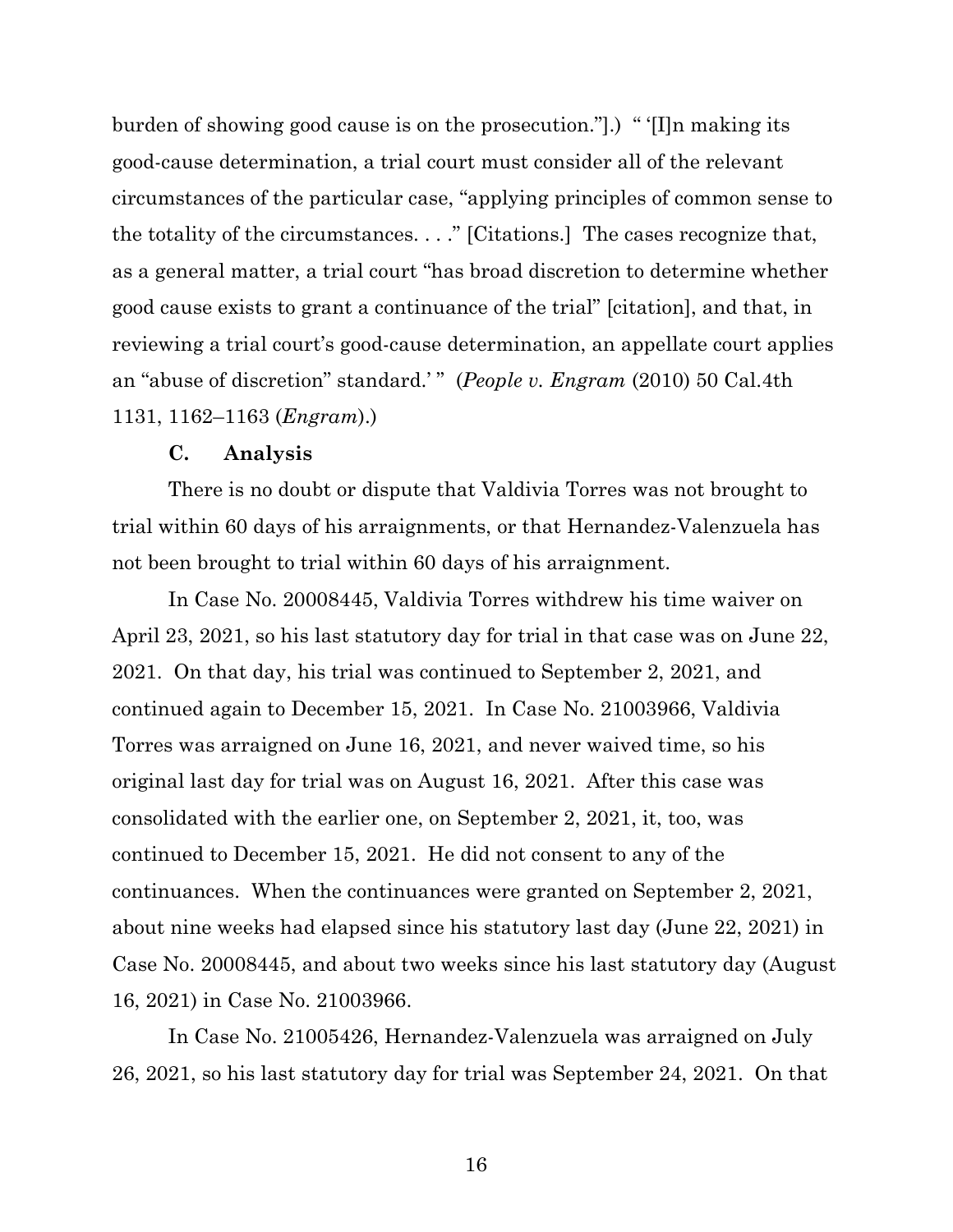day, his trial was continued to February 25, 2022. He never waived time, nor did he consent to a continuance.

The issue before us is whether the trial court abused its discretion in finding exceptional and extraordinary circumstances constituting good cause to continue both petitioners' jury trials past their last statutory days.

"Whether or not good cause exists depends on the circumstances of the case." (*Rhinehart*, *supra*, 35 Cal.3d at p. 781.) " '[S]ection 1382 does not define "good cause" as that term is used in the provision, but numerous California appellate decisions that have reviewed good-cause determinations under this statute demonstrate that, in general, a number of factors are relevant to a determination of good cause: (1) the nature and strength of the justification for the delay, (2) the duration of the delay, and (3) the prejudice to either the defendant or the prosecution that is likely to result from the delay.' " (*Engram*, *supra*, 50 Cal.4th at pp. 1162–1163.)

In reviewing a trial court's exercise of its discretion in determining what constitutes good cause, "the appellate courts have evolved certain general principles. The courts agree, for example, that delay caused by the conduct of the defendant constitutes good cause to deny his motion to dismiss. Delay for defendant's benefit also constitutes good cause. Finally, delay arising from unforeseen circumstances, such as the unexpected illness or unavailability of counsel or witnesses constitutes good cause to avoid dismissal." (*Johnson*, *supra*, 26 Cal.3d at p. 570.)

"[A] broad variety of unforeseen events may establish good cause under section 1382." (*People v. Hajjaj* (2010) 50 Cal.4th 1184, 1198 (*Hajjaj*).) For instance, in *In re Venable* (1927) 86 Cal.App.585, an epidemic of infantile paralysis was prevalent in the town where court sessions were held and prohibited calling juries. (*Id.* at p. 587.) The court concluded the quarantine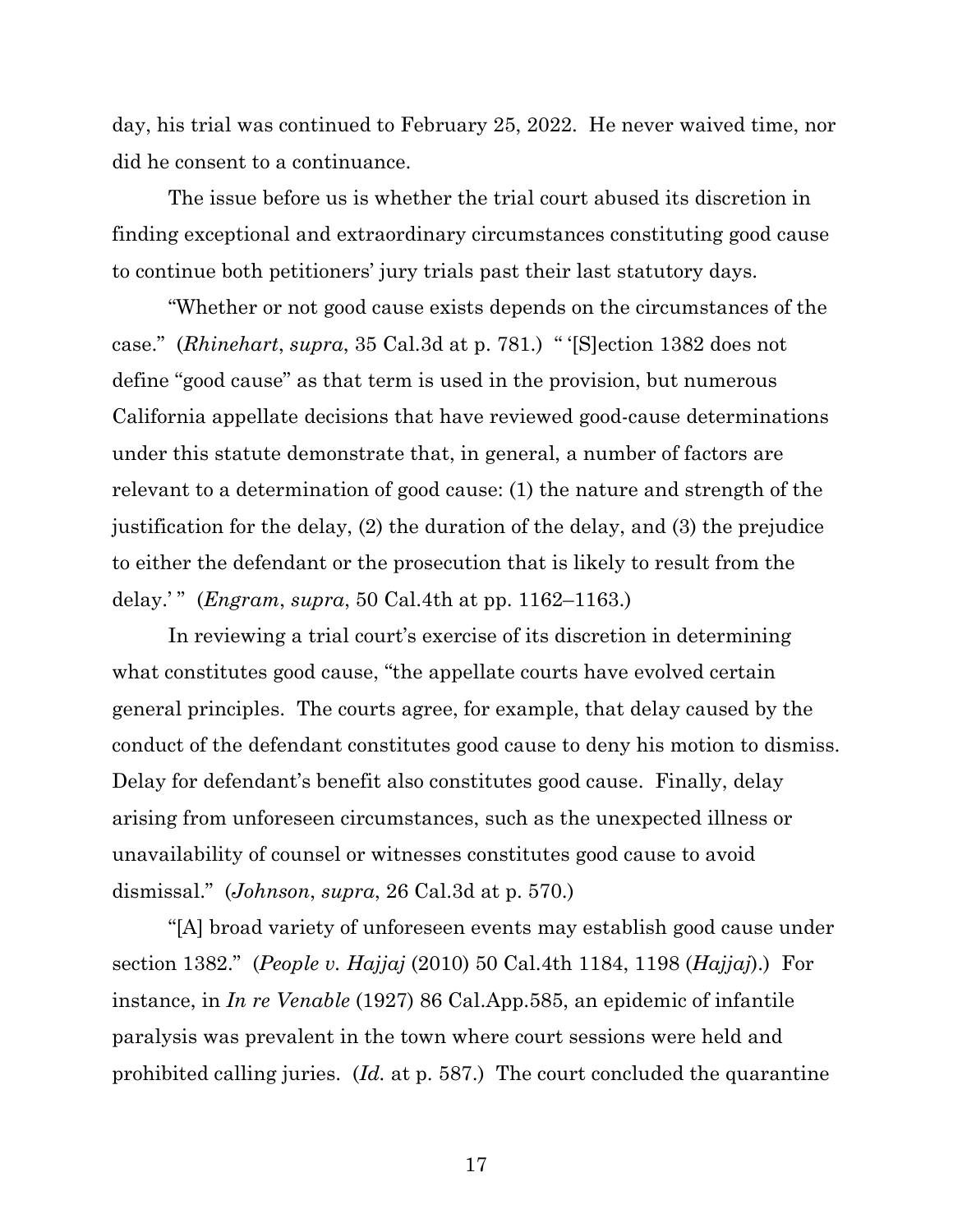imposed to prevent the spread of the infectious disease was good cause for the delay of trial and found there was no unreasonable delay in bringing the case to trial after the cessation of the epidemic. (*Id.* at p. 587.) In *People v. Tucker*  (2011) 196 Cal.App.4th 1313, the defendant could not appear for trial as he was under quarantine because another inmate had contracted the H1N1 flu virus. (*Id.* at p. 1315.) The court concluded that medical necessity of the defendant's quarantine constituted good cause for the continuance of his trial. (*Id.* at pp. 1317–1318.) More recently, in *Stanley v. Superior Court of Contra Costa County* (2020) 50 Cal.App.5th 164, Division Four of this court concluded the COVID-19 pandemic and impact it has had within the state supported the trial court's finding of good cause to continue the defendant's trial. (*Id.* at p. 166.) The court observed that the COVID-19 pandemic was "of such severity" as to justify a 90-day continuance and observed that courts were places of high risk during the pandemic given they involved gatherings of judges, court staff, litigants, attorneys, witnesses, defendants, law enforcement, and juries in excess of the numbers allowed for gatherings under the then applicable executive and health orders. (*Id.* at pp. 169–170 ["Health quarantines to prevent the spread of infectious diseases have long been recognized as good cause for continuing a trial date."].)

In contrast, "[d]elay attributable to the fault of the prosecution . . . does not constitute good cause. Neither does delay caused by improper court administration." (*Johnson*, *supra*, 26 Cal.3d at p. 570.) In *Johnson*, the Supreme Court considered whether court congestion could excuse compliance with the time limits of the speedy trial statute. (*Id.* at p. 569.) It recognized that "the purpose of the state constitutional protection of the right to a speedy trial is 'to protect those accused of crime against possible delay, caused either by willful oppression, or the neglect of the state or its officers.' "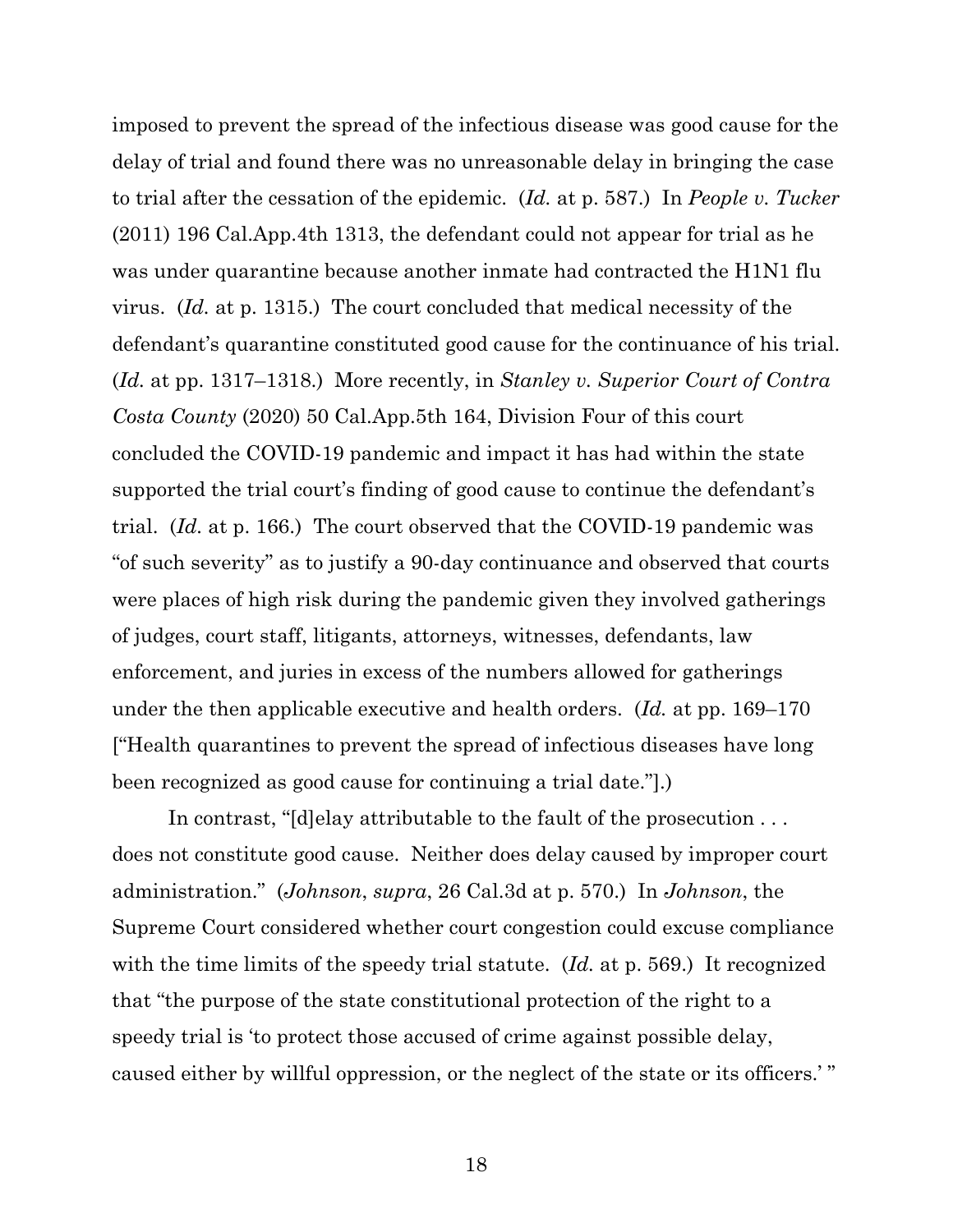(*Id.* at p. 571.) Included in this group were the judiciary, and "oppression" and "neglect" could include the failure to provide the facilities and personnel needed to implement the right to speedy trial. (*Ibid.*) " '[U]nreasonable delay in run-of-the-mill criminal cases cannot be justified by simply asserting that the public resources provided by the State's criminal-justice system are limited and that each case must await its turn.'" (*Ibid.*)

The *Johnson* court quoted the following passage relating to the problem of delay caused by court congestion, set forth in the American Bar Association's Standards for Speedy Trial: " '[D]elay arising out of the chronic congestion of the trial docket should not be excused. . . . [¶] . . . But, while delay because of a failure to provide sufficient resources to dispose of the usual number of cases within the speedy trial limits is not excused, the standard does recognize congestion as justifying added delay when "*attributable to exceptional circumstances*." Although it is fair to expect the state to provide the machinery needed to dispose of the usual business of the courts promptly, it does not appear feasible to impose the same requirements when certain unique, nonrecurring events have produced an inordinate number of cases for court disposition.'" (*Johnson*, *supra*, 26 Cal.3d at p. 571, emphasis added [citing ABA Project on Standards for Crim. Justice, Stds. Relating to Speedy Trial (Approved Draft 1968) pp. 27–28].) In elaborating upon the type of "unique, nonrecurring events" that would constitute "exceptional circumstances," this document states: "[W]hen a large-scale riot or other mass public disorder has occurred, some leeway for additional time is required to ensure that the many resulting cases may receive adequate attention from the prosecutor's office, defense counsel (possibly a single public defender office), and the judiciary." (See *Engram*, *supra*, 50 Cal.4th 1131, 1164, fn.12; see also *People v. Cole* (2008) 165 Cal.App.4th Supp 1, 17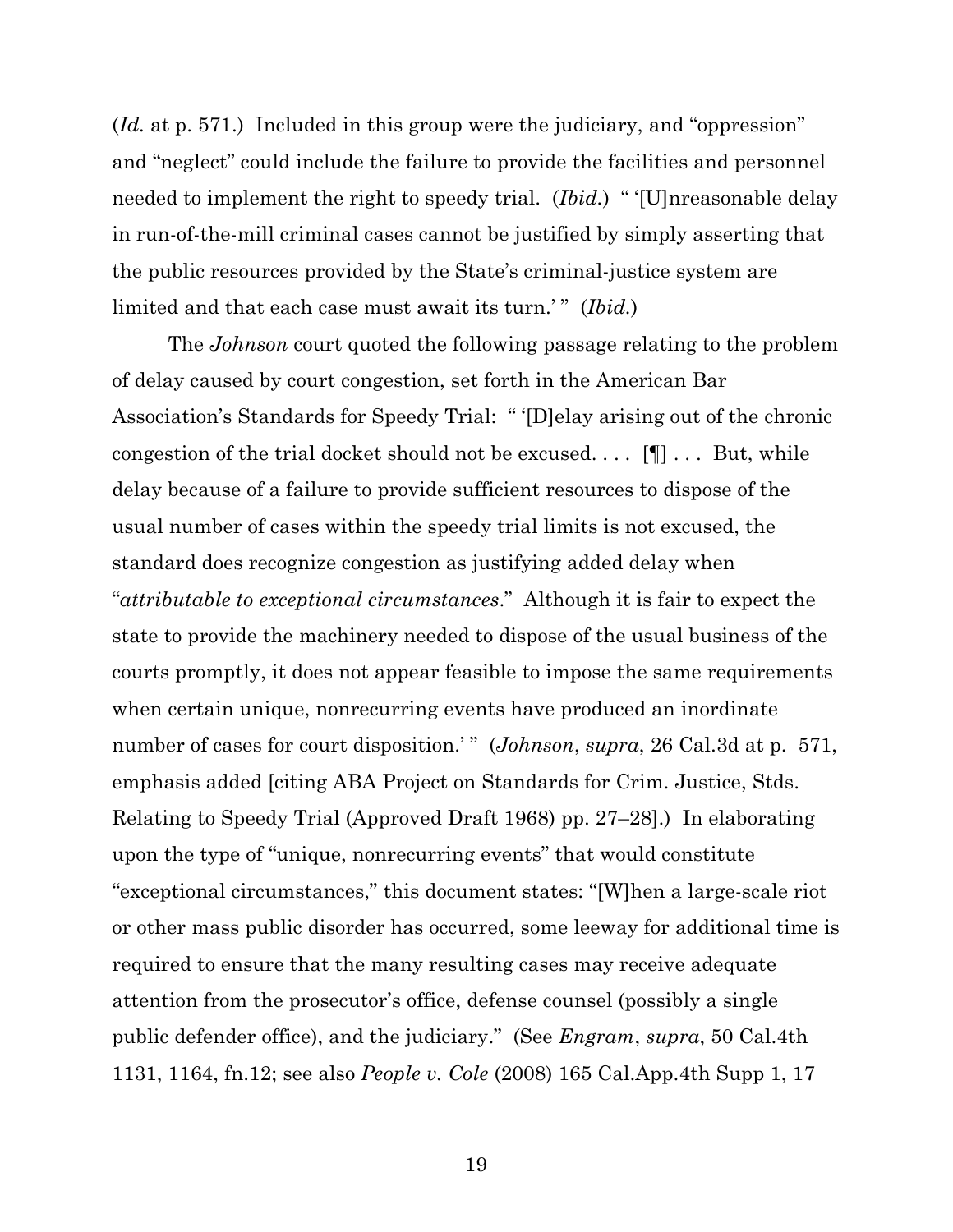["Exceptional circumstances are defined as unique, nonrecurring events which have produced an inordinate number of cases for court disposition.".)

In *Engram*, *supra*, 50 Cal.4th 1131, the basis of the delay was the unavailability of a judge or courtroom to try defendant's case within the presumptive statutory period. (*Id.* at p. 1163.) Engram's case was in Riverside County Superior Court, which had been "severely overburdened by the substantial number of criminal cases awaiting trial in that county." (*Id.*  at p. 1136 [citing report of task force established to assess and assist with backlog that 25% of inmates had been awaiting trial for more than a year, 170 had been waiting more than two years, and 32 had been waiting more than 4 years].) Engram's last day for trial was July 28, 2008. (*Id.* at p. 1139.) After the court granted one continuance requested by Engram and three continuances requested by the prosecution, the parties agreed that September 29, 2008, was the last day for trial. (*Id.* at p. 1140.) That day, when the case was called, Engram announced ready. (*Ibid.*) However, that day there were 17 other last day cases before the court, each which presented a statutory speedy trial issue similar to Engram's. (*Ibid.*) The trial court informed the parties that there were no available courtrooms to which the case could be assigned for trial. (*Id.* at p. 1141.) Upon hearing Engram's motion to dismiss the following day, the court dismissed the case due to a lack of judge and a courtroom to timely try his case. (*Id.* at p. 1144.) The Court of Appeal concluded the trial court did not abuse its discretion in determining there was no good cause to delay Engram's trial beyond the last day. (*Id.* at pp. 1146–1147.)

The Supreme Court directly rejected the Riverside District Attorney's assertion that the lack of judge or courtroom constituted good cause to delay the trial until a courtroom became available. (*Engram*, *supra*, 50 Cal.4th at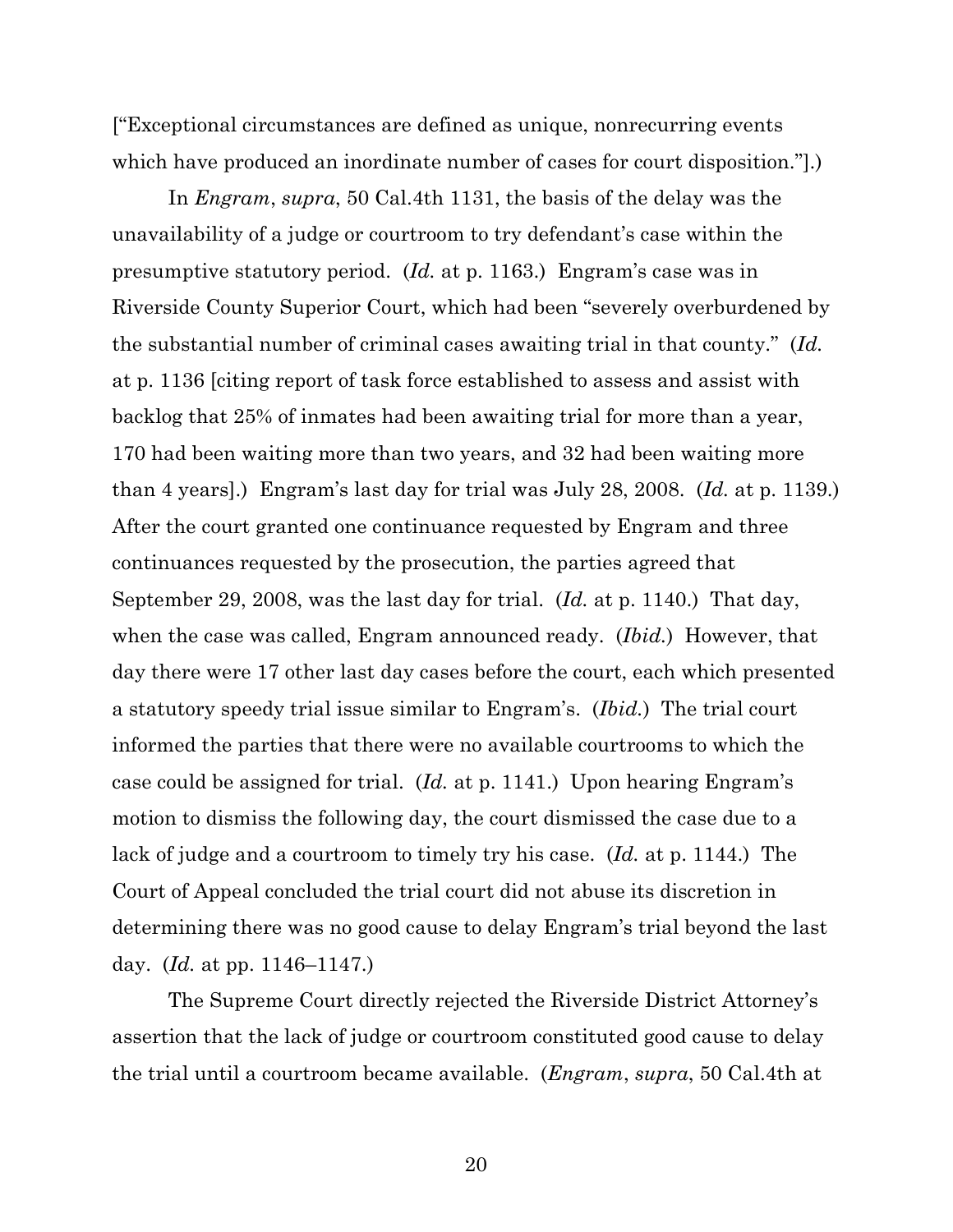pp. 1162–1163.) It observed that "[p]ast California decisions [have] establish[ed] that when the unavailability of a judge or courtroom is fairly attributable to the fault or neglect of the state, such unavailability does not constitute good cause within the meaning of section 1382." (*Id.* at p. 1163.) It further recognized that "the lack of a sufficient number of judges or courtrooms might constitute good cause to justify the delay of trial under section 1382 in 'exceptional circumstances,' " but "delay arising out of chronic congestion of a court's trial docket cannot be excused." (*Ibid.*) Referencing the general circumstances prevailing in Riverside Superior Court, the Court concluded that "the trial court properly could find that the congested criminal caseload represented a chronic condition rather than an exceptional circumstance, and further that the lack of available courtrooms and judges was attributable to the Legislature's failure to provide a number of judges and courtrooms sufficient to meet the rapidly growing population in Riverside County." [18](#page-20-0) (*Id.* at p. 1164.) The Court also explained: "[T]he applicable California statutes do not require a chronically underfunded and understaffed court such as the Riverside Superior Court either (1) to accommodate last-day criminal proceedings by devoting an unreasonable or disproportionate share of its resources to ensure that all last-day matters will be tried within the presumptive statutory period, or (2) to continue such

<span id="page-20-0"></span><sup>18</sup> In a footnote, *Engram* explained that "[t]he lack of a number of judges sufficient to handle the matters pending in the Riverside Superior Court [was] a long-known and well-documented problem." (*Engram*, *supra*, 50 Cal.4th at p. 1165, fn. 13.) In 2004, a study by the Judicial Council found that approximately 350 additional new judgeships were needed statewide and that the Riverside Superior Court was one of the trial courts most in need of new judgeships. (*Ibid.*) In 2008, a Judicial Council report to the Legislature regarding the need for new superior court judgeships, the Riverside Superior Court was ranked first in unmet judicial needs. (*Ibid*.)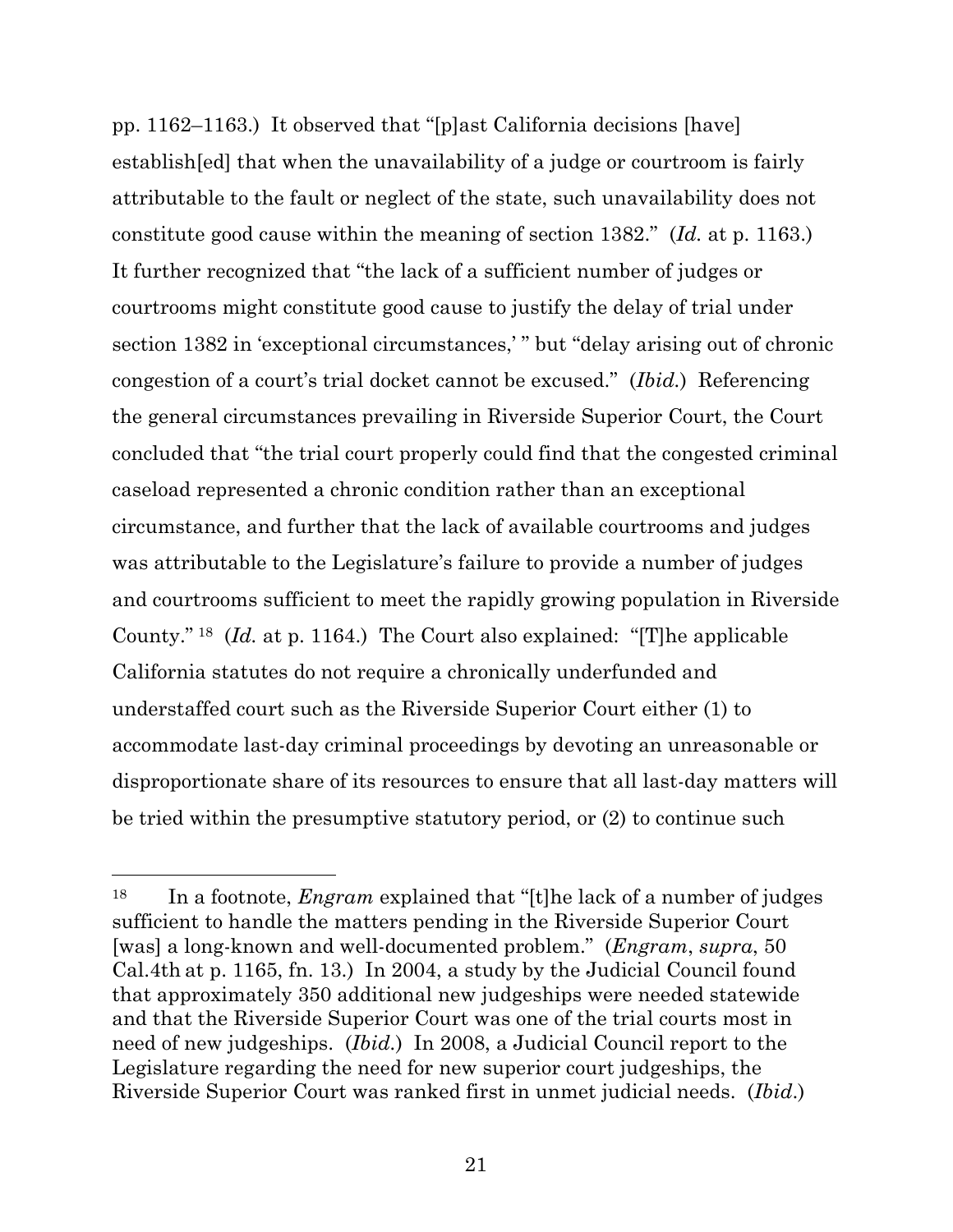trials beyond the presumptive statutory period (rather than dismiss the criminal proceedings) on the premise that the persistent backlog constitutes 'good cause' under section 1382 to justify a delay. The calendar congestion that produced the circumstance in which the numerous last-day criminal cases pending in the superior court exceeded the resources available to the court unquestionably constituted a chronic condition. It cannot properly be characterized as an 'exceptional circumstance.' " (*Id.* at p. 1165.)

Here, we conclude the trial court did not abuse its discretion in finding good cause for continuing Valdivia Torres's trial on August 16 and September 2 or Hernandez-Valenzuela's trial on September 24. The District Attorney satisfied his burden of establishing good cause for these continuances.

In making a determination of good cause for not bringing a defendant to trial within the statutory time frame for reasons of court congestion or backlog, the Supreme Court explained that the critical inquiry is whether the congestion or backlog is attributable to chronic conditions as opposed to exceptional circumstances considering all of the relevant circumstances. (*Johnson*, *supra*, 36 Cal.3d at p. 572; *Engram*, *supra*, 50 Cal.4th at p. 1163.) The District Attorney adequately showed respondent court's backlog resulting in the delay of petitioners' trials was attributable to exceptional circumstances connected to the COVID-19 pandemic, not chronic conditions in respondent court.

The COVID-19 pandemic has been a " 'unique, nonrecurring event." which " 'ha[s] produced an inordinate number of cases for court disposition,'" and thus exceptional circumstances justifying delay of petitioner's trial. (*Johnson*, *supra*, 26 Cal.3d at p. 571.) From early March 2020 to June 28, 2021—when respondent court fully reopened—respondent court was unable to operate at its usual capacity for approximately fifteen months due to safety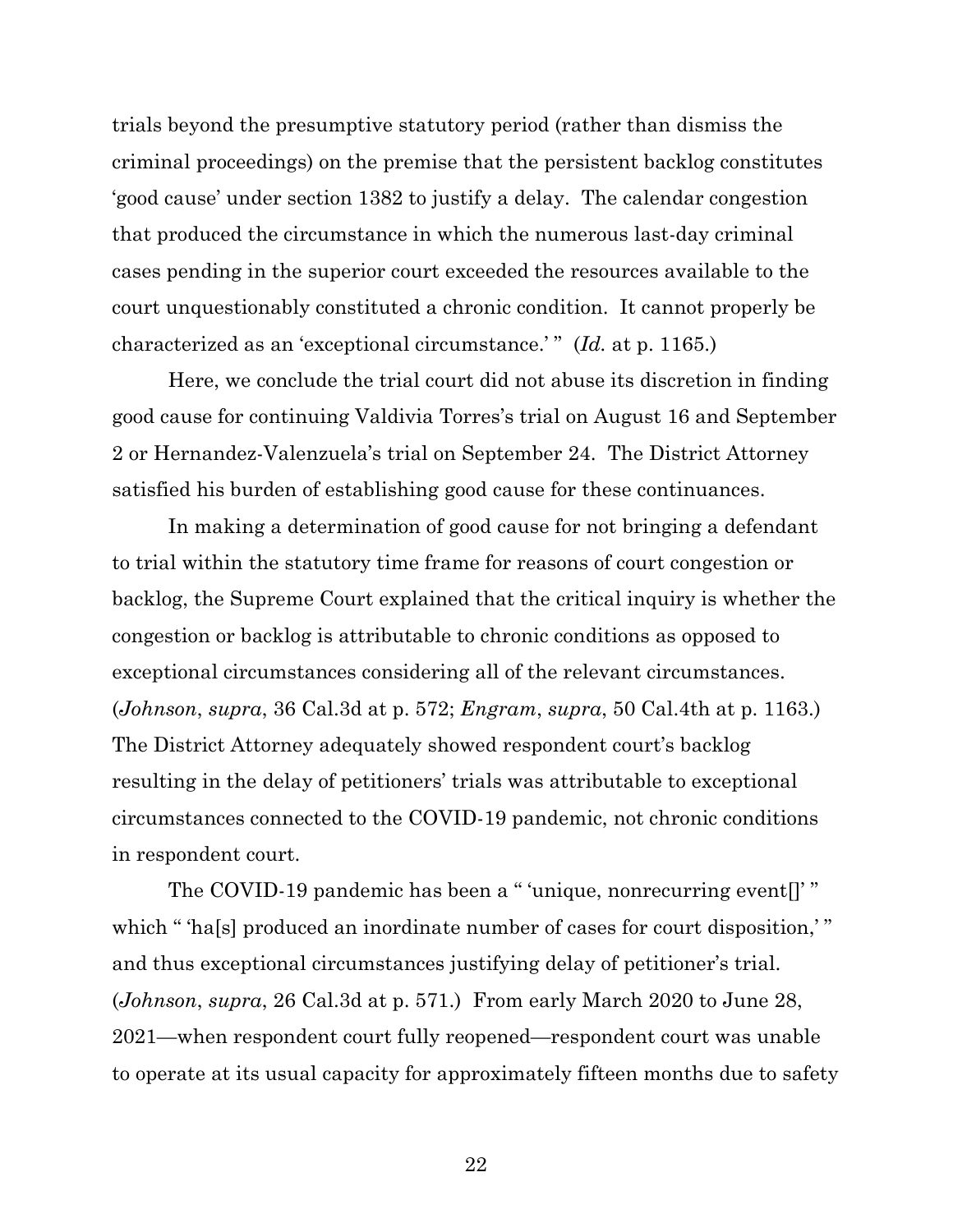orders imposed by health officers in response to the pandemic. During three of the fifteen months, jury trials were suspended by the Chief Justice's statewide emergency orders. The Chief Justice's blanket 90-day extension of the last days of all criminal jury trials with last days between March 16, 2020, and June 15, 2020, reflected the challenge of conducting jury trials during the pandemic. As the Chief Justice explained, courts were a "high risk" environment during the pandemic given they required the assembly of judges, court staff, litigants, attorneys, witnesses, defendants, law enforcement, and juries in excess of the number allowed for gathering under governing health orders. Criminal jury trials in respondent court were suspended again for another month during the surge of community spread of COVID-19 in December 2020. During the other months that jury trials were not suspended, respondent court was limited to using only four of its ten trial courtrooms for criminal jury trials due to social distancing requirements imposed by health orders. None of these events were the fault of the prosecution or respondent court but rather the unprecedented effects of the pandemic.

When respondent court reopened on June 28, 2021, after fifteen months of diminished or no capacity to conduct criminal jury trials, it was not surprising that it confronted an " 'inordinate number of cases for court disposition.'" (*Johnson*, *supra*, 26 Cal.3d at p. 571.) The pandemic had severely limited its ability to conduct jury trials. Upon reopening, scores of no-time-waiver felony cases past their statutory day had accumulated during the 15-month period of limited operations. As of August 29, 2021, respondent court's jury trial list indicated there were approximately 220 no-time-waiver felony cases with original last days sometime in the 15-month period before reopening. The District Attorney explains that respondent court attempted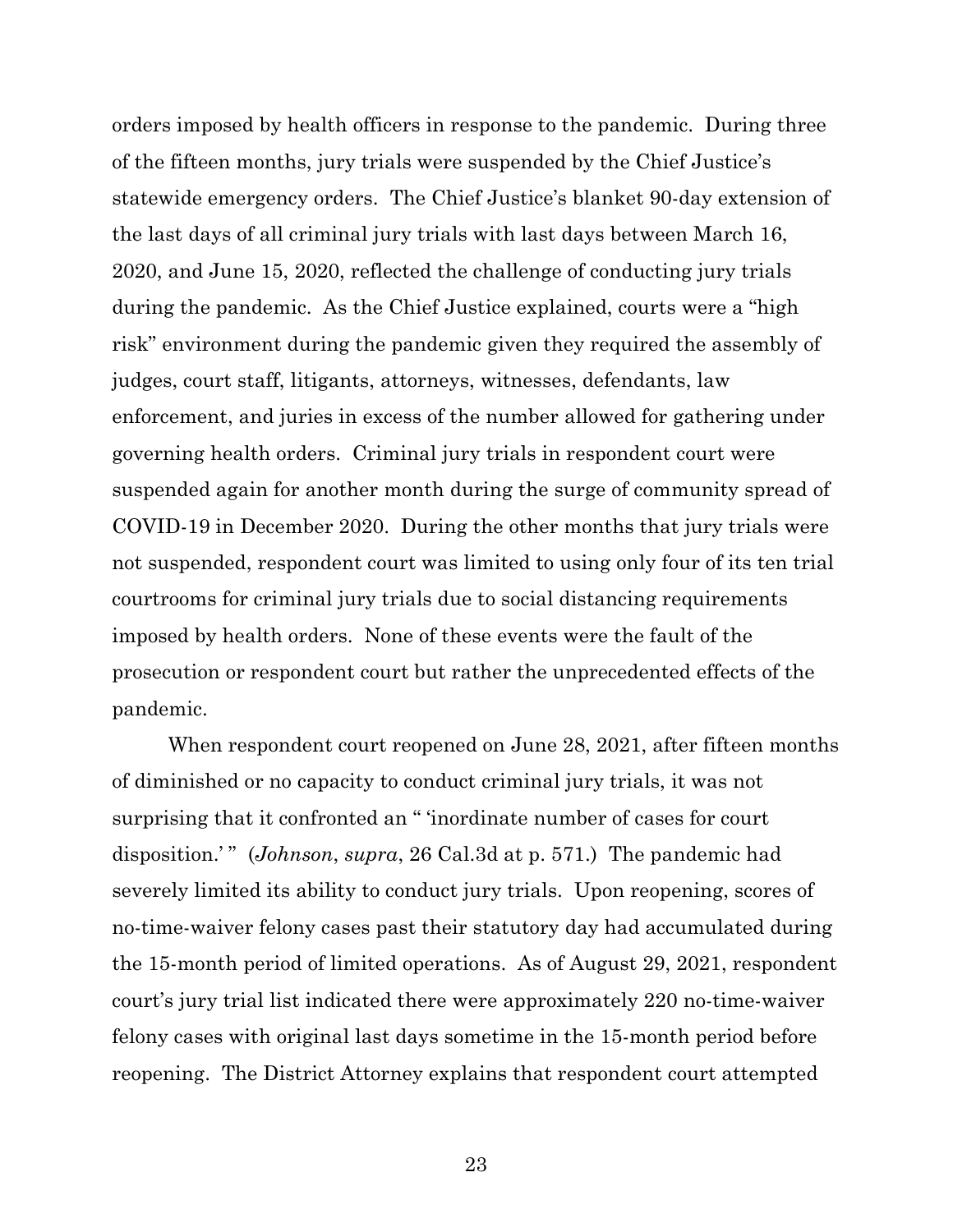to address this backlog by prioritizing older cases first when it reopened. Respondent court assigned trials out in order of their statutory last days, prioritizing three courtrooms for in-custody felony trials and maintaining the remaining courtrooms for out-of-custody trials with earlier last days.

It was in this context in which petitioners' trials were called and continued on August 16, September 2, and September 24, since on those dates other defendants with earlier last days than petitioners—most of whom with last days fell within the 15-month period before reopening—were still awaiting trial. After fifteen months of constrained operations resulting in a backlog of numerous no-time-waiver cases, it was not unreasonable for respondent court to not have addressed its backlog within seven, nine, or twelve weeks of reopening, that is, by Valdivia Torres's August 16 and September 2 last days, or by Hernandez-Valenzuela's September 24 last day. Moreover, it was not unreasonable after those fifteen months for the court to need some latitude to determine how best to addressing its backlog, while the pandemic persisted despite the full reopening. (See *Sutton*, *supra*, 48 Cal.4th at p. 555, fn. 10 [quoting ABA standards which observe that it is unfeasible to expect the same prompt disposition of court business when a unique, nonrecurring event results in many cases for disposition and advocating for "some leeway for additional time" in such circumstances].) The method the court chose of advancing cases from the backlog by order of their statutory last days did not reflect court mismanagement. Rather, it was a reasonable approach in line with priorities set forth in section 1048[19](#page-23-0) and not

<span id="page-23-0"></span><sup>19</sup> Section 1048 states in relevant part: "(a) The issues on the calendar shall be disposed of in the following order, unless for good cause the court directs an action to be tried out of its order: (1) Prosecutions for felony, when the defendant is in custody. (2) Prosecutions for misdemeanor, when the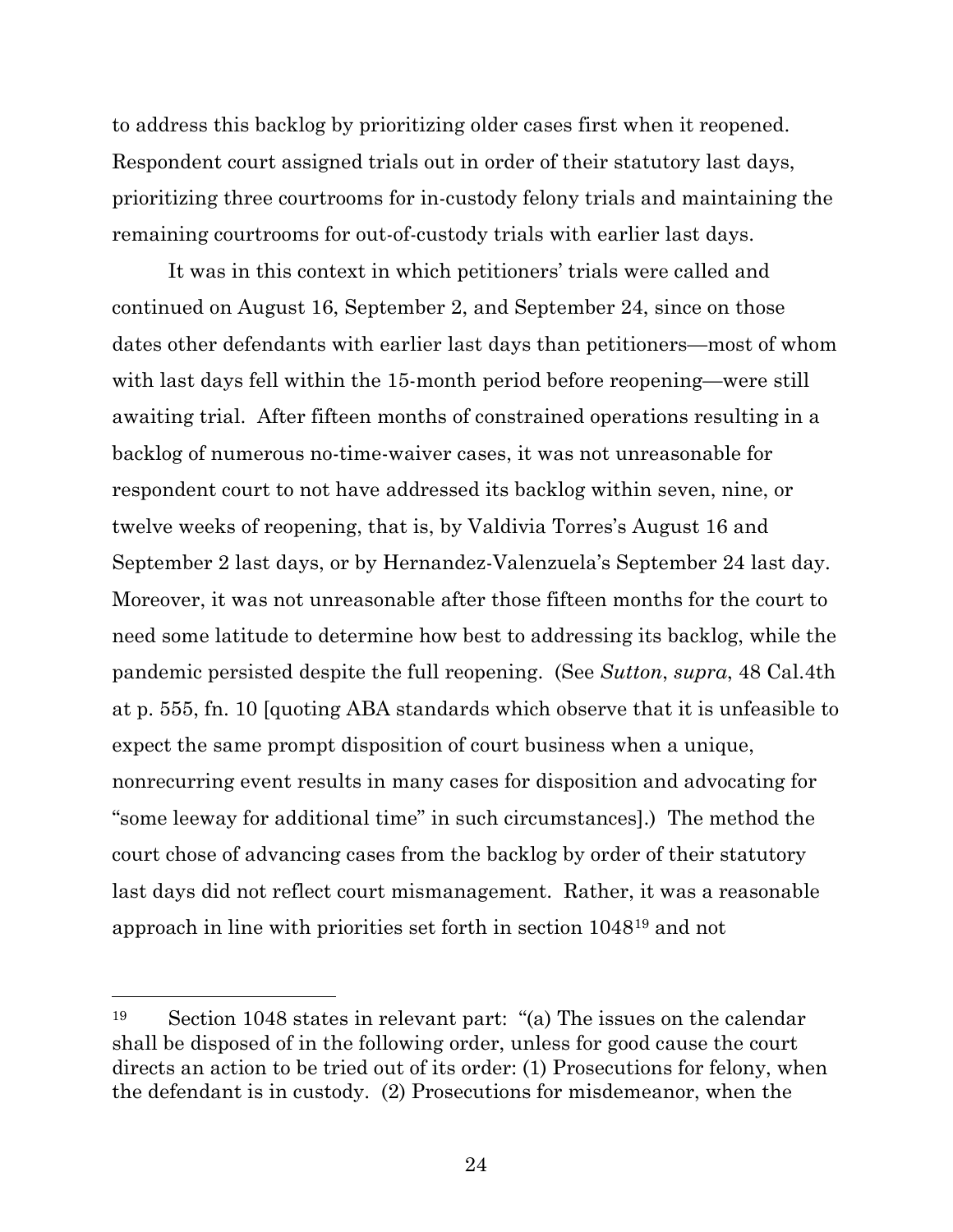detrimental to the good cause finding. Based on the totality of these circumstances, it was not an abuse of discretion for the respondent court to conclude that the backlog delaying petitioners' cases was attributable to exceptional circumstances constituting good cause and to continue their trials.

Petitioners contend that "the COVID-19 pandemic can no longer serve as blanket good cause for continuing trials" "thanks to a successful vaccination campaign and the lifting of capacity and social distancing requirements, respondent court has been open for criminals jury trials with a full complement of courtrooms since June 2021." Notwithstanding the availability of vaccines, the lifting of social distancing requirements, and respondent court's reopening, we would be remiss to conclude the pandemic was over or its effects on court operations completely abated on the dates petitioners' cases were called. On those dates, there was no indication that the Governor's state of emergency had been lifted. San Francisco health officer's June 2021 order, which lifted social distancing requirements and indoor capacity limits and paved the way for respondent court's reopening, noted that while the public health threat from COVID-19 was decreasing in the county, the virus "continues to pose a risk especially to individuals who are not fully vaccinated, and certain safety measures continue to be necessary to protect against COVID-19 cases and deaths." The COVID-19 health emergency continued to persist and governmental entities continued to be subject to health orders to limit transmission risk of COVID-19 and contain COVID-19 outbreaks. In short, the pandemic was not a thing of the

defendant is in custody. (3) Prosecutions for felony, when the defendant is on bail. (4) Prosecutions for misdemeanor, when the defendant is on bail." (§ 1048, subd. (a).)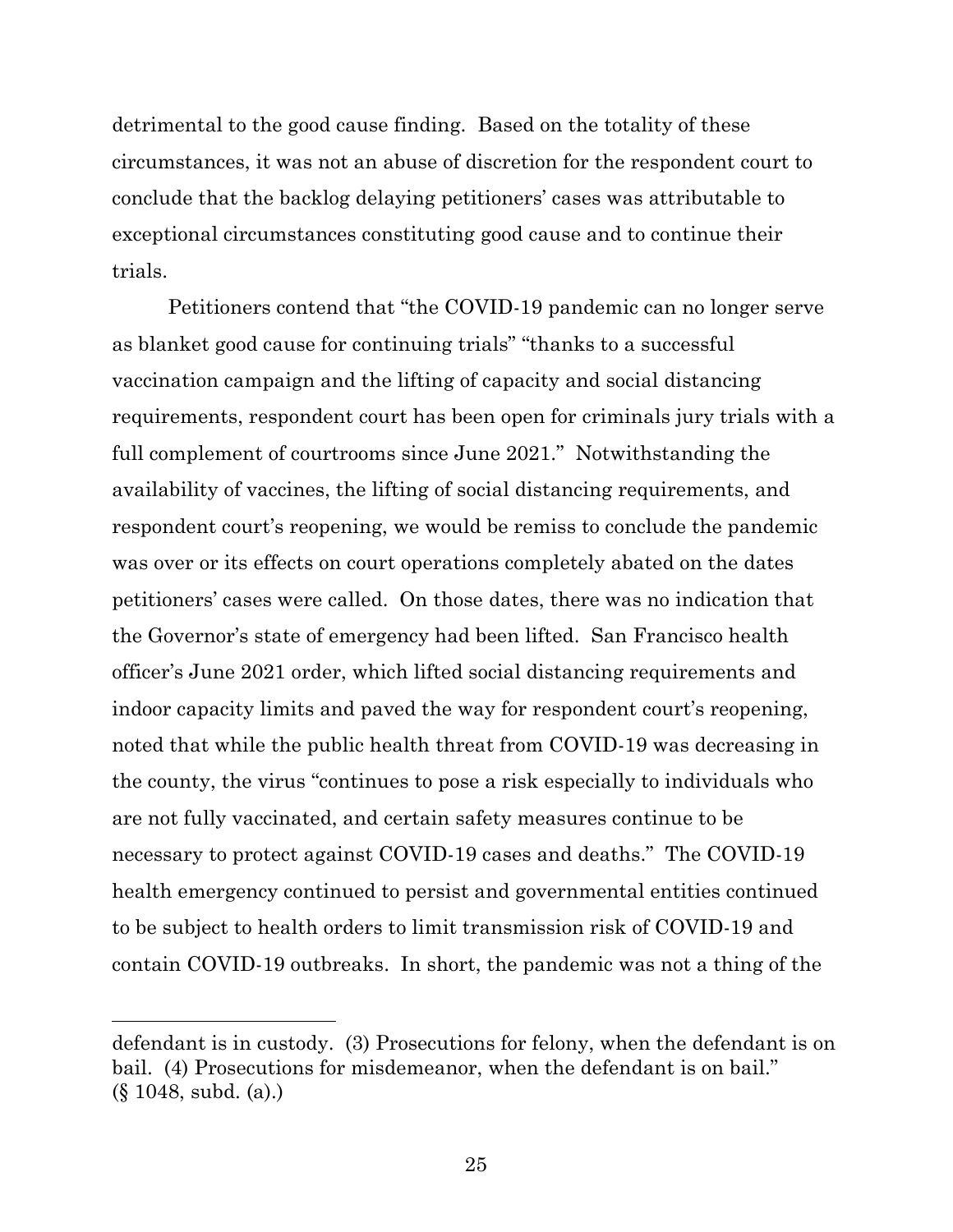past nor had the court returned to business-as-usual when petitioners' cases were called for trial.

Petitioners further contend that even with the large backlog, there can be no good cause for the continuances because respondent court "was not actually *congested*," which petitioners assert is a prerequisite to a good cause finding. They argue that when the prosecution seeks to rely on court congestion to avoid dismissal, it must not only prove that exceptional circumstances exist but also that the court was "*actually congested*—in other words, that the delay was due to the 'unavailability of a judge or courtroom.' " They emphasize that respondent court left half of its criminal courtrooms unused in late August and September 2021, and that on their respective statutory last days respondent court had multiple available criminal trial courtrooms.

We disagree that the open courtrooms preclude respondent court's good cause finding. In *Hajjaj*, *supra*, 50 Cal.4th 1184, the Supreme Court recognized that "a *broad variety* of unforeseen events may establish good cause under section 1382" and that the unavailability of judges or courtrooms sufficient to handle a court's caseload due to chronic congestion of the court's docket was not such an event. (*Id.* at p. 1198, emphasis added.) In contrast, the backlog pending in respondent court at issue here has not been due to chronic congestion, but rather the result of a global pandemic—a "*unique, nonrecurring event*[] [that has] produced an inordinate number of cases for disposition" and which may properly regarded as an exceptional circumstance that would support a court's good cause determination. *(See id.* at p. 1204; *Johnson*, *supra*, 26 Cal.3d at p. 571; see also *Arreola v. Municipal Court* (1983) 139 Cal.App.3d 108, 114 ["While chronic congestion will not constitute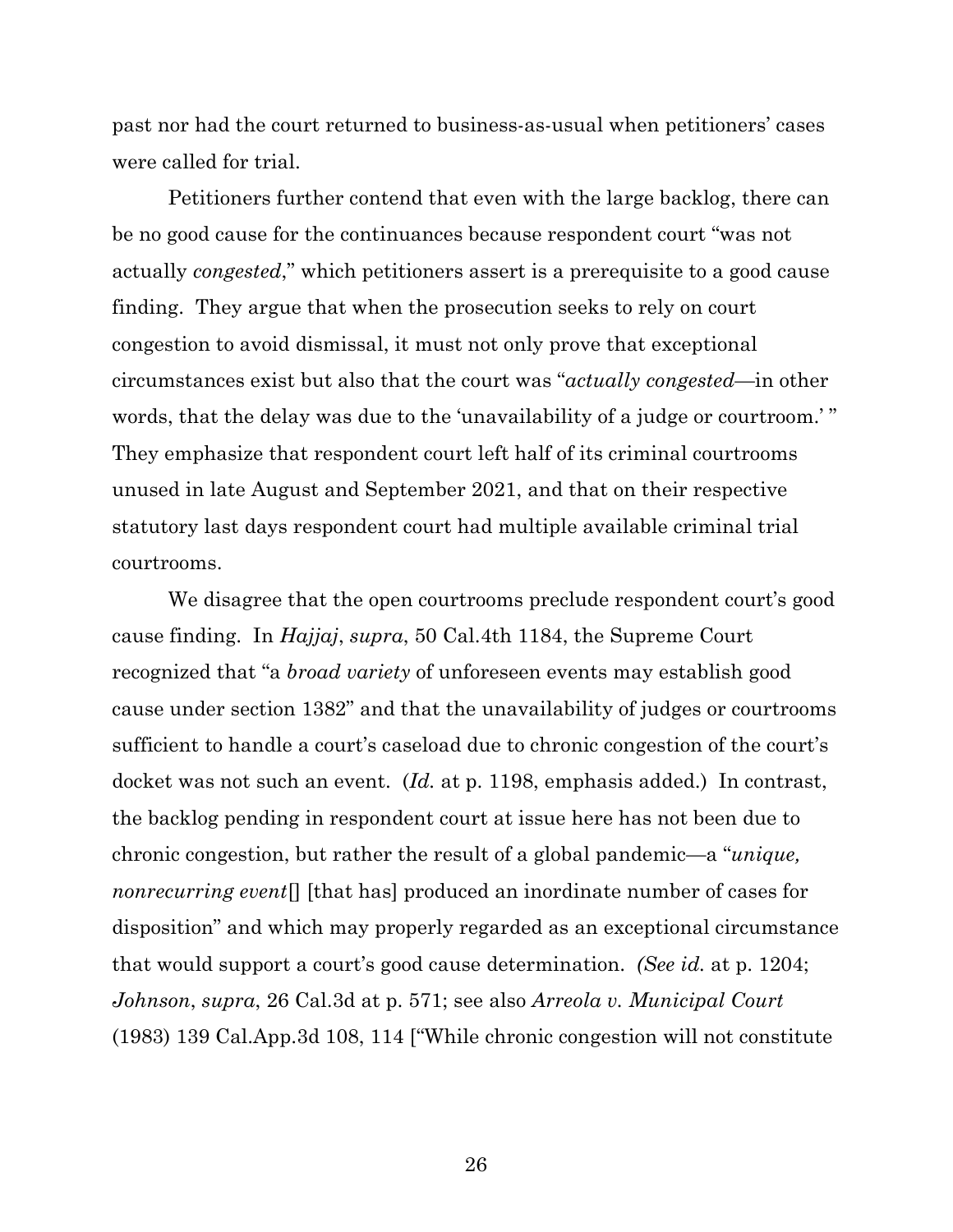good cause, court backlogs caused by *exceptional circumstances* will excuse delay in bringing a defendant to trial."].)

Even so, petitioners further contend that no "such exceptional circumstances exist" because the backlog was caused by "routine docket congestion" which was "now overwhelmingly attributable to [respondent court's] own poor administration of its trial docket" in the months since reopening. They describe the unused courtrooms in August and September 2021 as a "stunning decision" by respondent court and a clear example of " 'improper court administration' and 'institutional shortcomings.' "

As an initial matter, we reject petitioners' assertions that respondent court's backlog arose from "routine" docket congestion or represented a "chronic" condition. Notably, petitioners acknowledge that the court's "backlog was originally caused by public health restrictions to combat the covid-19 pandemic." Thus, the backlog petitioners' cases were a part of was due at least in part to the pandemic and thus far from a routine event. (See, e.g., *Stanley*, *supra*, 50 Cal.App.5th at p. 170 [describing COVID-19 pandemic as an "emergency that has overwhelmed the nation and much of the world"].) Petitioners' own analyses show the backlog was not simply a routine backlog divorced from the pandemic. For instance, Valdivia Torres notes, "[A]s of September 1, almost half the backlog consisted of cases with statutory deadlines *after* respondent court's reopening on June 29." This means the majority of no-time-waiver felony trials in the backlog as of September 1 were cases whose last days fell during the 15-month period of constrained courtroom operations caused by the pandemic. This consisted of more than 200 cases with defendants charged with felonies with last days *before*  respondent court's reopening were awaiting trial when Valdivia Torres's case was called on September 2.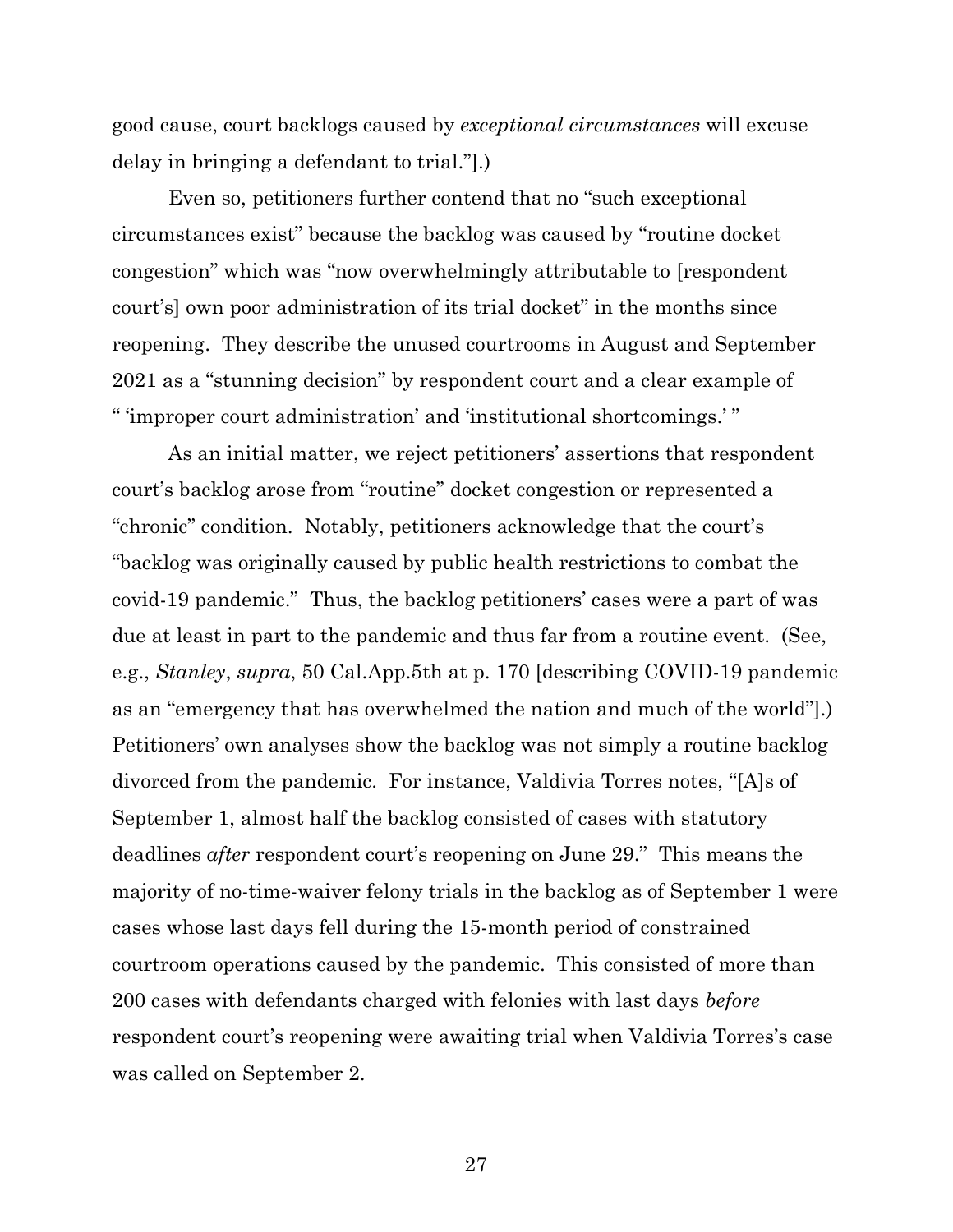Nor can we agree that respondent court's backlog was "chronic" when Valdivia Torres's cases were called on August 16, September 2, and Hernandez-Valenzuela's case was called on September 24. On those dates, it had been seven, nine, and twelve weeks, respectively, since the court's full reopening on June 28. Even at the longer end, a twelve-week backlog is of a significantly shorter duration than the years-long congestion the Supreme Court in *Engram* deemed to be a "chronic condition." (*Engram*, *supra*, 50 Cal.5th at p. 1164.) Petitioners have provided no authority for its view that the seven, nine, or twelve-week delay should be regarded as chronic, and we see nothing "routine" or "chronic" about the backlog facing respondent court.

As to the empty or available courtrooms on the day petitioners' cases was called, evidence included by petitioners in the record includes documentation that several departments in respondent court's Hall of Justice did not hold trials or held only limited trials throughout August and September. The District Attorney acknowledges that departments 26, 27, and 29 did not hold a trial throughout August; Department 10 did not hold a trial throughout August except for August 31; and Departments 16, 19, 21, 27 and 29 did not hold trials throughout September. Valdivia Torres also included evidence, admitted by the District Attorney, that on August 16, when his case was called, there were at least four departments in the Hall of Justice not engaged in trial and on September 2, the next time his case was called, there were seven departments. Similarly, Hernandez-Valenzuela included evidence, admitted by the District Attorney, that on September 24, when his case was called, there were at least six departments in the Hall of Justice not engaged in trial. Yet these open courtrooms are not dispositive or fatal to the court's good cause finding.

That courtrooms were sitting empty when hundreds of defendants were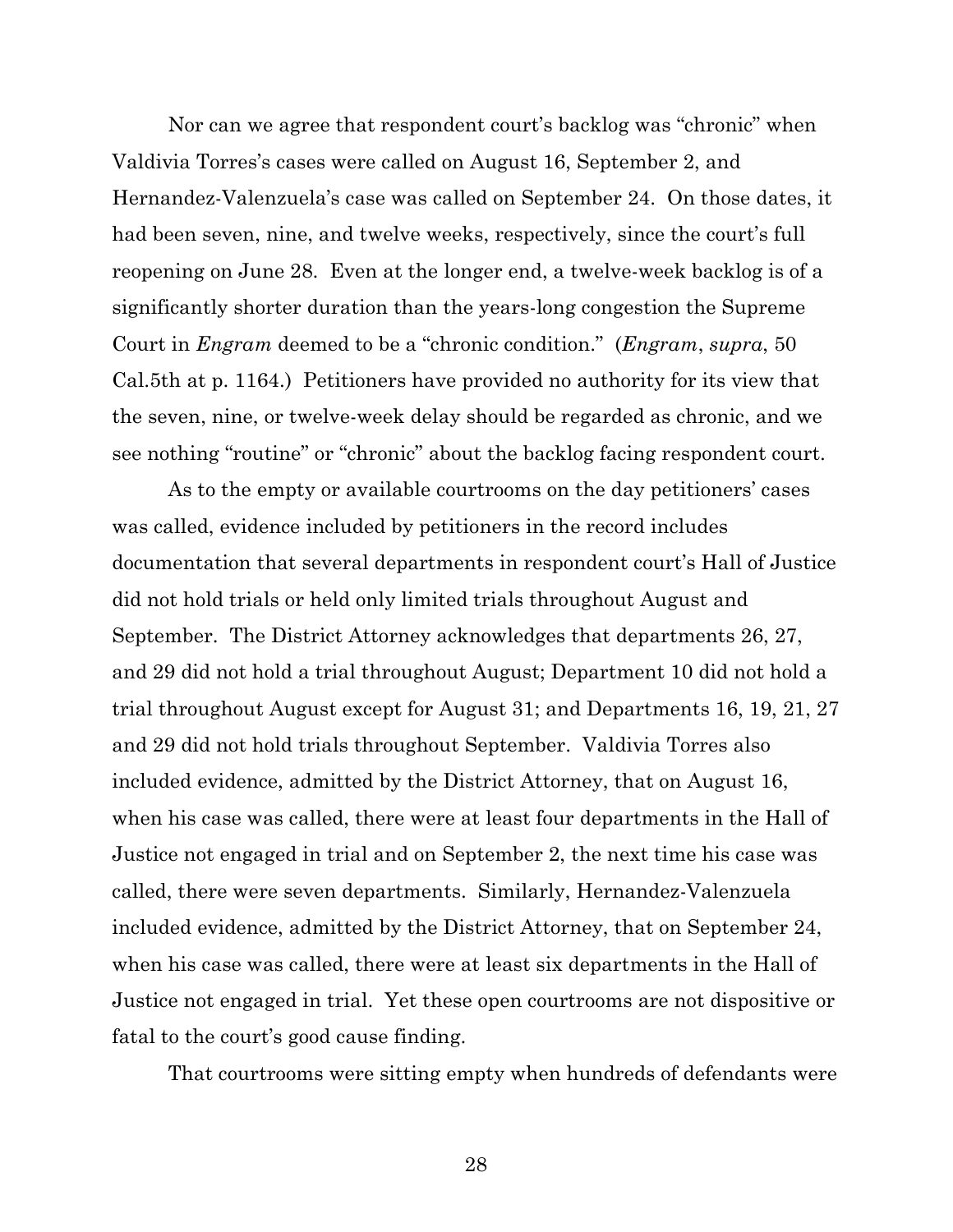past their statutory last days is both startling and troubling in light of the backlog. On its face, these empty courtrooms—including the ones available on the days petitioners' cases were called for trial and continued—appear to undermine respondent court's own assertion that providing defendants with the timely hearing of these cases is of the greatest import to the court. However, these unused courtrooms do not mean respondent court was not undertaking efforts to reduce its backlog. The District Attorney explains that in sharp contrast to the 41 no-time-waiver cases the court was able to assign to the four courtrooms during the fifteen months of limited operations, respondent court advanced 221 no-time-waiver felony trials in the six months since reopening. Of those, 38 were assigned to a trial courtroom but most of these (24) were resolved without trial. As to the remaining advanced cases, they were not assigned to a trial courtroom as they were settled, dismissed, or continued.

While unused courtrooms appear to have been an understood consequence of the court's method for advancing cases, their existence also does not mean respondent court was addressing its backlog at the leisurely place the dissent portrays. The dissent observes that in the six-and-a-half months following the court's reopening, respondent court tried to verdict (or hung jury) just five felony cases for in-custody defendants, and that adding the 11 trials conducted for out-of-custody defendants nets a total number of 16 felony trials tried to verdict for the six-and-a-half-month period following reopening. If this were all that respondent court had been doing to address its backlog, we would likewise view it as paltry. But that was not the extent of the court's activities. As noted above, respondent court advanced more than 200 no-time-waiver felony cases for trial in the six-and-a-half months since reopening, though most were ultimately settled, dismissed, or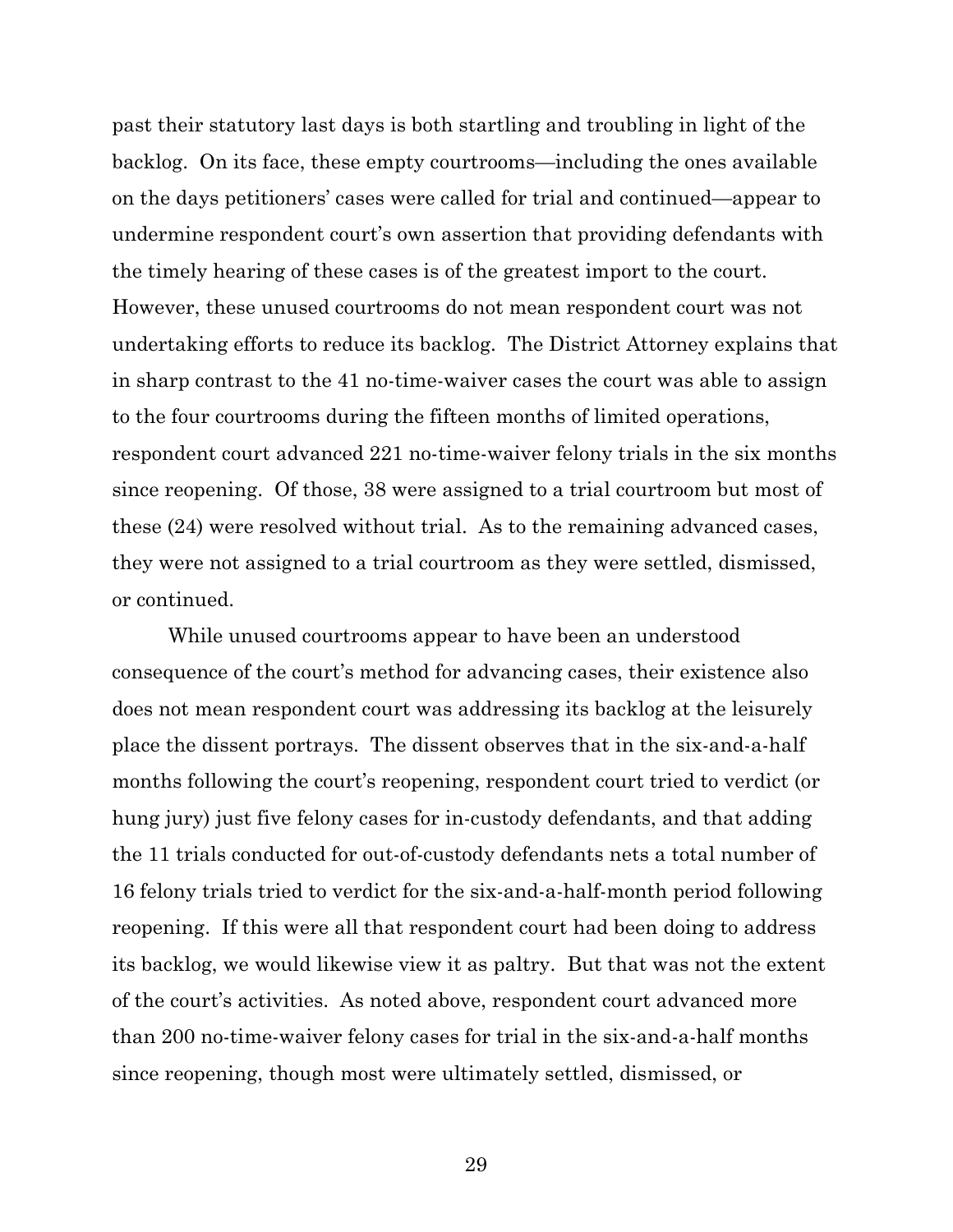continued. Further, trials and proceedings related to cases set for trial were occurring in respondent court and using courtroom space. The parties stipulated that respondent court held 69 "criminal jury trials" during the sixand-a-half-month period since reopening (June 28, 2021 to January 13, 2022), which included the felony trials recognized by the dissent, a number of other felony trials that did not reach verdict but occupied courtroom space, and misdemeanor trials. [20](#page-29-0) Simply put, significant efforts were being made to address the backlog.

<span id="page-29-0"></span><sup>20</sup> The parties aver that the exhibit attached to their stipulation "accurately reflects the criminal jury trials held by respondent court for the period from March 16, 2020 to January 13, 2022." According to that exhibit, from March 16, 2020 to January 13, 2022, there were 69 "criminal jury trials" of which 28 were tried to verdict, nine were dismissed at some unknown stage of the proceedings, 16 were resolved by plea agreement at some unknown stage of the proceedings, and six remained ongoing as of January 13, 2022. The remaining cases were either continued or diverted, a bench warrant was issued, or a mistrial was declared. Footnote 3 in the dissent references this stipulation and notes that 28 trials is a "small fraction" of the number of criminal jury trials compared to respondent court's average between late 2009 and early 2018 of 285 criminal trials per year—a figure provided by the District Attorney. While we do not question that there has been a dramatic decrease in the number of criminal jury trials in respondent court since reopening compared to pre-pandemic times, we are unable to determine if the drop off has been as severe as the dissent suggests. The District Attorney does not identify the source of his 285-average count, nor does he explain what constitutes a "criminal jury trial" in this count. Moreover, the parties' stipulation—which includes in its tally of "criminal jury trials" cases resolved without jury involvement—suggests the annual averages cited by the District Attorney may be similarly defined and could also include cases that were not completely tried to verdict or hung jury. Without a clear record before us, we can only conclude there has been a significant decline but cannot attach definite numbers to it. Even so, this decline does not detract from our view that respondent court should be granted some leeway in addressing its backlog following the exceptional circumstances wrought by the pandemic.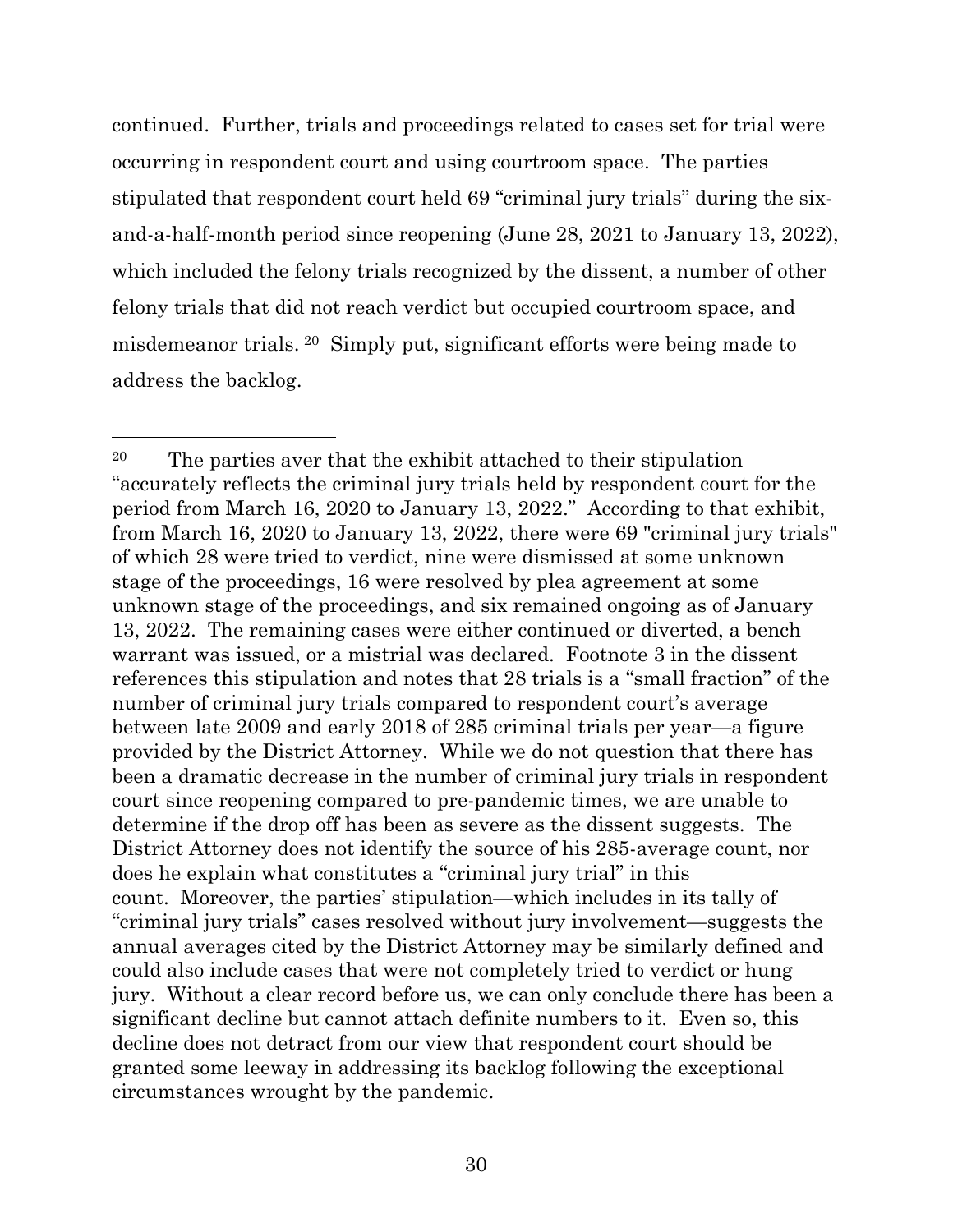Accordingly, at this stage, we cannot declare the backlog to be the result of court mismanagement or improper administration in light of the unique and unprecedented pandemic-related challenges which strained respondent court's operations for fifteen months, the impacts of which continued in the months after reopening. As this court stated in *Lewis v. Superior Court* (1981) 122 Cal.App.3d 494, "It is not our function to interfere with the trial court in its administration of the calendar or assignment of judges," (*id*. at p. 498) only to determine whether delays are due to exceptional circumstances or arise out of chronic docket problems. To that end, in light of the 15-month constraints on court operations that preceded the reopening and left scores of delayed cases ready for trial upon reopening, we cannot conclude the delays arose out of chronic docket problems rather than exceptional, pandemic-related circumstances.

Lastly, petitioners assert "the trial court's decision to prioritize civil proceedings—holding trials in asbestos, medical malpractice and other nonurgent cases while more than a hundred people sit in custody awaiting their trials—fatally undermines its good cause finding." They argue this "unlawful prioritization" of civil proceedings fatally undermines respondent court's good cause finding and mandates dismissal. They also contend civil courtrooms at the Civic Center Courthouse should be reassigned to hear criminal trials, rather than non-urgent civil cases for which they are presently being used. On these points, we readily disagree.

Section 1050, which petitioners rely on in support for their "unlawful prioritization" argument, states, "criminal cases shall be given precedence over, and set for trial and heard without regard to the pendency of, any civil matters or proceedings." (§ 1050, subd. (a).) However, the Supreme Court in *Engram* acknowledged Section 1050 is " 'directory only and does not mandate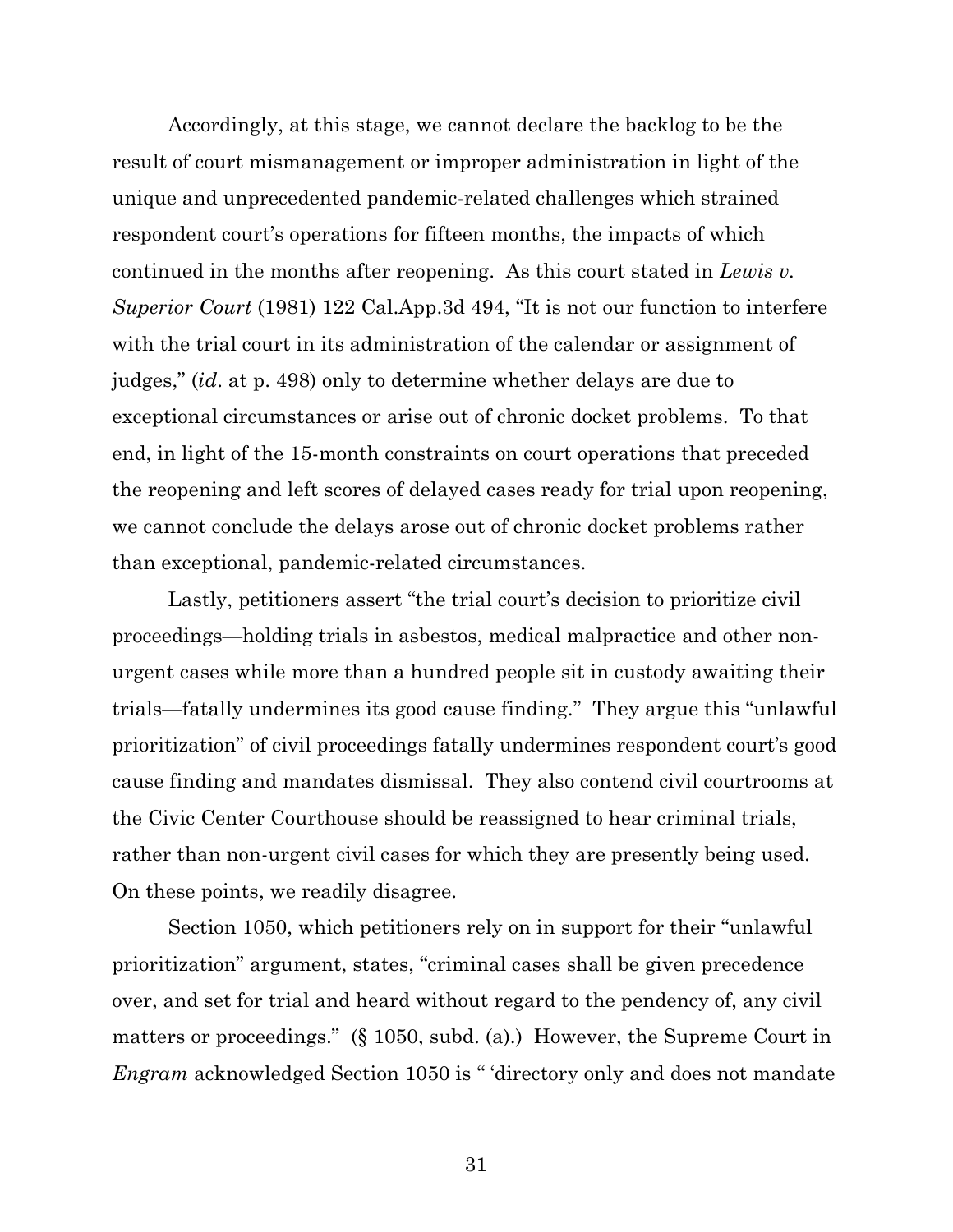dismissal of an action by its terms.'" (See *Engram*, *supra*, 50 Cal.4th 1131, 1151, fn. 8.) The *Engram* court also concluded that the chronically underfunded and understaffed Riverside Superior Court had no statutory obligation accommodate criminal proceedings on their last day "by devoting an unreasonable or disproportionate share of its resources to ensure that all last-day matters will be tried within the presumptive statutory period." (*Id.*  at p. 1165.) Since we are of the view that respondent court's backlog had not reached a point where it can be fairly described as "chronic," there is even greater reason to not mandate how it directs its resources.

In addition, petitioners have not persuaded us that failure to reassign civic courtrooms at the Civic Center Courthouse to hear criminal trials precludes respondent court's good cause finding. In making its good cause finding, respondent court noted that use of the Civic Center Courthouse was not a viable option for felony or violent misdemeanor cases because of the inability to provide adequate security. It also noted there were not enough bailiffs to staff each courtroom. Thus, only nonviolent misdemeanor trials were the only criminal matters that could be held there, and some had since reopening. With its returns, the District Attorney supplied the declaration of Chief Kevin McConnell, the Chief Deputy with the San Francisco Sheriff's Office, who oversees respondent's security at both its Hall of Justice criminal courthouse and the Civic Center Courthouse. Chief McConnell stated the Civic Center Courthouse lacked security devices designed to prevent escape, which are features of the Hall of Justice. For additional in-custody criminal matters at the Civic Center Courthouse, additional holding cells would need to be constructed, and various locks and cameras, secure entrances, and additional emergency communication devices would need to be installed. In addition, thirteen more full-time Sheriff staff would be needed to staff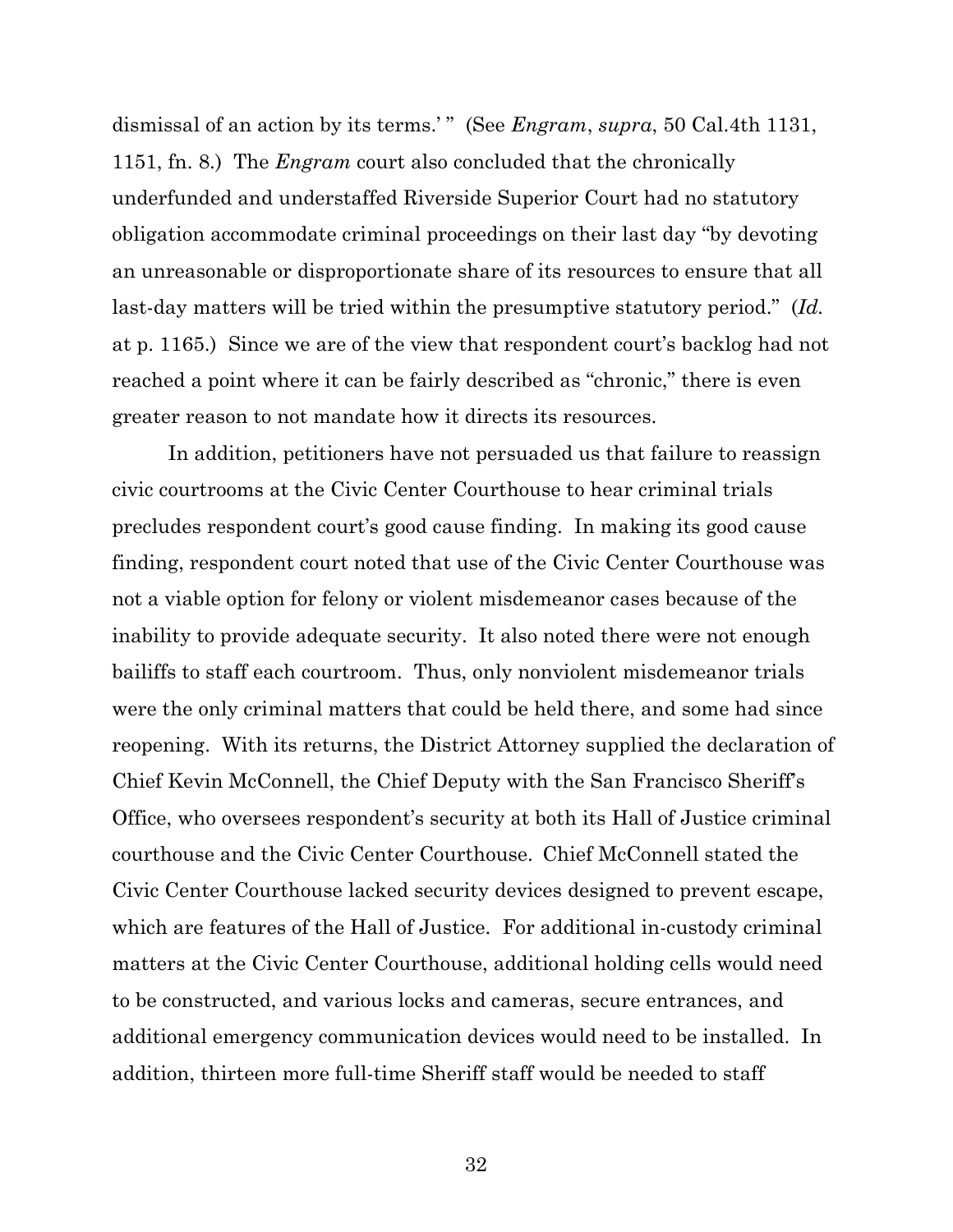additional criminal matters at the Civic Center Courthouse. These security and structural concerns related to the Civic Center Courthouse provide further reason to not fault respondent court from not assigning additional criminal matters there.

We respectfully disagree with the dissent's reliance on *People v. Echols* (1954) 125 Cal.App.2d 810, 818 (*Echols*) and *Sigle v. Superior Court* (1954) 125 Cal.App.2d 747, 748 (*Sigle*), to argue that good cause has not been shown because respondent court had departments that could have been but were not used to try petitioners' cases. The delays in *Echols* and *Sigle* arose because there were not enough judges for the criminal court. (See *Echols*, *supra*, 125 Cal.App.2d at p. 813 [trial court observations that there were insufficient judges and not all departments of superior court were "fully manned or occupied"]; *Sigle*, *supra*, 125 Cal.App.2d at pp. 748–749.) Thus, they better reflect the type of chronic condition attributable to the fault or neglect of the state that generally does not constitute good cause. More critically, neither case came on the heels of pandemic which shuttered or severely constrained court operations for a 15-month period and which was not the fault of the state. As such, neither *Echols* nor *Sigle* addressed a court's response to the impact of the type of exceptional and extraordinary event that is currently facing respondent court. In short, we disagree with the dissent's assessment that the situation before respondent court is akin to the predicament the court was in in 1954 when *Echols* and *Sigle* were decided or that the good cause analysis in those cases applies here.

In sum and in consideration of the totality of the circumstances, we conclude that respondent court's backlog which has delayed petitioners' trials was the result of exceptional circumstances arising from the COVID-19 pandemic. Accordingly, the trial court did not abuse its discretion in finding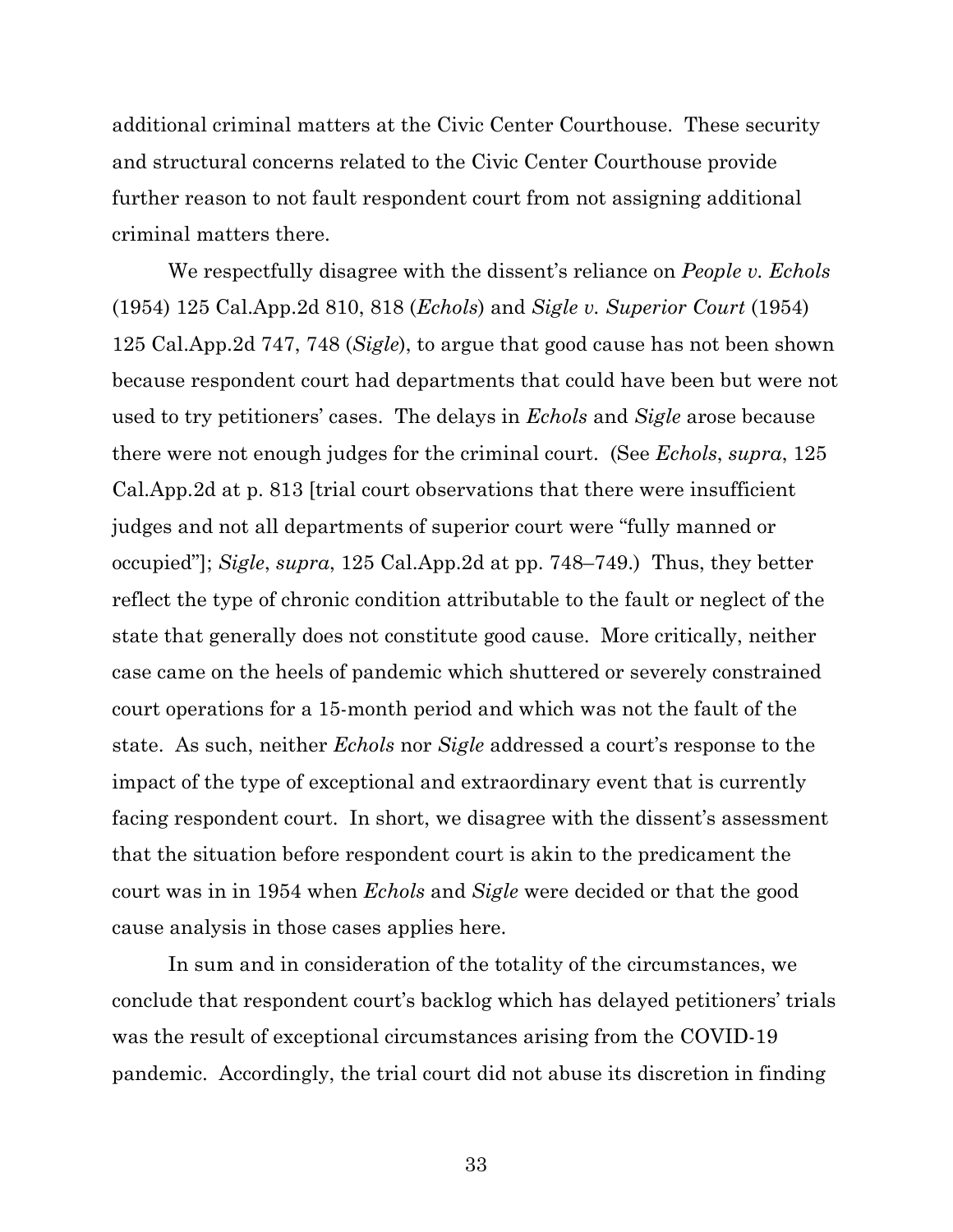good cause existed to continue Valdivia Torres's trial on August 16 and September 2, and to continue Hernandez-Valenzuela's trial on September 24, and thus made no error in denying their' motions to dismiss under section 1382.

Having reached this decision, we, like respondent court and other courts which have recently confronted motions to dismiss brought by defendants on speedy trial grounds, are mindful that the right to a speedy and public jury trial is among the most important protections guaranteed by our constitution and one that may not be cast aside during times of uncertainty. (See *United States v. Olsen* (9th Cir. 2022) 21 F.4th 1036, 1049.) Petitioners have alleged that people incarcerated in the San Francisco County Jail face harsh conditions of confinement that coupled with the uncertainty about when trial will come, lead to grave mental suffering. However, the COVID-19 pandemic presented trial courts with unprecedent challenges, including when and how to conduct jury trials without endangering public health and safety while not undermining defendants' right to a jury trial. The challenges faced by trial courts have been made even more difficult and frustrating by the unpredictable course of the pandemic. The emergence of new variants, the regular changes to health orders and the attendant restrictions on workplaces and public gatherings, and the pandemic's unknown duration have undoubtedly made courtroom administration far from straightforward. For respondent court, those challenges appear to have been acute based on its single criminal courthouse at the Hall of Justice and the nature of that structure. We acknowledge respondent court's efforts to address these formidable challenges in a constantly changing pandemic environment. After fifteen months of constrained operations, respondent court's substantial backlog is neither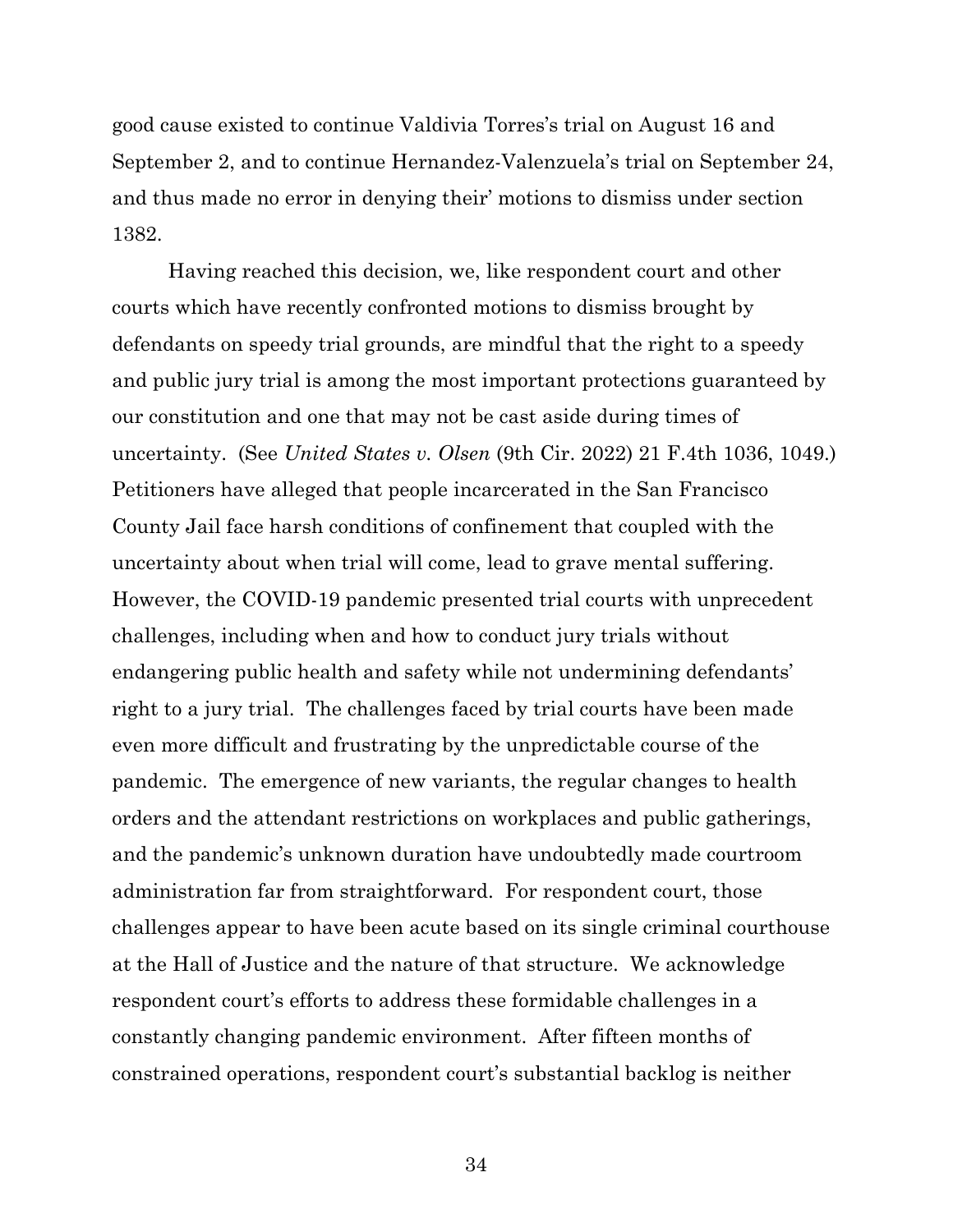surprising nor unreasonable and in our view readily attributable to the pandemic. The manner in which respondent court sought to address these cases was also not unreasonable and a response necessitated by the pandemic. When Valdivia Torres's case was called on August 16 and September 2—only seven and nine weeks following the court's reopening and when Hernandez-Valenzuela's case was called on September 24—twelve weeks following the reopening—their trials were regrettably but understandably delayed by this pandemic-induced backlog.

Even so, we agree with petitioners that respondent court cannot turn to the pandemic and "perpetually cite 'exceptional circumstances' to avoid dismissal under section 1382." At some future point, should respondent court's backlog persist while courtrooms remain dark and unused for long stretches of time, a backlog that originated with the pandemic could transform into one that persists or grows due to court administration, or the nonuse of available judicial resources. Here, we only decide that on August 16, September 2, and September 24, that point was not reached, and we decline to adopt any outside time limitation or metric that establishes such a point.

Again, we commend respondent court along with its justice partners for making significant efforts to bring its criminal cases to trial in light of constitutional and statutory requirements in the context of an unprecedented and unpredictable pandemic. However, in light of its apparently growing backlog of pending criminal trials, we also urge respondent court to consider even more measures to adopt, which could include but are not limited to expanding the number of trial courtrooms in the Hall of Justice beyond the number that was standard pre-pandemic, reassigning additional judicial officers from other departments in the Civic Center Courthouse or Hall of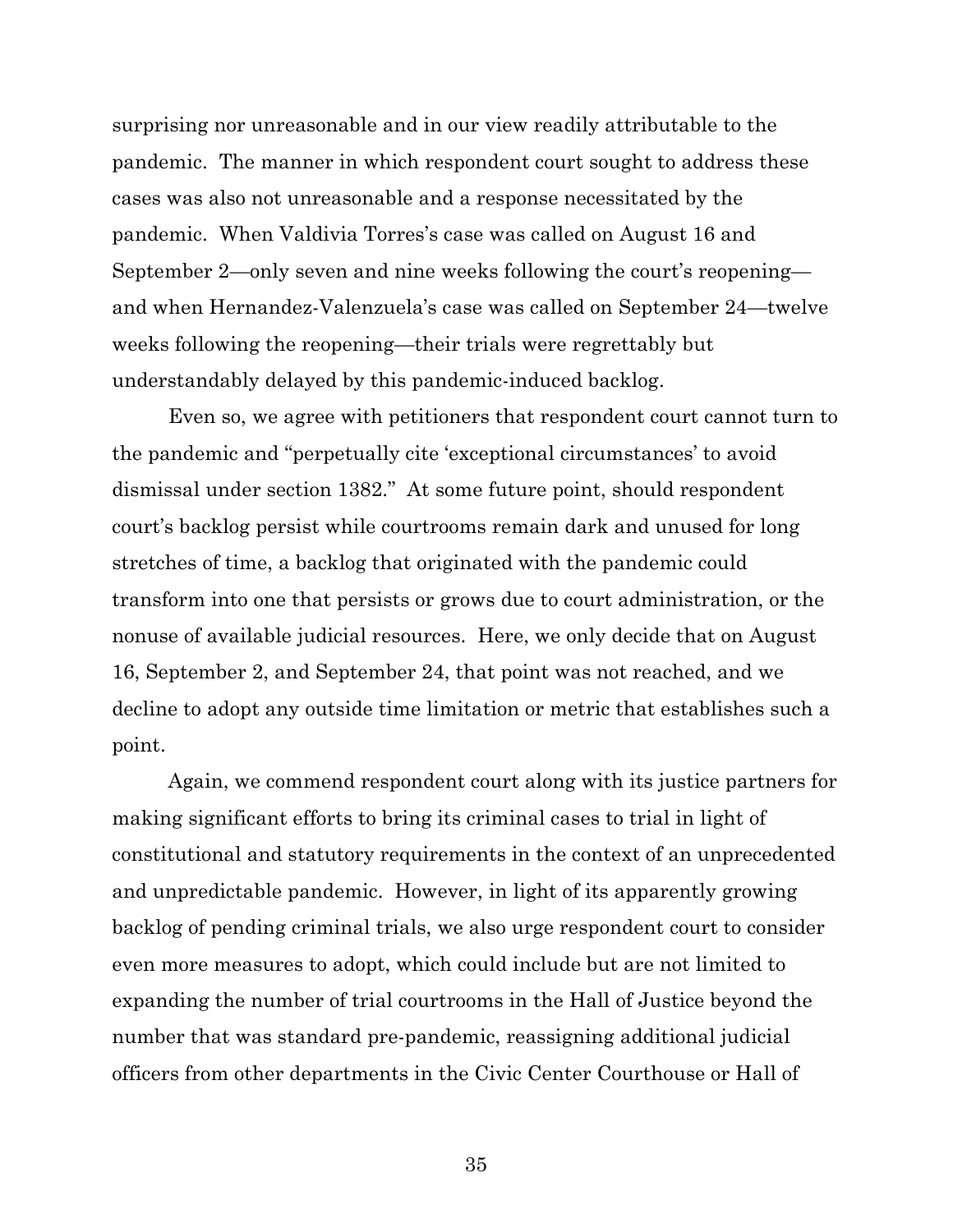Justice, or using visiting or retired judges to cover courtroom vacancies. Respondent court's backlog which was borne of exceptional circumstances must be met with an equally exceptional response to ensure that our recognition of a defendant's speedy trial rights as a critical constitutional protection is not merely lip service.

### **DISPOSITION**

The petitions for writ of mandate or prohibition are denied, and the orders to show cause discharged.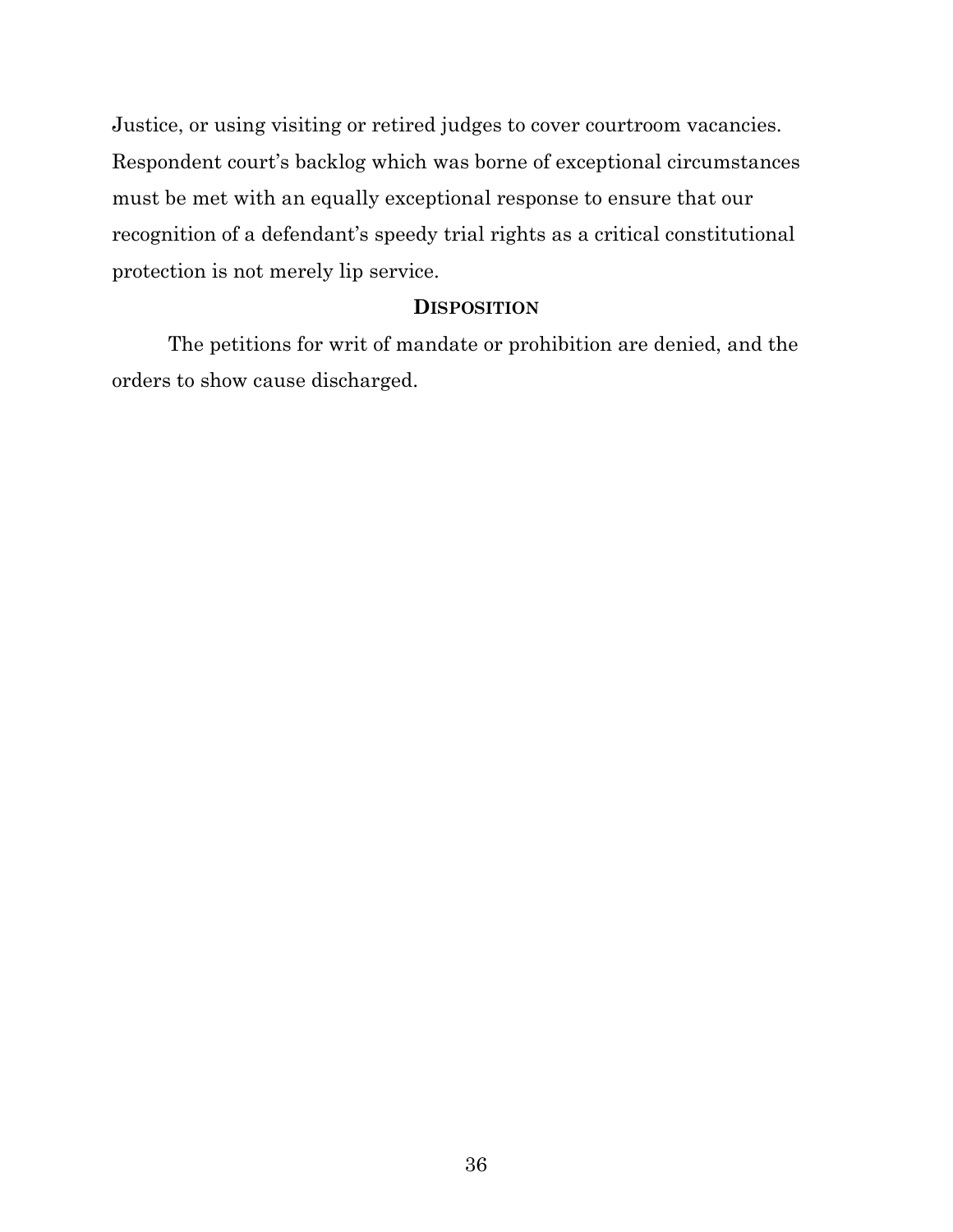Petrou, J.

\_\_\_\_\_\_\_\_\_\_\_\_\_\_\_\_\_\_\_\_\_\_\_\_\_

I CONCUR:

Rodríguez, J.

\_\_\_\_\_\_\_\_\_\_\_\_\_\_\_\_\_\_\_\_\_\_\_\_\_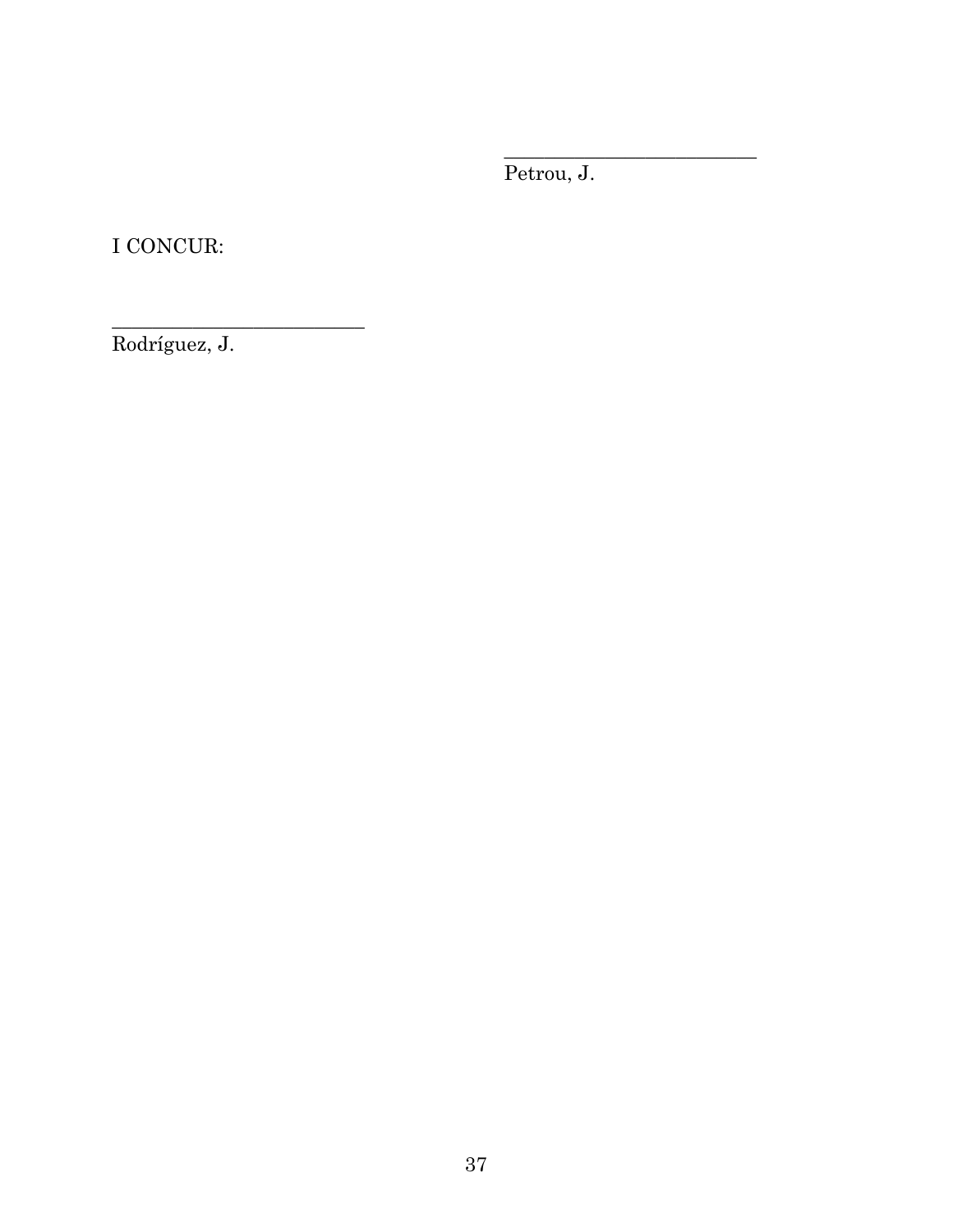### TUCHER, P.J., Dissenting:

I agree with much of what the majority has written, particularly the peroration with which it closes: "Respondent court's backlog which was borne of exceptional circumstances must be met with an equally exceptional response" if the speedy trial rights of criminal defendants are to be honored. I commend respondent court for having conducted felony trials for in-custody defendants through the most difficult months of Covid-19 but am confounded by its failure to try more of these cases after fully reopening in June 2021. Three months after reopening, on two different days in September 2021, petitioners appeared as in-custody defendants on the trial calendar, announced they were ready for trial, and objected as their cases were continued months into the future. For both men, the statutory period during which they were supposed to have been brought to trial had run. (See Pen. Code,  $\S$  1382, subd. (a)(2).) On both dates when their cases were called for trial, multiple trial courtrooms in the Hall of Justice were *not* busy trying cases. Indeed, the record shows that half of the 11 courtrooms designated as trial departments in the Hall of Justice tried no cases in the weeks before or after these two defendants were told there was no courtroom available to try their case. Under the circumstances and as set forth more fully below, I conclude respondent court's "good cause" finding was an abuse of discretion.

#### **BACKGROUND**

San Francisco has 56 active judges assigned to courtrooms around the city, 22 of them in the Hall of Justice, where half of these are designated for holding criminal trials.<sup>[1](#page-37-0)</sup> Historically, respondent court has also held some

<span id="page-37-0"></span><sup>&</sup>lt;sup>1</sup> I take judicial notice of Exhibit 26 in support of petitioners' motions to dismiss, a San Francisco Superior Court document dated August 23, 2021 specifying which judge is assigned to preside over what kind of proceedings in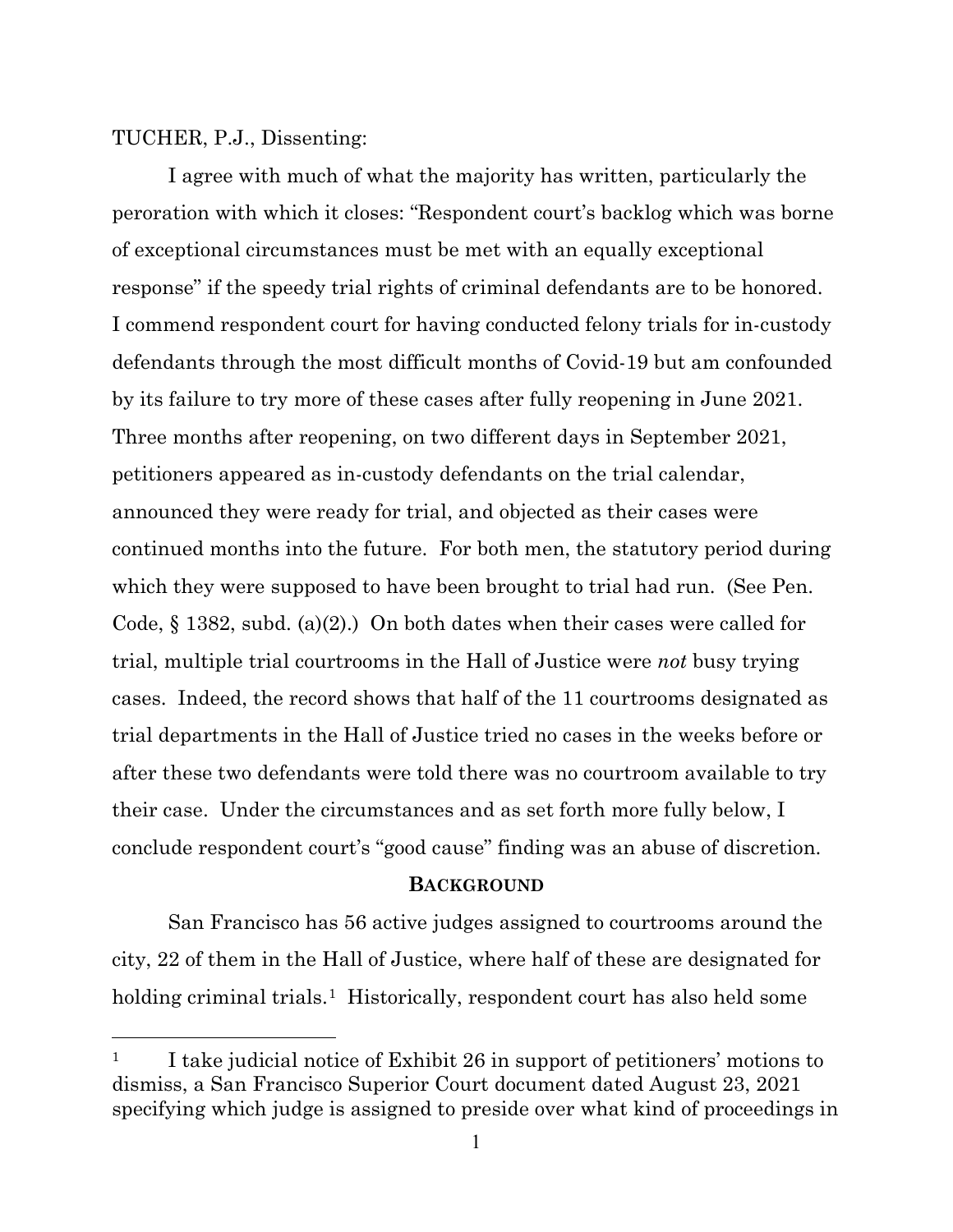criminal trials at the Civic Center Courthouse, but since the onset of Covid-19 the only criminal trials held in the Civic Center Courthouse have been nonviolent misdemeanor trials. Holding cells there are allocated entirely to family court and juvenile dependency proceedings, and the Sheriff's Department pleads lack of resources to staff additional criminal trials at the Civic Center Courthouse even for cases in which no defendant or witness is in custody. This means that the 11 courtrooms in the Hall of Justice designated for criminal trials are the only courtrooms in San Francisco where felony trials and trials of violent misdemeanors are taking place.

Covid-19 was exceedingly disruptive to court operations. For a 15 month period beginning mid-March 2020, respondent court operated at a sharply reduced capacity to comply with various health mandates. During this period, the court was able to conduct some felony trials for in-custody defendants—an average of about one per month—and some misdemeanor trials for defendants who were out of custody. Then in mid-June 2021 the San Francisco health officer lifted indoor capacity limits and social distancing requirements, and the court publicly announced it was returning to "prepandemic" levels of service on June 28. By the time of reopening, a predictably large number of no-time-waiver cases awaited trial: 153 incustody felony cases, 197 out-of-custody felony cases, and 212 misdemeanor cases.

each department. (Evid. Code, §§ 452, subd. (d), 459, subd. (a).) According to these published judicial assignments, Departments 10, 13, 16, 19, 21, and 24- 29 in the Hall of Justice are designated to hear criminal trials, although some of these departments also hear motions or other types of hearings, especially on Fridays.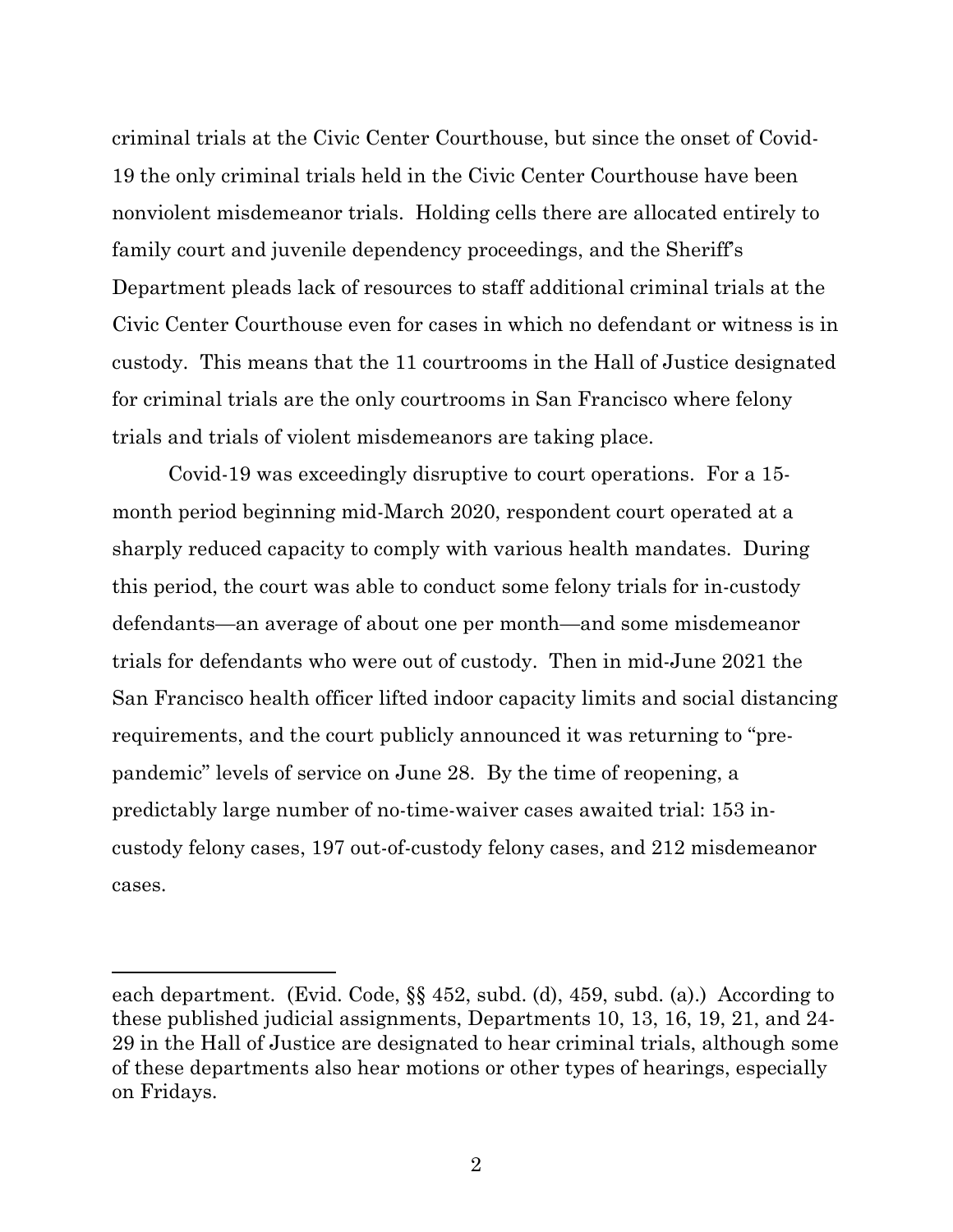Yet in the months that followed, respondent court sent the most serious of these cases out to trial at a leisurely pace. In the first three months after June 28, the court sent out only three in-custody felony trials, one of which resolved before jury selection and *two* of which were tried. This paltry record does not improve if we widen the lens: from reopening until January 13, 2022—a period of six-and-a-half months—respondent court tried to verdict (or hung jury) just *five* felony cases for in-custody defendants.[2](#page-39-0) These numbers—two trials in three months and five trials in six-and-a-half months for the entire court—mean felony trials for in-custody defendants occurred slightly *less* frequently after reopening than they did during the most disruptive period of the pandemic.

Respondent court did conduct other criminal trials during this same period. From reopening until October 1, 2021, the court held three felony trials and seven misdemeanor trials for out-of-custody defendants, bringing the court-wide total of trials over this three-month period to twelve. Again, widening the lens does not substantially improve the picture: during the first six-and-a-half months following reopening, the court tried 11 out-of-custody felony defendants to verdict or hung jury, bringing the court's total number of felony trials to 16. This is an average of slightly more than two per month for the entire court. Although the court was also trying misdemeanor cases during this period, the total number of criminal trials the court has

<span id="page-39-0"></span><sup>&</sup>lt;sup>2</sup> Although case information after about October 1, 2021 was not before respondent court when it denied petitioners' speedy trial motions, the parties have stipulated that we may consider their joint exhibit listing criminal jury trials held by respondent court from March 16, 2020 to January 13, 2022.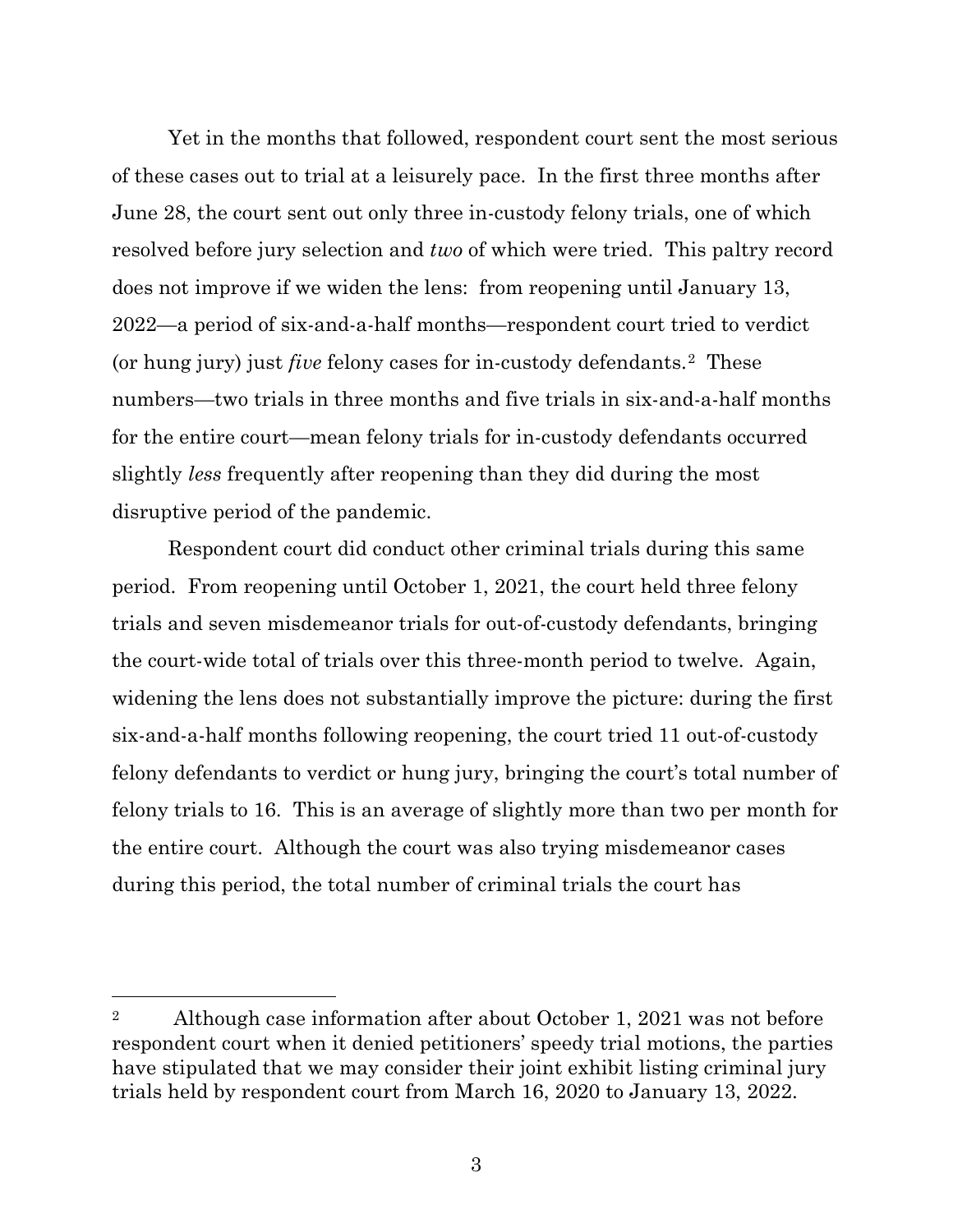conducted since reopening is dramatically lower than the number of criminal trials it held under "pre-pandemic levels" of service.[3](#page-40-0)

The pace at which these cases were assigned out for trial was so slow that the backlog of felony cases actually grew instead of shrinking in the months following reopening. From June 29 to September 10, 2021, the number of in-custody defendants awaiting felony no-time-waiver trials climbed from 153 to 218. The number for out-of-custody felony defendants rose from 197 to 217. Only the misdemeanor backlog shrank during this period, from 212 to 137 no-time-waived cases.

As the felony backlog grew so, too, did the length of time defendants in the county jail had to wait before their cases were sent out for trial. The three in-custody defendants whose felony cases were sent to trial courtrooms in June 2021 each waited about five-and-a-half months past their statutory last days for their chance at a trial. The three in-custody defendants whose felony cases were sent out in December 2021 waited *eight months past their statutory last days*. Since the statutory last day falls 60 days after a defendant is arraigned on an information or withdraws a general time waiver, the eight months of additional delay mean that defendants were waiting five times as long for their trials to begin in December 2021 as the maximum time the statute would normally allow (i.e., 10 months, not two). (Pen. Code, § 1382, subd. (a)(2).)

<span id="page-40-0"></span><sup>3</sup> The parties report 28 criminal cases (felony or misdemeanor) tried to verdict or hung jury from reopening until January 13, 2022, plus one case that ended in a mistrial for unspecified reasons and six trials begun but not concluded by January 13. This is a small fraction of the number of criminal jury trials conducted between late 2009 and early 2018, when respondent court averaged 285 criminal jury trials per year, according to the People.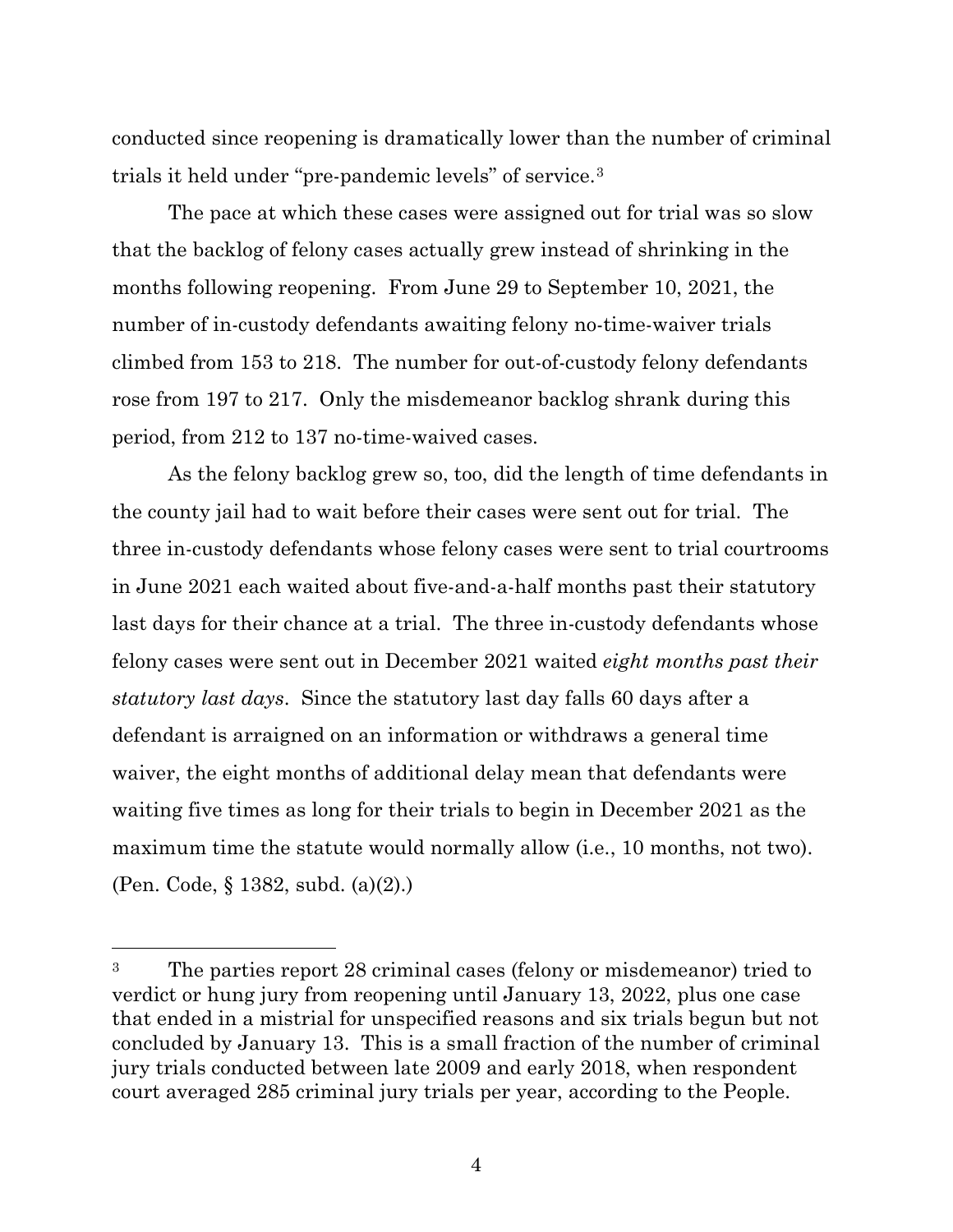Instead of reacting with urgency to the backlog that built up through June 2021, respondent court allowed the trial departments at the Hall of Justice to limp along at half strength after reopening. We see this when we look at the particular dates in September on which petitioners' cases were called for trial.

Petitioner Valdivia Torres's case was called on September 2, 2021, his second time on the trial calendar since his statutory last day came and went earlier in the summer. On September 2, 2021, there were three misdemeanor trials underway in the Hall of Justice and one trial in an out-of-custody felony case. That's all. Just four of the 11 trial departments were holding trials, and none of them for an in-custody defendant facing felony charges. The record reveals that Department 16 had not been in trial since August 20, and would not be again until at least November. Department 19, which had held no trials during the first four weeks after reopening, was in the midst of a 50-day trial hiatus. Department 21 handled no trials in all of September. Department 27 had not been sent a trial since July 21, and would not be sent another one until October 8. As for Departments 26 and 29, although these were ostensibly trial departments, neither had been sent a single trial since before respondent court reopened in June, and Department 29 would not see a trial until mid-October. Nothing in the record explains these long periods in which so many "trial" departments were sent no cases to try, and in spite of this under-used capacity, respondent court told petitioner Valdivia Torres on September 2 that it did not have a courtroom available to try his case. The court continued his case until December and in December, again over Valdivia Torres's objection, continued it until February. By the time Valdivia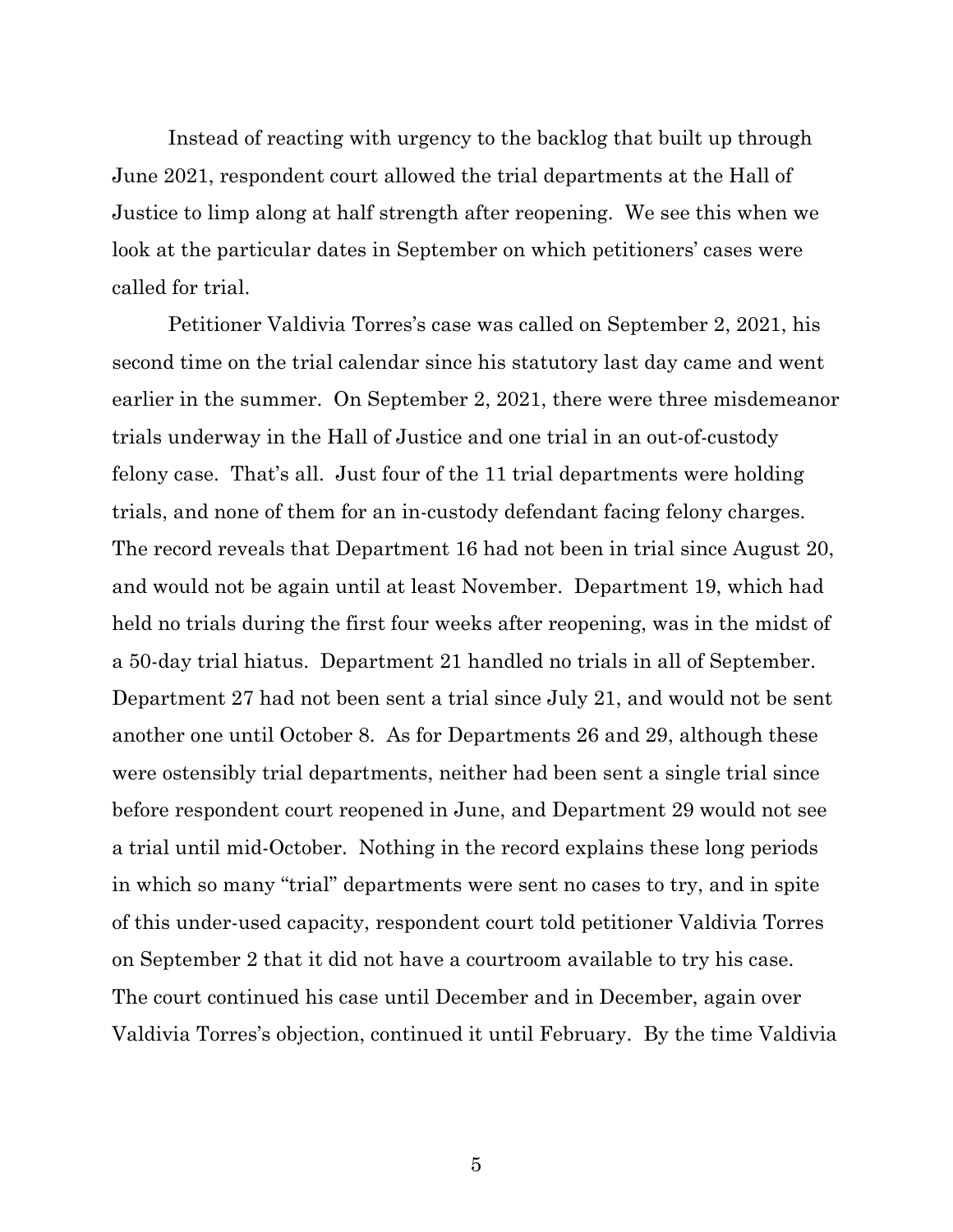Torres's case was finally called for trial on February 22, 2022, it was eight months after his statutory last day.

The picture was similar on September 24, 2021, when Hernandez-Valenzuela's case appeared on the trial calendar on its statutory last day. On September 24, Hernandez-Valenzuela had been in custody for almost four months, held without bail. Department 25 was in the middle of a felony trial, and Department 13 was trying a misdemeanor case. Department 10 had begun and recessed a trial that would soon resolve, but no other criminal trial was underway anywhere in the Hall of Justice. That is, eight of 11 "trial" departments were not in trial. The record reveals that Departments 16, 19, 21, 27 and 29 were in the midst of weeks-long (or months-long) periods without a single trial, and Departments 24, 26, and 28 were trial-free for at least that day. Yet Hernandez-Valenzuela was told no courtroom was available for his trial because the courtrooms were needed for other, even older, trials. He was sent back to the county jail to await a new court date in late February. Now in March, Hernandez-Valenzuela is more than five months past his statutory last day, and still we have not heard that he has been brought to trial.

#### **ANALYSIS**

Whether there is "good cause" for delaying a trial past the statutory last day is a discretionary decision that requires the trial court to " "apply<sup>[]</sup> principles of common sense to the totality of circumstances." " (*People v. Hajjaj* (2010) 50 Cal.4th 1184, 1197 (*Hajjaj*).) In exercising this discretion, courts consider factors such as " '(1) the nature and strength of the justification for the delay, (2) the duration of the delay, and (3) the prejudice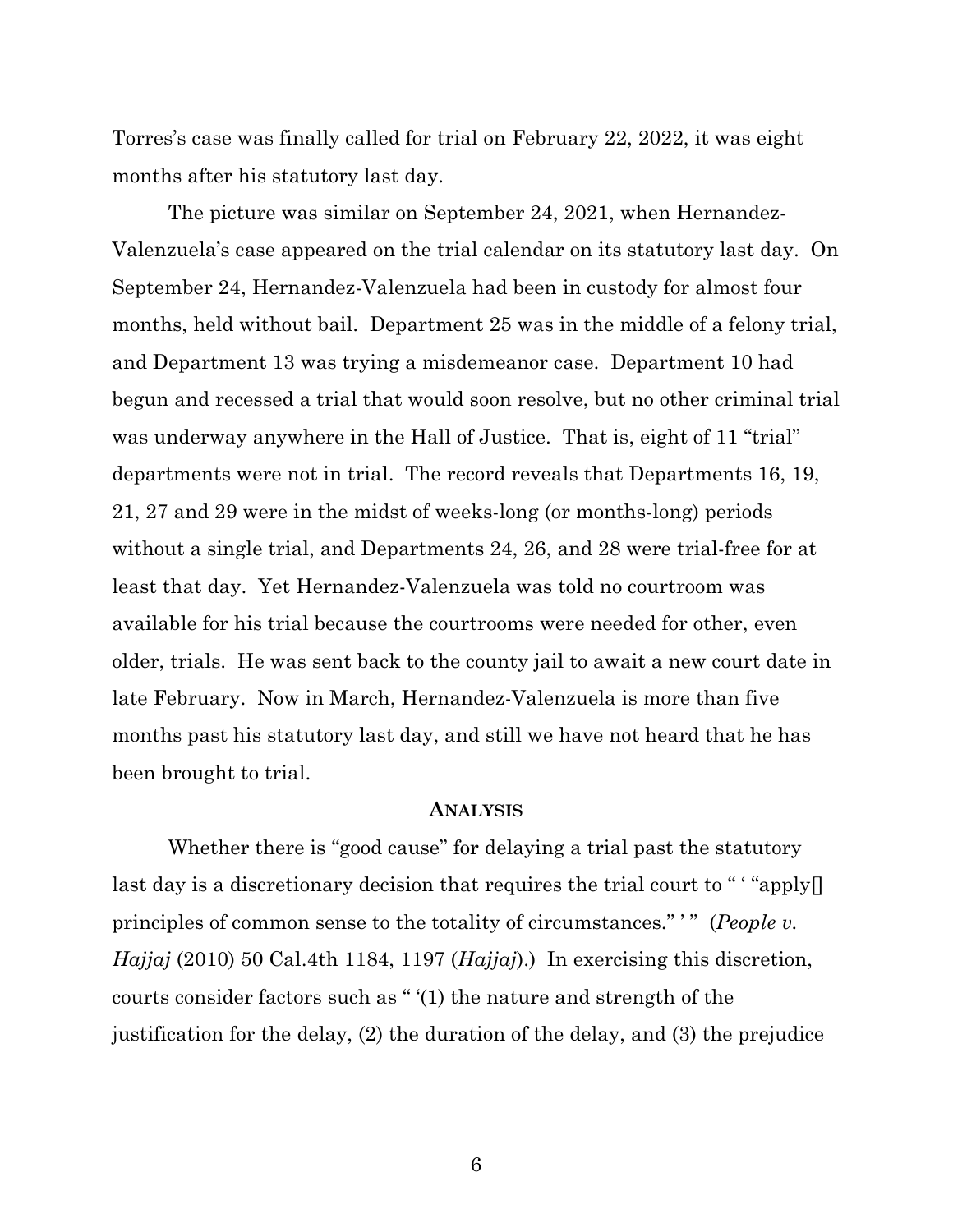to either the defendant or the prosecution that is likely to result from the delay.'" (*Ibid*.)

The duration of the delays in petitioners' cases and the resulting prejudice are both significant. Each petitioner has languished in jail for multiples of the 60-day period the Legislature established as the presumptive maximum for a speedy trial. (See Pen. Code, § 1382, subd. (a)(2).) "A defendant who is incarcerated pending trial . . . suffers particular harm when he is denied his right to trial within the statutory period." (*People v. Johnson*  $(1980)$  26 Cal.3d 557, 569 (*Johnson*).)<sup>4</sup> For this reason, the Legislature directs that felony cases for in-custody defendants should be given highest priority among criminal cases. (Pen. Code, § 1048, subd. (a).)

Respondent court nonetheless found "good cause" because it considered the delays in Valdivia Torres's and Hernandez-Valenzuela's cases as amply justified by the extraordinary backlog in no-time-waived cases that resulted from Covid-19 disruptions. I cannot agree. Certainly, the prevalence in our community of a highly infectious disease like Covid-19 constituted good cause for continuing trials when it made the convening of public trials impossible. I joined the decision in *Stanley v. Superior Court* (2020) 50 Cal.App.5th 164 on that basis. But nobody argues Covid-19 prevented respondent court from trying criminal cases in the summer and fall of 2021, so the pandemic is not a

<span id="page-43-0"></span><sup>&</sup>lt;sup>4</sup> This prolonged loss of liberty while awaiting trial is the primary prejudice, but both petitioners also suffer additional detriment because of Covid-19 precautions at the County Jail. For instance, according to declarations petitioners submitted, jail inmates have been unable to have inperson visits with family members, time spent out of their cells is severely restricted, and opportunities to exercise are sharply limited. The pandemic may have made such measures advisable, but these hardships only magnify the urgency of bringing cases for in-custody defendants to trial.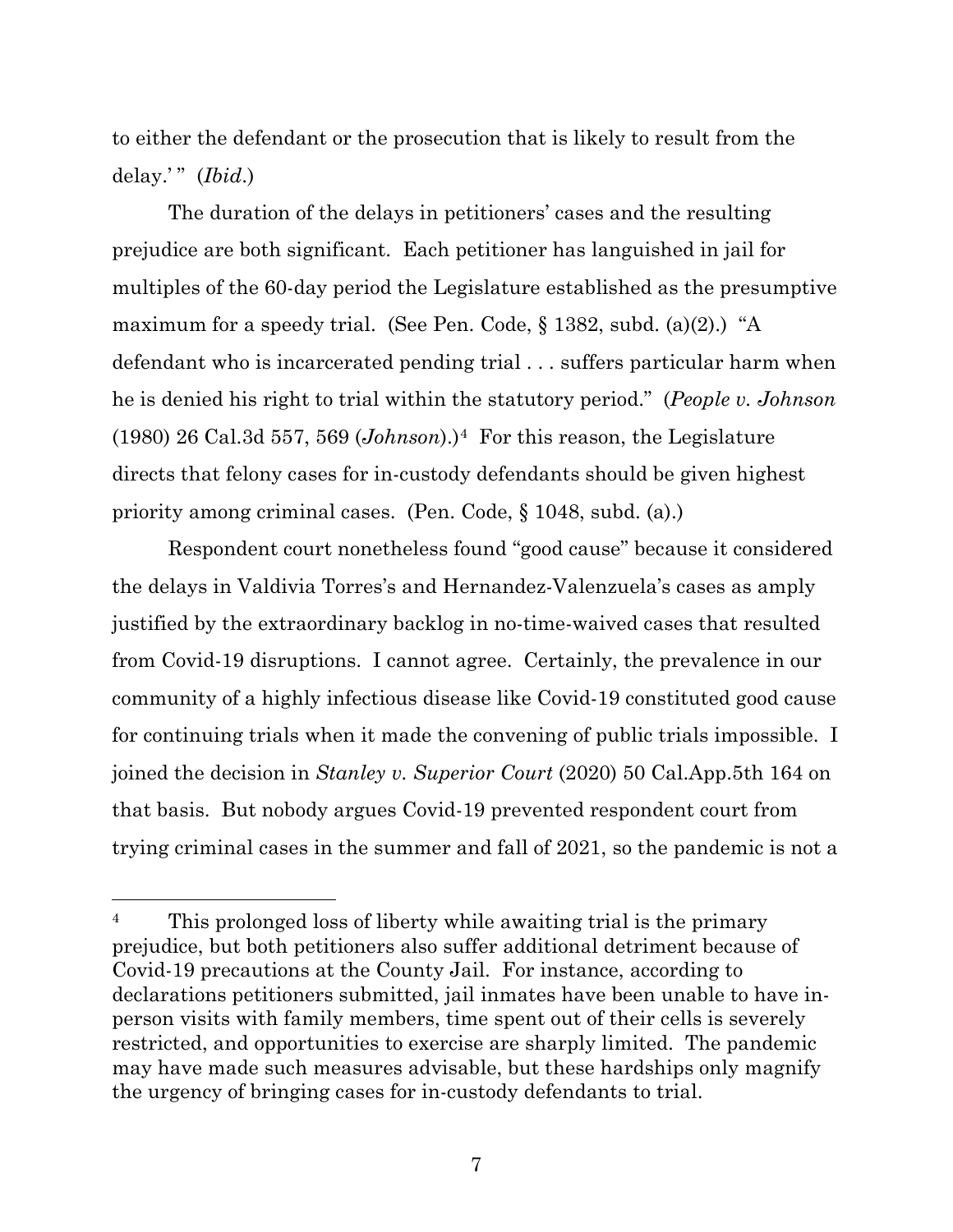sufficient explanation for not bringing petitioners to trial. Respondent court has explained that Covid-19-related resource constraints prevent it, for the time being, from holding felony trials in the Civic Center Courthouse, a factual determination I accept given our standard of review. But nobody suggests that Covid-19 interferes with holding jury trials in the 11 courtrooms in the Hall of Justice that are designated for that purpose. Perhaps to explain its under-utilization of that capacity, respondent court emphasizes that since reopening it has called a good many cases on the criminal trial calendar that have settled or been continued, so that those trials did not proceed. But if so many cases were settling and being continued, the court does not explain why it did not call more cases for trial, sending those that did not settle or request continuances out to trial departments, where one case could begin trial and other(s) could trail in case the lead case settled. It is true that having a courtroom available for, but not immediately engaged in, trying a case can facilitate settlement by lending urgency to settlement negotiations. But there is no reason to leave multiple vacant courtrooms for that purpose.

Moreover, nobody has suggested the trial departments that were not trying cases in September were busy settling them. When we invited respondent court to explain why petitioners' cases could not have been sent out for trial on August 16 (when Valdivia Torres's case was earlier on the trial calendar), on September 2, or on September 24, we were not told that trial departments were facilitating settlement negotiations. Nor were we told they were handling time-sensitive preliminary hearings or other matters that took precedence. Instead, respondent court reported that on August 16 three judges in trial departments at the Hall of Justice were "on pre-approved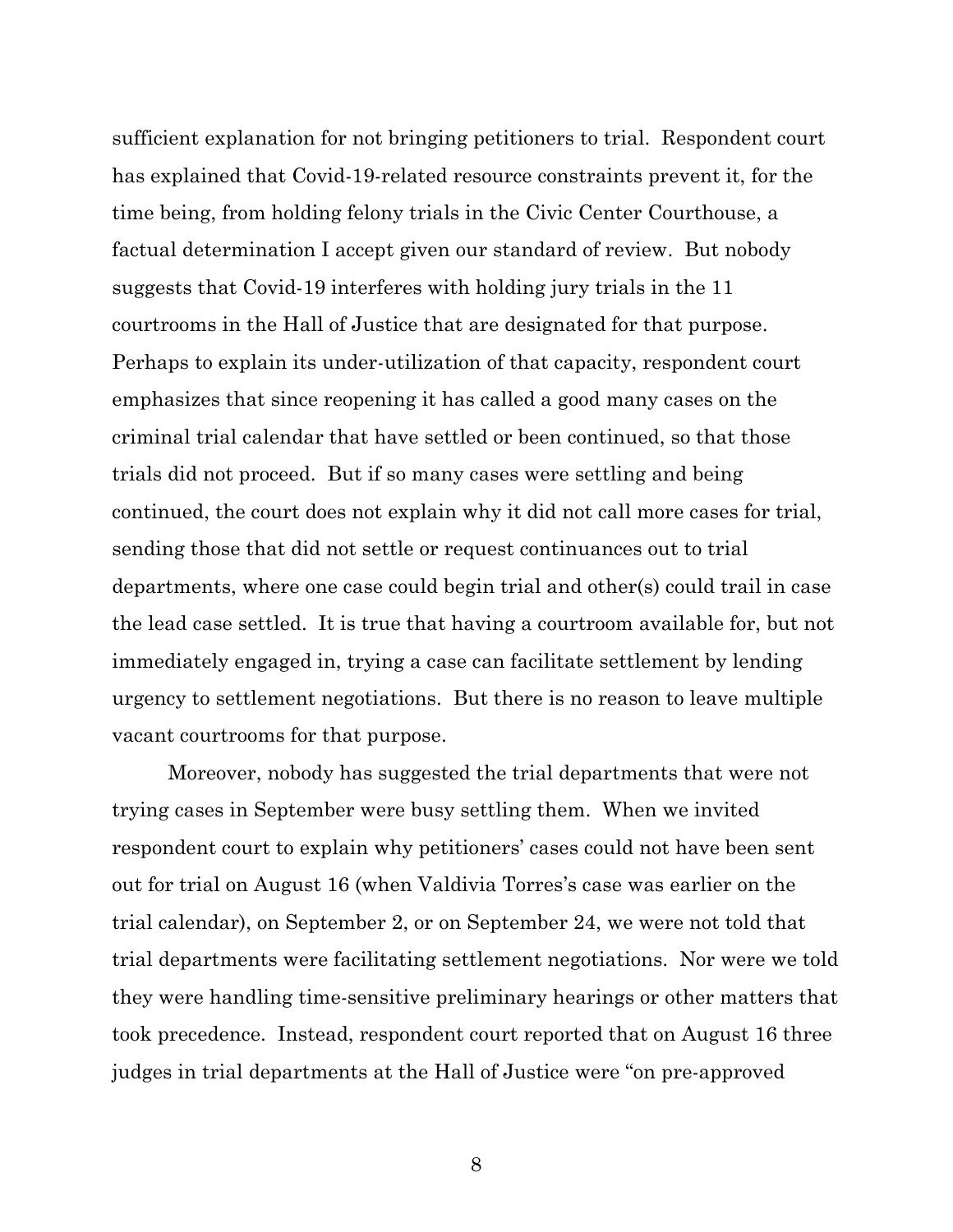absence," and a fourth was covering for the pre-approved absence of a judge down the hall. Department 29 was simply "[v]acant." On September 2, two trial judges were "on pre-approved absence," a third was covering for a neighbor's pre-approved absence, a fourth lacked a courtroom clerk, and Department 29 was once again "[v]acant."[5](#page-45-0) On September 24, one judge was "on pre-approved absence," one was covering for a neighbor's pre-approved absence, two were covering other calendars, and one had a courtroom clerk who had called in sick. This recitation does not convey that fully utilizing the 11 trial courtrooms in the Hall of Justice was a high priority for respondent court on the dates in question.

If the trial departments in the Hall of Justice had been consistently operating at something approaching full capacity, I would have no quarrel with a good-cause finding for defendants whose cases still could not find an available courtroom. Of course, a backlog of hundreds of cases, built up over 15 months, will not dissipate in mere days or weeks. Quite reasonably, respondent court generally prioritized older cases over newer ones. Also reasonably, respondent court set aside—or at least reported it had set aside three trial courtrooms to try in-custody felonies even when out-of-custody defendants had older cases, in light of the liberty interest of defendants being detained pre-trial.[6](#page-45-1) But none of these explanations justifies Valdivia Torres

<span id="page-45-0"></span><sup>&</sup>lt;sup>5</sup> In addition to these "dark" courtrooms, respondent court reported one "open" courtroom on September 2, which was scheduled the next day to conclude a multi-part preliminary hearing. But according to petitioner Valdivia Torres, the court had already heard all of the evidence in the preliminary hearing and could have decided whether to issue its holding order during a recess, had it been sent a jury trial.

<span id="page-45-1"></span>Said the trial court, in finding good cause to continue Valdivia Torres's trial in August 2021: "The plan is to have three courtrooms at the Hall of Justice to continue handling in custody no time waiver trials, and the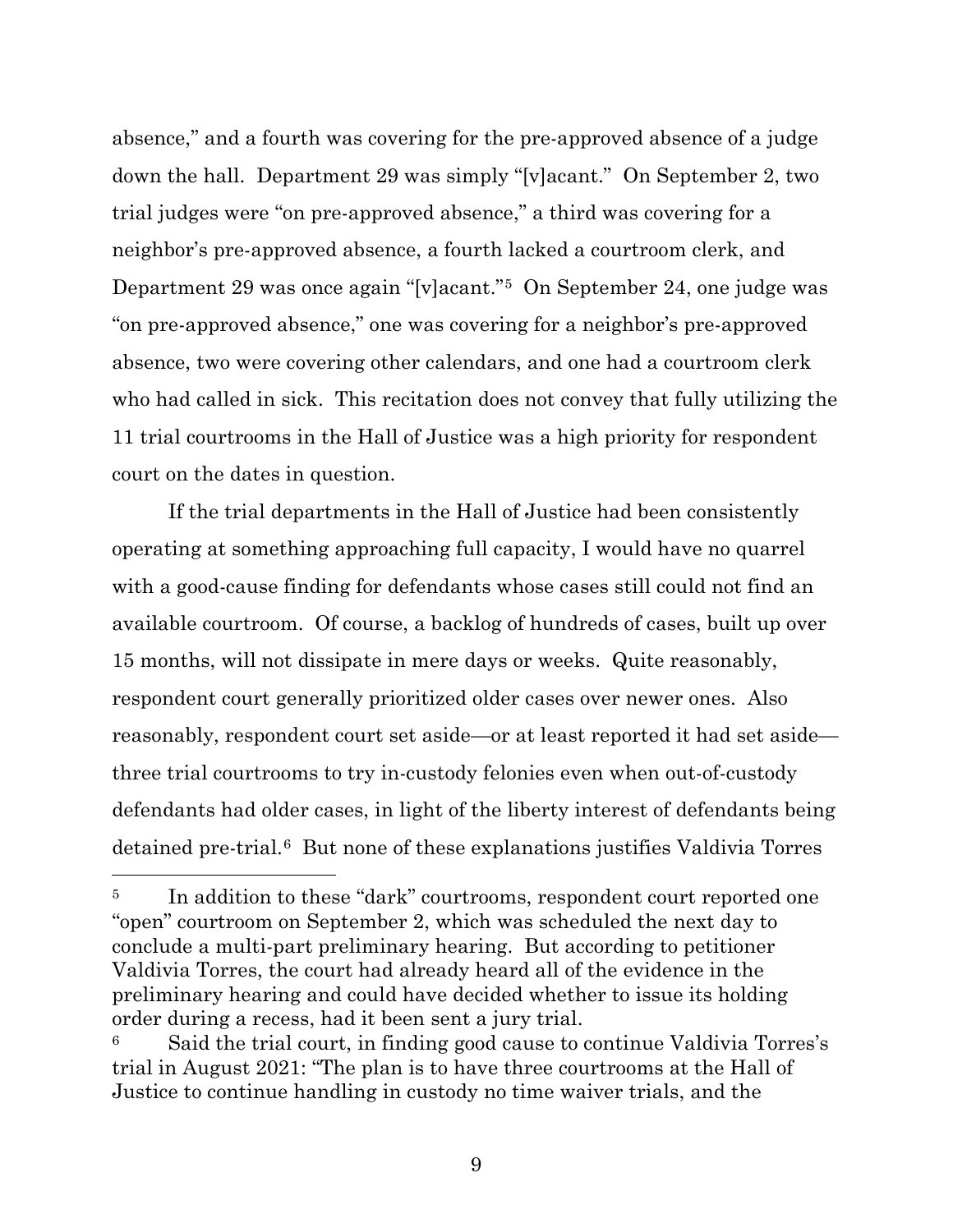and Hernandez-Valenzuela not being brought to trial when their cases were called in September 2021. Respondent court was not chipping away at its backlog; it was allowing the backlog to grow. It was not fully engaged in trying cases that were older than petitioners'; more than half the trial courtrooms in the Hall of Justice were not conducting trials at all. And far from setting aside three departments for in-custody felony trials, respondent court sent out *only a single in-custody felony defendant for trial during the entire month of September*.

I acknowledge that no judge should be required to preside over back-toback trials for months on end, and that non-trial work may on occasion take precedence. (See, e.g., *Bullock v. Superior Court* (2020) 51 Cal.App.5th 134, 156 [discussing preliminary hearings].) Vacations, sick leave, and other court needs must be accommodated, but if respondent court is only able to hold felony trials in 11 of its 56 courtrooms, then it behooves the court to manage its resources in such a way as to operate those 11 trial departments at, or near, full capacity. If a judge in one of the trial departments takes a vacation or is out on extended leave, another active judge from elsewhere in the court can be substituted in to preside over criminal trials until the assigned judge returns. Or the court can try requesting the assistance of a retired judge for a month or two. (See Temporary Assigned Judges Program Factsheet (July 12, 2020) <https://www.courts.ca.gov/documents/TAJP\_Fact\_Sheet.pdf> [as of Mar. 3, 2022].) And when calendars elsewhere in the Hall of Justice need

remainder to handle out of custody felony and violent misdemeanor trials." The court intended to reserve three courtrooms for in-custody felony defendants, even when they had a later last day than an out-of-custody defendant, because "those who await trial with a loss of liberty have a heightened need for resolution [compared to] those who await trial out of custody."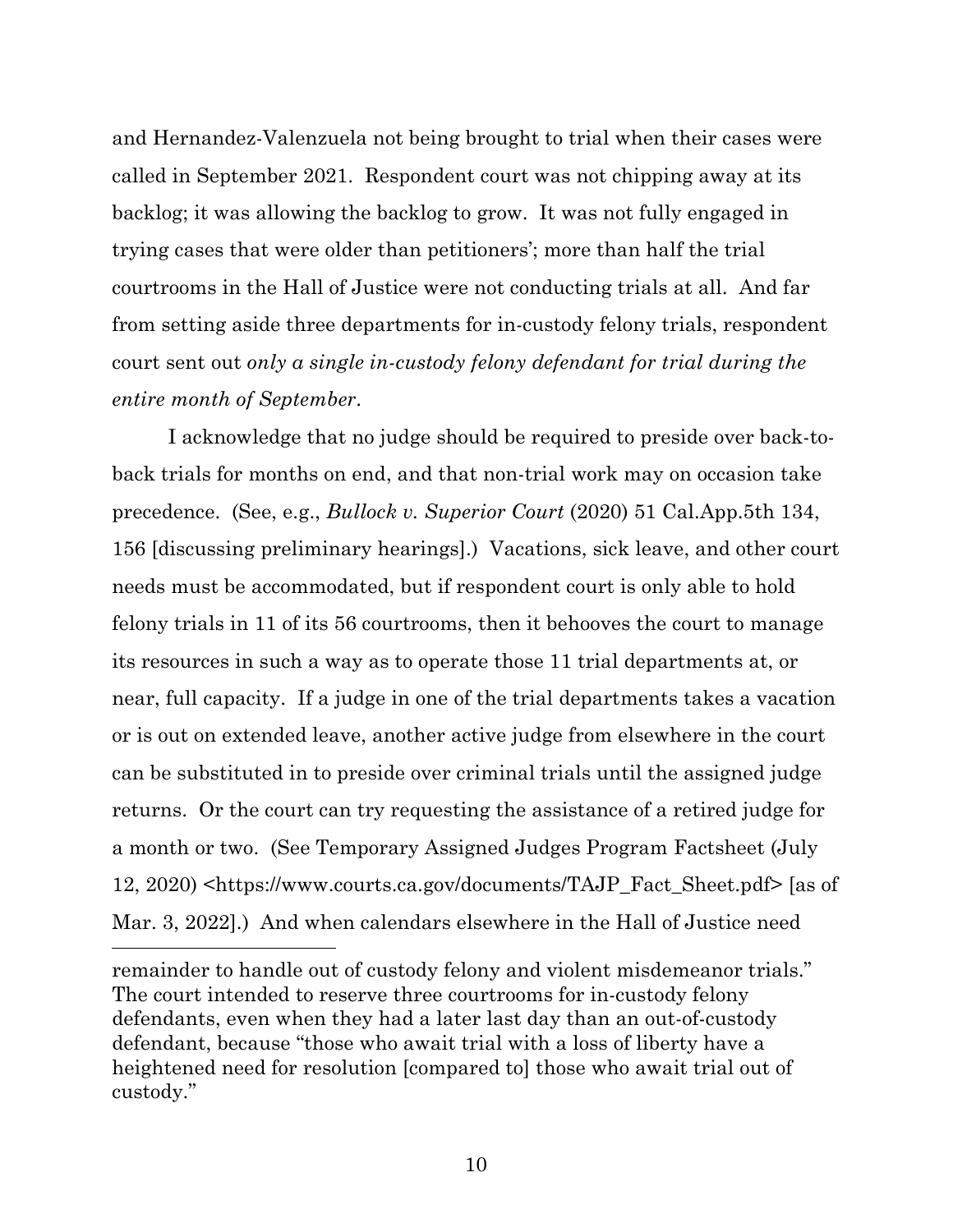covering, judges who normally work in the Civic Center Courthouse can be sent as substitutes so as not to deprive the criminal trial courtrooms of necessary personnel. Similarly, if a courtroom clerk calls in sick, then a clerk who is cross-trained to work criminal trials can be sent to fill in. Although respondent court's manager for criminal courtroom clerks submitted a declaration detailing clerk absences in September, she did not address the crucial question of whether respondent court had clerks trained to work in criminal trial courtrooms who could have been redeployed there to help. It is the People's burden to prove that it was not possible to bring petitioners to trial when their cases were called in September (*People v. Echols* (1954) 125 Cal.App.2d 810, 816 (*Echols*), disapproved on another ground in *People v. Wilson* (1963) 60 Cal.2d 139, 152), and the People have not explained why common-sense solutions such as these could not have been used to get more criminal cases out to trial.

The law of this state has for almost a century required that "criminal cases be given precedence over civil cases." (*People v. Engram* (2010) 50 Cal.4th 1131, 1137 (*Engram*); Pen. Code, § 1050.) If a superior court "does not devote a reasonable proportion of its resources to the trial of criminal cases" it cannot rely on congestion in its criminal courtrooms as good cause for failing to provide defendants a speedy trial. (*Engram*, at pp. 1137–1138; see also *Echols*, *supra*, 125 Cal.App.2d at p. 816.) Numerous "cases establish that when the lack of a judge or courtroom available to timely bring a criminal defendant to trial is fairly and reasonably attributable to the fault or neglect of the state, that circumstance does not constitute good cause to delay the defendant's trial." (*Engram*, at p. 1138.)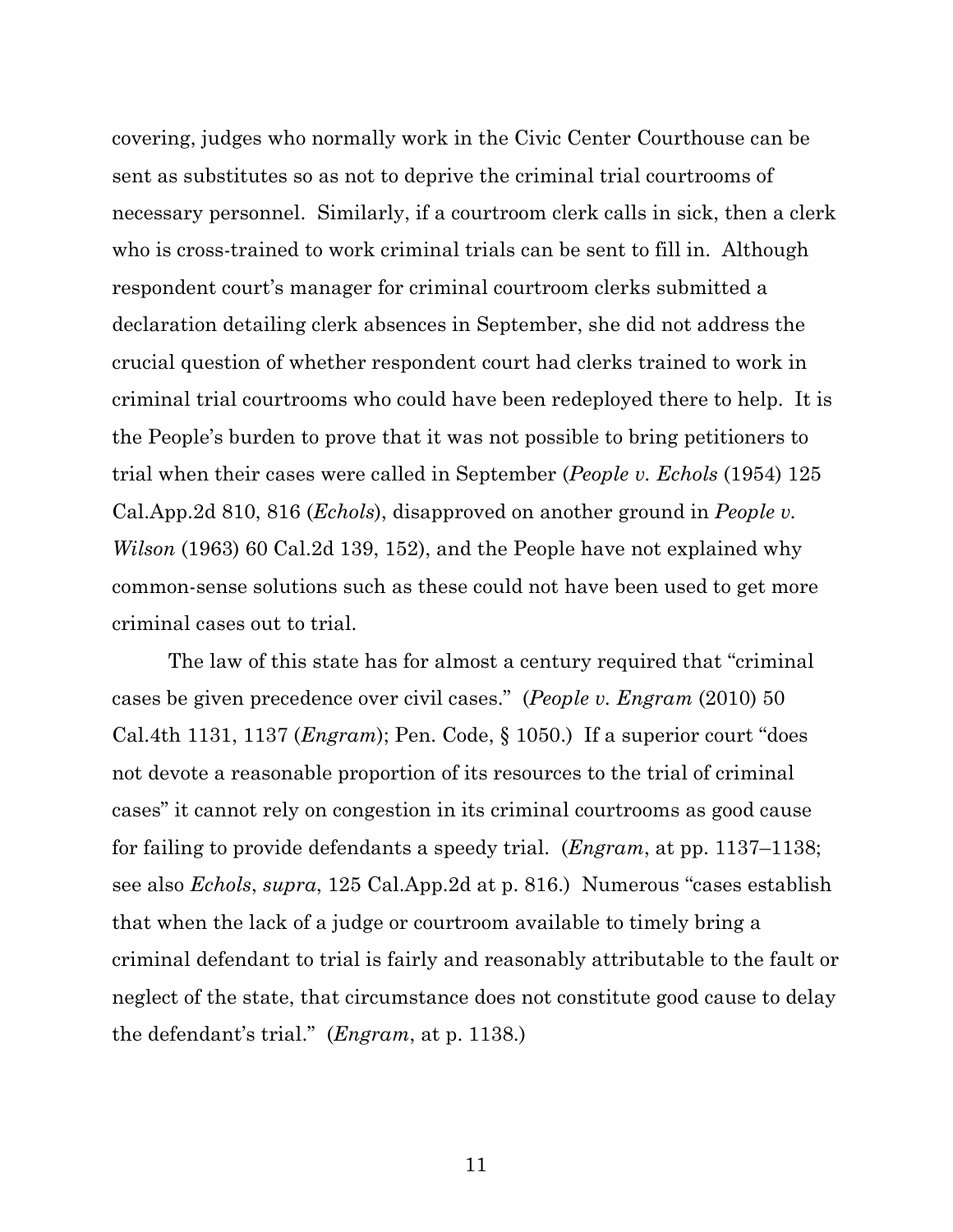Respondent court has been in this predicament before, though perhaps not for many years. In June 1954, two divisions of our court decided cases in which criminal defendants in San Francisco Superior Court did not receive speedy trials, reportedly because of crowded conditions in the criminal courtrooms. (*Echols*, 125 Cal.App.2d at p. 818; *Sigle v. Superior Court* (1954) 125 Cal.App.2d 747, 748 (*Sigle*).) In *Sigle*, the court rejected the trial court's finding of good cause, explaining that "a greater number of judges should have been assigned to departments handling criminal matters.... [T]he showing that a large number of civil cases were pending does not excuse the failure to assign a sufficient number of judges to handle criminal matters." (*Ibid*.) Similarly, *Echols* held that a defendant "kept waiting until approximately 50 days after" his statutory last day should have had his case dismissed because good cause was not shown. (*Echols*, at p. 815.) The *Echols* court explained, in 1954 San Francisco Superior Court had 23 departments, of which four tried criminal cases. (*Id*. at p. 815.) "With 23 departments to choose from, in order to protect the fundamental rights of persons charged with crime more departments could be assigned criminal cases." (*Id*. at p. 816.) The same is true today. With 56 active judges to choose from, there must have been 11 who could have presided over criminal trials in the Hall of Justice "in order to protect the fundamental rights of persons charged with crime." (*Ibid*.)

Although *Echols* and *Sigle* are old, they remain good law on this point. As recently as 2010, our Supreme Court discussed *Echols* approvingly, along with a pair of cases out of Los Angeles County reaching similar conclusions. (See *Engram*, *supra*, 50 Cal.4th at pp. 1156–1157 [discussing *Echols*, *supra*, 125 Cal.App.2d 810, *Stewart v. Superior Court* (1955) 132 Cal.App.2d 536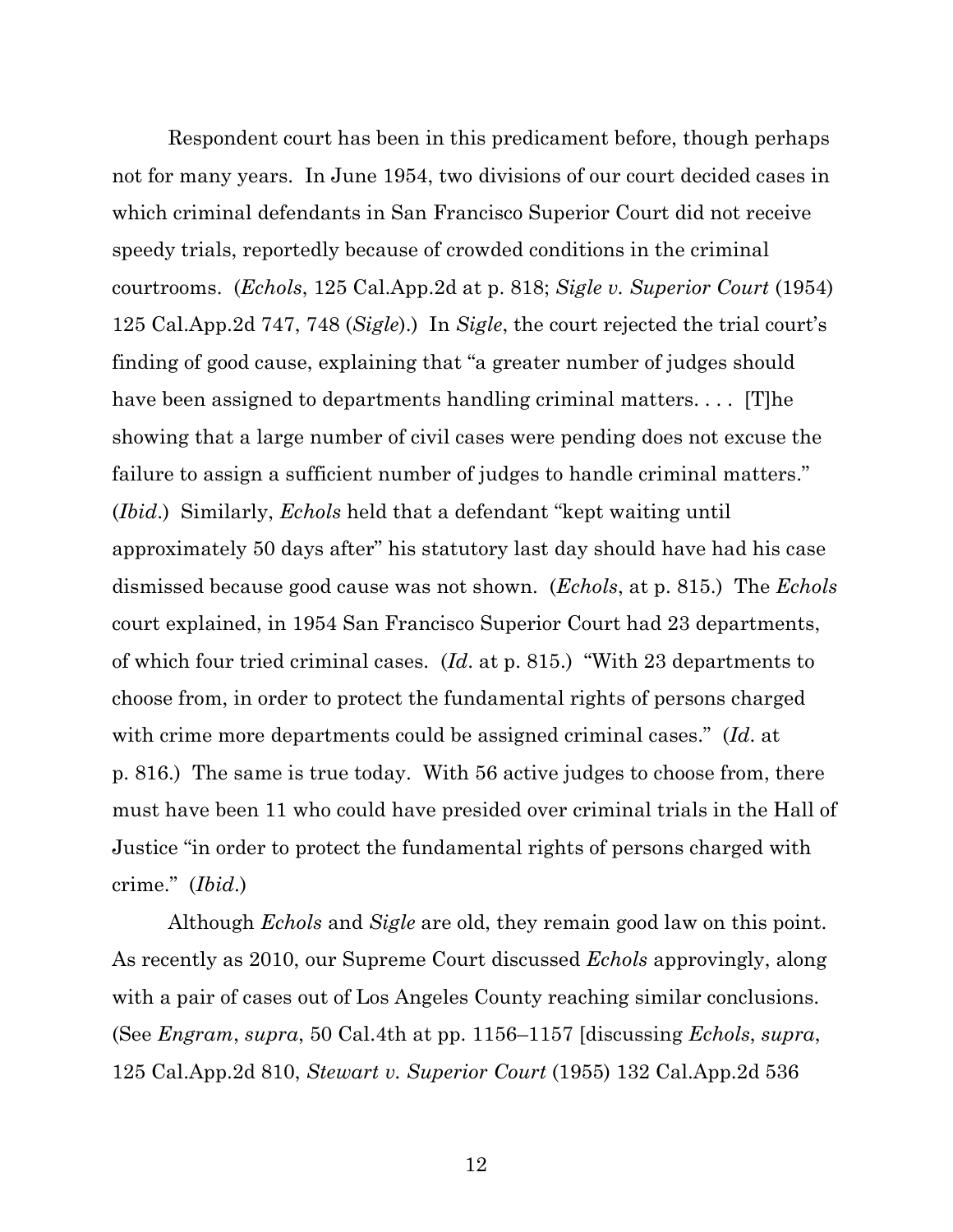(*Stewart*), and *Dearth v. Superior Court* (1940) 40 Cal.App.2d 56, 59 (*Dearth*)].) *Engram* was one of two cases in 2010 in which our high court affirmed that chronic court congestion in Riverside County was not good cause for continuing a defendant's trial past the statutory last day. (See *Engram*, at p. 1163; *Hajjaj*, *supra*, 50 Cal.4th at p. 1198.) " ' " '[U]nreasonable delay in run-of-the-mill criminal cases cannot be justified

by simply asserting that the public resources provided by the State's criminal-justice system are limited and that each case must await its turn.' " " (*Ibid.*)

The backlog in Riverside County was more extensive and long-lasting than the backlog with which respondent court currently contends, but so, too, were the measures undertaken to arrest the backlog there. The Chief Justice assigned "numerous retired judges and active judges from outside the county" to try cases, and Riverside Superior Court "itself devoted virtually all of its resources—superior court judges and courtrooms—ordinarily intended for the trial of civil cases instead to the trial of criminal cases." (*Engram*, *supra*, 50 Cal.4th at p. 1137.) In spite of this almost single-minded focus on trying criminal cases in Riverside County, the high court affirmed that "good cause did not exist under section 1382," so the criminal proceeding in *Engram* was properly dismissed. (*Id*. at p. 1138.) The Court explained that Riverside County's court congestion was attributable to chronic conditions, rather than exceptional circumstances, and so was "reasonably attributable to the fault or neglect of the state." (*Id*. at pp. 1138, 1165.)

Unlike in *Engram*, *supra*, 50 Cal.4th 1131, in the cases before us the issue of whether respondent court's backlog was due to chronic congestion or exceptional circumstances is not dispositive. Here, the pandemic-induced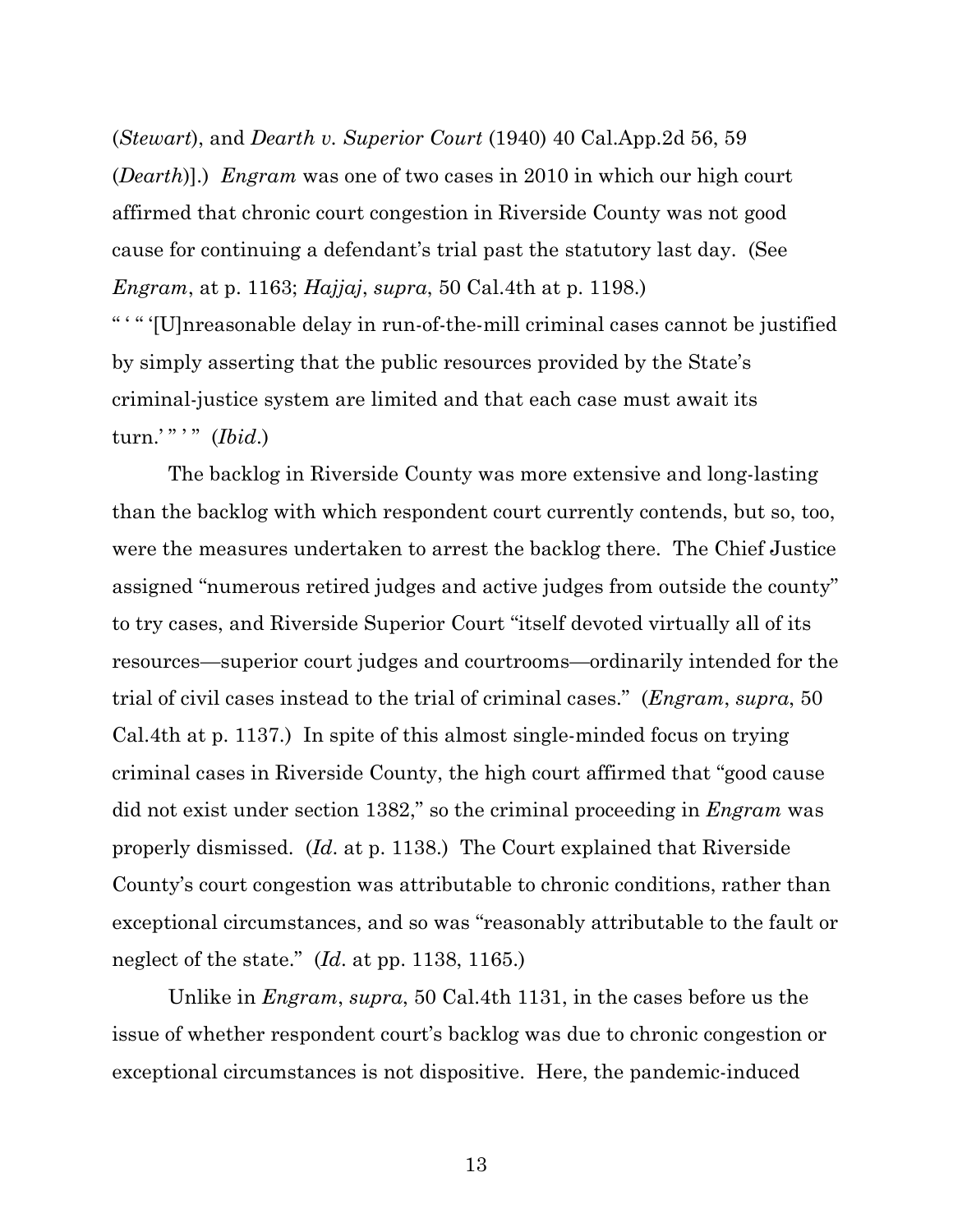backlog was not the only reason petitioners were denied an earlier trial. Rather, it was respondent court's failure to react to this backlog by concentrating resources on the pressing task of holding criminal trials especially criminal trials for incarcerated defendants—that consigned petitioners to additional and unnecessary weeks of pre-trial detention. *Engram* teaches that even concerted efforts to try criminal cases will not excuse delays caused by court congestion to which the state has long turned a blind eye. (*Id*. at p. 1138.) But *Engram* does not speak to the circumstance we face here, where "the fault or neglect of the state" takes an entirely different form. (*Ibid*.) Riverside Superior Court "properly . . . provided considerable preference to the trial of [criminal] matters consistent with the general legislative policy embodied in section 1050." (*Ibid*.) Respondent court's failure to do likewise fatally undermines its finding of good cause.

Respondent court stated, in denying petitioners' motions to dismiss, that it was doing the best it could because advancing all criminal cases every three or four days would have been untenable. I do not advocate for such a procedure. It is a strawman, suggesting respondent court takes the view it should not send a criminal case to trial on any given day if, somewhere in the backlog, there is an older case that has not yet been sent out—even though the older case could not be sent out that day because it was not on calendar. The law imposes no such stricture. Respondent court has broad discretion to decide how to calendar its criminal cases, consistent with its "duty . . . to expedite these proceedings to the greatest degree that is consistent with the ends of justice." (Pen. Code, § 1050, subd. (a).) But respondent court also has a statutory and constitutional imperative to provide defendants a speedy trial, if possible. (*Johnson*, *supra*, 26 Cal.3d at p. 561.) I see no basis for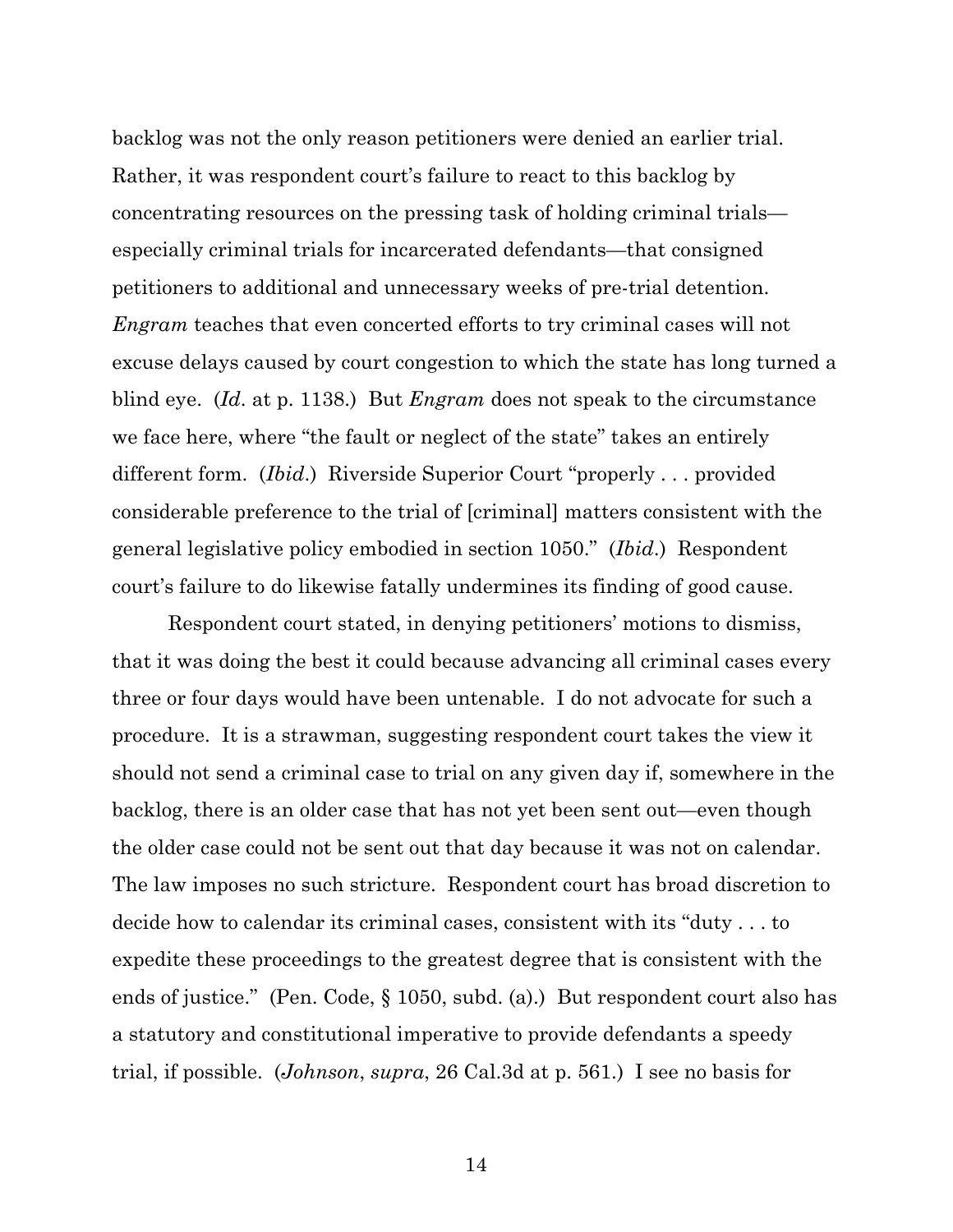finding "good cause" to continue trials after their statutory last day when multiple trial departments in the Hall of Justice are not conducting trials or otherwise engaged in time-sensitive work that cannot reasonably be handled elsewhere. Adopting whatever schedule for calendaring and advancing criminal trials it thinks is best, respondent court should generally be sending out to trial the oldest felony cases for in-custody defendants that *are* on the calendar on any given day. (Pen. Code, § 1048, subd. (a).) That some of these cases may be marginally less old than the oldest case in the court's backlog would not be a violation of section 1382. Rather, it would be a modest departure from a rule of seniority to ensure trial departments in the Hall of Justice are fully utilized, which is, after all, the only way to bring the backlog down for all defendants as quickly as possible.

More than 40 years ago, our high court held that a defense lawyer's scheduling conflicts do not constitute good cause for delaying a trial. (*Johnson*, *supra*, 26 Cal.3d at p. 572.) If the deputy public defender assigned a case has a conflicting trial obligation, "the court should inquire into whether the assigned deputy could be replaced by another deputy or appointed counsel who would be able to bring the case to trial within the statutory period." (*Ibid*.) Only if such a substitution is not possible may the court continue the case, *Johnson* explained, and only then does the court "inquire whether the delay is attributable to the fault or neglect of the state." (*Johnson*, at p. 573.) The same analysis should apply here when a particular trial judge or courtroom clerk is not available to try a time-not-waived case. Respondent court should have asked, but did not, the crucial question whether, to the extent criminal trial departments were short a judge or a clerk, some other judge or clerk could have been brought in to ensure that no-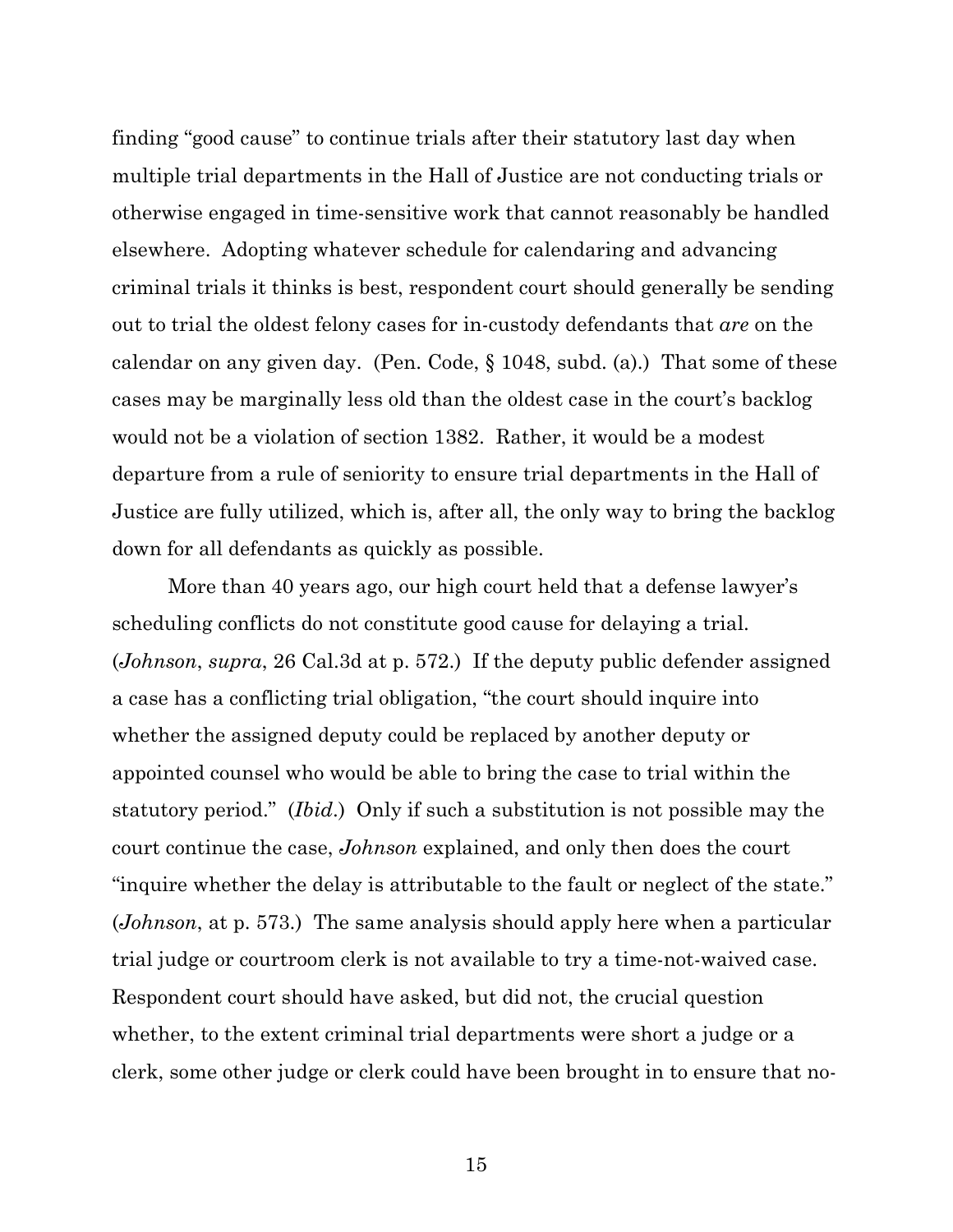time-waived criminal trials would proceed. And because the court never explored options for substituting personnel, instead leaving trial courtrooms sitting empty, we need not reach the question whether the court's backlog is more properly characterized as "chronic" or "exceptional." Either way, the backlog is not a sufficient explanation for why petitioners were not brought to trial in September 2021.

Like the courts in the *Echols* line of cases, I would hold that good cause to delay petitioners' trials has not been shown because respondent court had departments that easily could have been, but were not, used to try their cases. (*Echols*, *supra*, 125 Cal.App.2d 810; *Sigle*, *supra*, 125 Cal.App.2d 747; *Stewart*, *supra*, 132 Cal.App.2d 536; *Dearth*, *supra*, 40 Cal.App.2d 56.) I would grant the petitions for writ of mandate or prohibition, require the trial court to dismiss the pending criminal proceedings, and expect that when charges were re-filed against these petitioners (see *Johnson*, *supra*, 26 Cal.3d at p. 573), respondent court would handle their cases with a fitting sense of urgency.

### TUCHER, P.J.